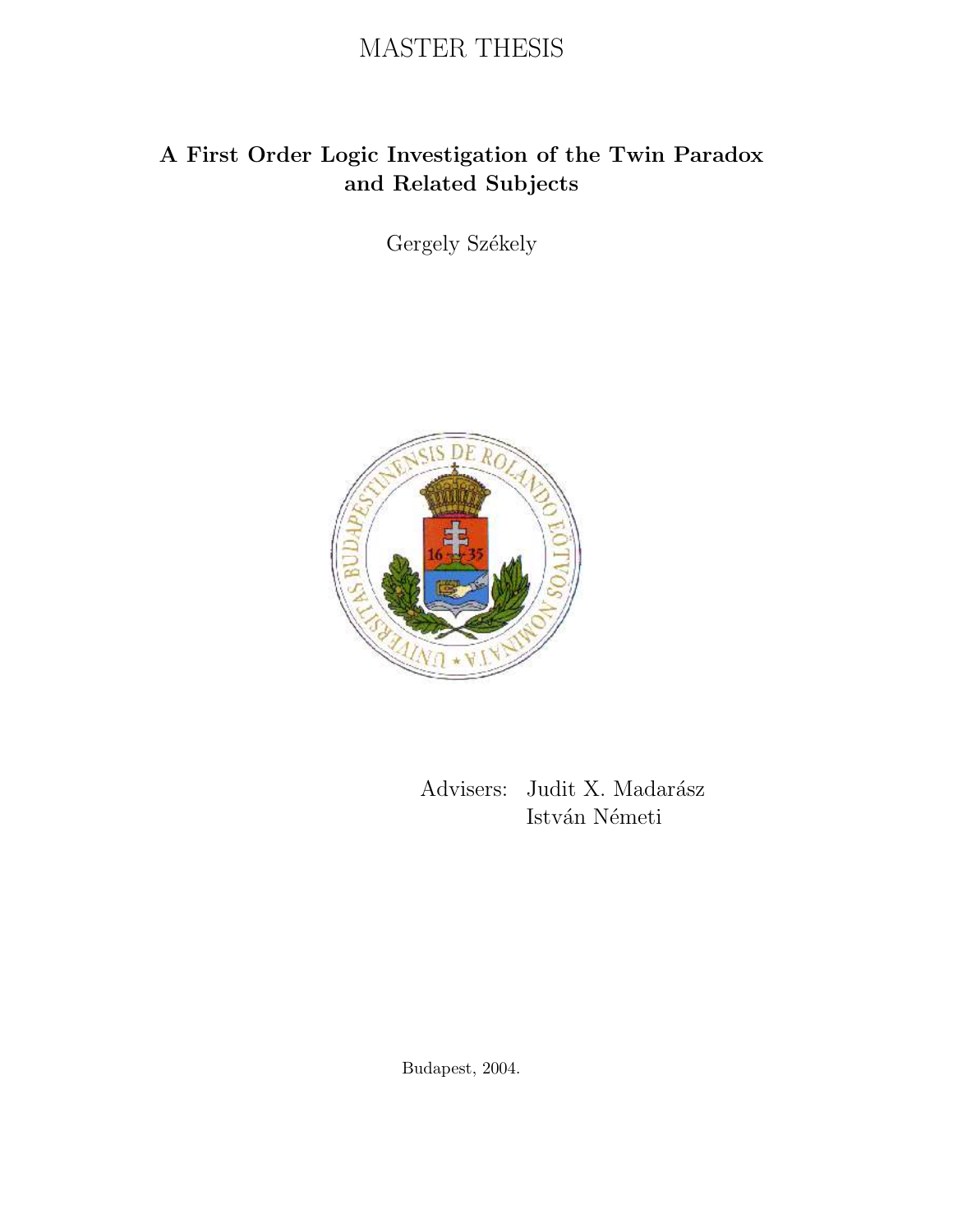# **Contents**

| 1                      |                                            | Introduction                                                                                                                                                 | $\bf{2}$       |
|------------------------|--------------------------------------------|--------------------------------------------------------------------------------------------------------------------------------------------------------------|----------------|
| $\bf{2}$               |                                            | An axiomatization of special relativity in FOL                                                                                                               |                |
|                        | 2.1                                        |                                                                                                                                                              | $\overline{4}$ |
|                        | 2.2                                        |                                                                                                                                                              | 5              |
|                        | 2.3                                        |                                                                                                                                                              | - 8            |
|                        | 2.4                                        | Important models and model construction steps and their relations with the axioms                                                                            | 11             |
| 3                      | Twin paradox without accelerated observers |                                                                                                                                                              | 13             |
|                        | 3.1                                        |                                                                                                                                                              | 13             |
|                        | 3.2                                        | Relations between the twin paradox and some symmetry axioms $\dots \dots \dots$                                                                              | 17             |
|                        | 3.3                                        | Twin paradox and the possibility of faster-than-light motion for observers                                                                                   | 21             |
|                        | 3.4                                        | Weakened forms of the twin paradox axiom $\ldots \ldots \ldots \ldots \ldots \ldots \ldots \ldots$                                                           | 22             |
| $\boldsymbol{\Lambda}$ | Accelerated observers                      |                                                                                                                                                              | 24             |
|                        | 4.1                                        | On the possibility of non-inertial motion in models                                                                                                          |                |
|                        |                                            | of $\text{Specrel}_0$ $\ldots$ $\ldots$ $\ldots$ $\ldots$ $\ldots$ $\ldots$ $\ldots$ $\ldots$ $\ldots$ $\ldots$ $\ldots$ $\ldots$ $\ldots$ $\ldots$ $\ldots$ | 24             |
|                        | 4.2                                        |                                                                                                                                                              | 28             |
|                        | 4.3                                        |                                                                                                                                                              | 33             |
|                        | 4.4                                        | Two possible ways for constructing accelerated world-views                                                                                                   | 34             |
|                        | 4.5                                        |                                                                                                                                                              | 36             |
|                        |                                            | A Analysis over arbitrary ordered fields                                                                                                                     | 37             |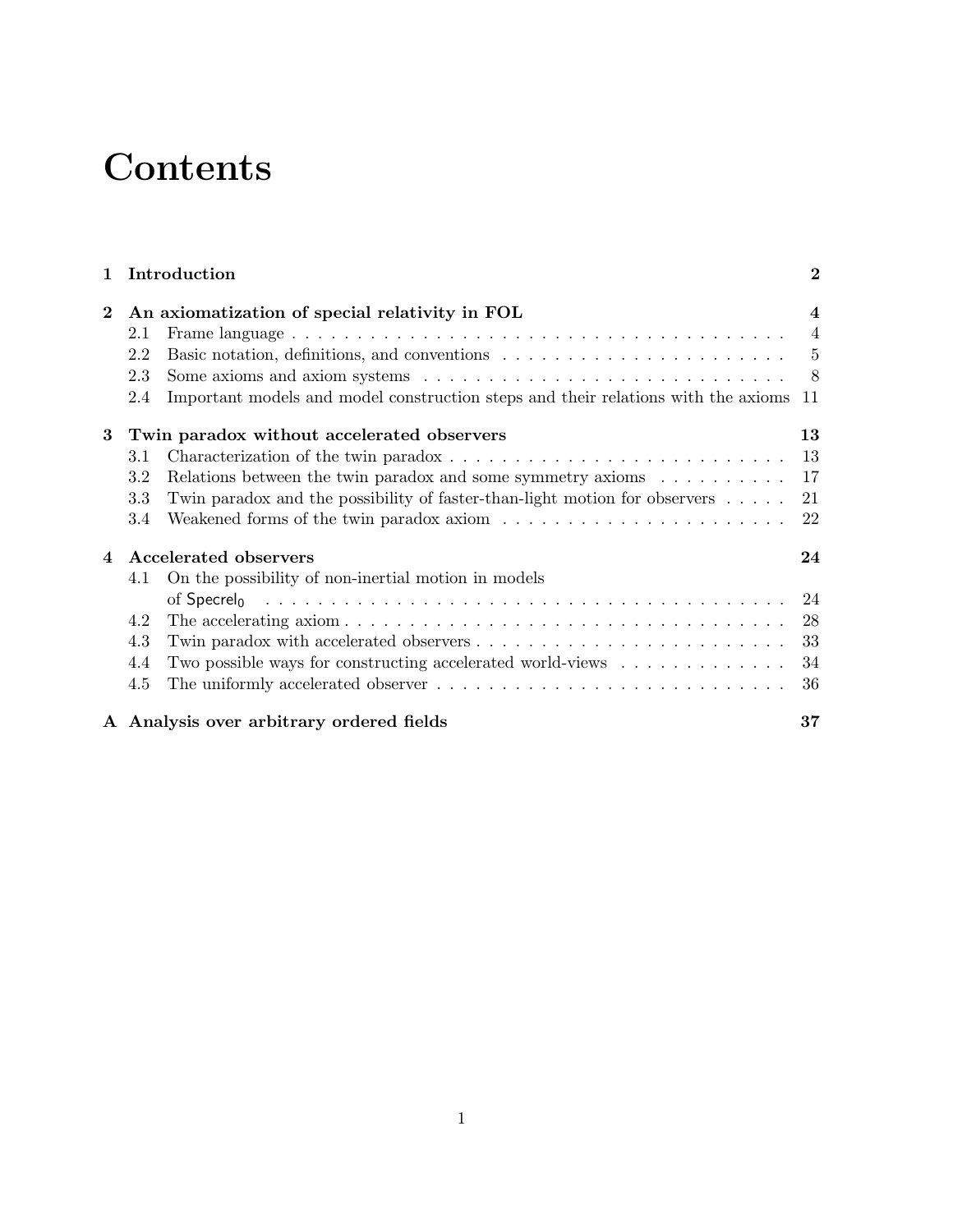# Chapter 1 Introduction

Rube Walker: "Hey, Yogi, what time is it?" Yogi Berra: "You mean now?"

In this work, we continue building the theory that Hajnal Andréka, Judit X. Madarász and István Németi began to build with contributions from Attila Andai, Ildikó Sain, Gábor Sági, Csaba Tőke and Sándor Vályi less than a decade ago, cf. [3], [1], [2], [14] or  $[15]$ .<sup>1</sup> We use first-order logic (FOL) as a framework for studying relativity theory. We have chosen FOL for methodological reasons for the latter, cf., e.g., the appendix "Why FOL?" of [3, pp.1245-1252].

Throughout this work, we concentrate mainly on the twin paradox and related subjects but sometimes we stray away from this topic to peek into some other interesting areas, too. We will discuss several formulations of the twin paradox. They will differ in level of subtlety or faithfulness.

In chapter two, we generalize the frame language that was used before, e.g., in [3] or [1] in the following way: we talk about the dimensions of observers instead of the dimension of spacetime. This is the first step toward building a theory where not only the space-time dimension is not fixed but time can be more-than-one dimensional for some observers. We also draw up a conjecture here about this more-than-one time dimensional theory that has connections with the Alexandrov-Zeeman theorem, cf., e.g., [1, p.9], [10, pp.178-182] or Theorem 4.1.1. Moreover, we conjecture that this latter step will lead us to such flexible theories that allow more interesting models for faster-than-light motion than what we have now and also helps us to understand the logical structure of closed time-like curves, i.e. of what is popularly called time travel, cf., e.g., [6, p.261], [7], [8], [12], [16], [20, §14] or [21]. Also in this chapter, we construct some models for our most liked axiom system after introducing some basic definitions, cf. Propositions 2.4.1 and 2.4.3. We also list some important and some less important model construction steps here without intending to be exhaustive.

In chapter three, we formulate our first approximation of the twin paradox in a simple language (like the language used in [3, §1 and 2]) in which we cannot yet talk about accelerated observers. A more sophisticated and more refined formulation of the twin paradox, in the richer language of accelerated observers, comes later in chapter four. Coming back to chapter three, here we examine the connection of the twin paradox with some other axioms about space-time, via stating some theorems that geometrically characterize these axioms and the twin paradox, cf. Theorems 3.1.2, 3.2.2 and 3.2.7, cf. also Figure 3.6. By the use of this theorems, we give more general solutions for some problems of Hajnal Andréka, Judit X. Madarász and István Németi published in [3]

<sup>&</sup>lt;sup>1</sup>cf. also the cooperation between Gábor Etesi, Mark Hogarth (Cambridge), István Németi and Hajnal Andréka, cf., e.g., [9], [12], [13] and [5].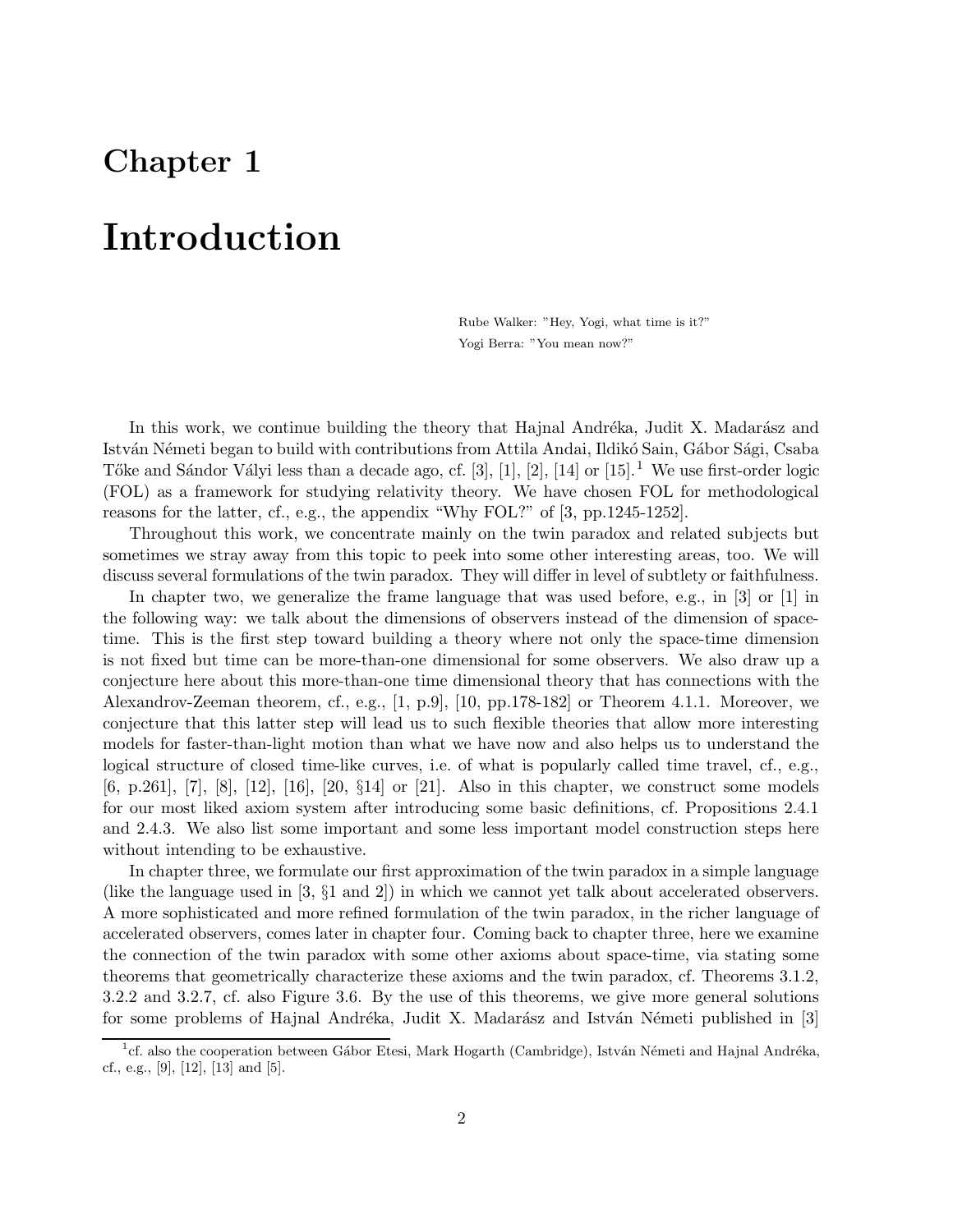(cf. questions 4.2.10, 4.2.15, 4.2.16 and 4.2.17 in [3]) than the one we have given in [19]. Also in chapter three, we analyze the logical connections between some natural weakened forms of the twin paradox, cf. Figure 3.6. In Theorem 3.3.1, we show that this form of the twin paradox implies impossibility of the faster-than-light motion for the observers. The conceptual analysis of the twin paradox leads us to take a step toward general relativity by forcing us to extend our investigations to accelerated observers.

In chapter four, first we investigate the possibilities of non-inertial motion in the axiom system  $Specrel<sub>0</sub>$  without changing the language. During this investigation, we prove Proposition 4.1.2 in which we characterize all the possible non-inertial motions in the two-dimensional models of  $Specel<sub>0</sub>$ . We draw up a conjecture about the existence of two-dimensional models where a stronger version of Einstein's principle of (general) relativity is true in a sense, i.e. all observers see the world the same way, and at the same time there are non-inertially moving observers, too. Then we give general definitions for slower-than-light (STL) and faster-than-light (FTL) set, examine the connection between the STL, time-like and causal curves in Theorem 4.1.4 and we also prove that all the STL motions can be reparametrized to be continuous, cf. Proposition 4.3. Also in this chapter, we expand the language of the theory introduced in chapter one by introducing a new relation symbol distinguishing the accelerated observers from the inertial ones and formulate an axiom, called AxAcc. that gives a connection between the inertial and the accelerated observers. After this, we prove that the twin paradox is true in the models of this accelerated version of our axiom system of special relativity, cf. Theorem 4.3.2. We also draw up conjectures about two model constructions for accelerated observers. Finally, we draw the coordinate system of the uniformly accelerated observer without any further comments.

In the Appendix, we build the analysis tools over arbitrary ordered field that we use in chapter four to prove the theorems about the twin paradox.

**Acknowledgments** I am grateful to my supervisors Judit X. Madarász and István Németi and to Hajnal Andréka for their helps and inspirations. I also would like to thank András Szilágyi for his invaluable help in the typographical setting of this work and for his L<sup>AT</sup>EX hints.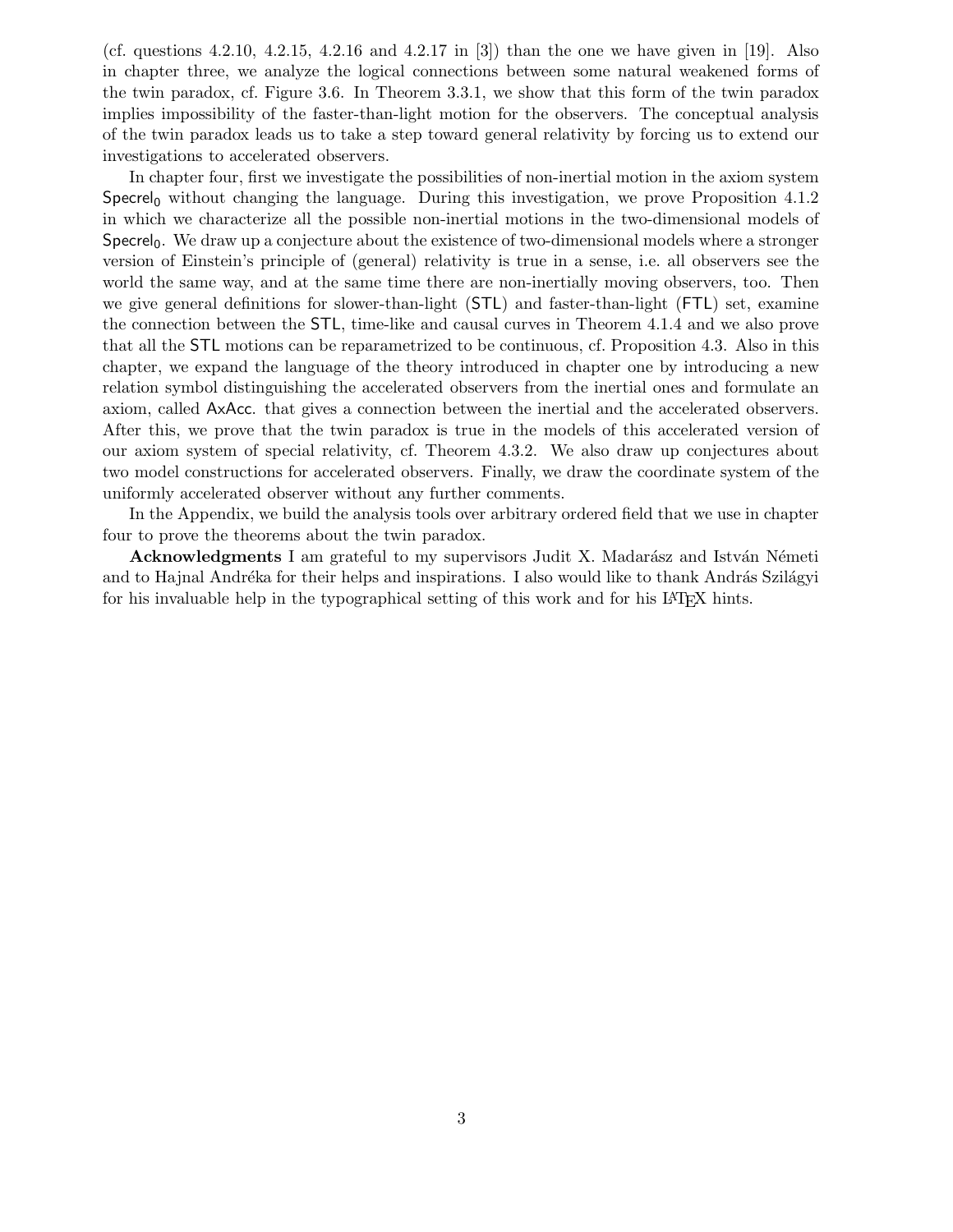## Chapter 2

# An axiomatization of special relativity in FOL

### 2.1 Frame language

In this section, we introduce the frame language for the (special) relativity that we are going to use throughout this work. We use the expressions "language", "theory" and "the universe of a model" in the sense of mathematical logic, cf., e.g., the logic books quoted in [3]. We will use a similar frame language to that in  $[1, \S1]$ , but we will generalize it a bit. In the frame language, we do not fix the dimension of the space-time but change the  $Ob$  and the W relations of [1] for being able to talk about the dimensions of the observers. The dimension of an observer will mean the number of parameters the observer uses for coordinatizing.

Our frame language contains the following non-logical symbols:

- unary relation symbols  $Ob_n$  for each non negative integer n (for **n-dimensional observers**) and  $F$  (for **quantities** which are elements of a Field),
- binary function symbols  $+,-, \cdot, /$ , constants 0, 1 and a binary relation symbol for  $\leq$  (for the operations and the ordering of the ordered field  $F$ ), and
- an  $n + 2$ -ary relation symbol  $W_n$  for each  $n \geq 1$  (for the *n*-dimensional world-view relations).

The set of **observers** and **bodies** are defined as  $Ob := \cup_{n \geq 1} Ob_n$  and  $B := \cup_{n \geq 0} Ob_n$ , respectively.<sup>1</sup> The bodies will play the role of the objects of our space-times that will be observed (coordinatized) by the observers by the use of the quantities. Our bodies are basically the same as the "test particles" in some of the literature.

The following three axioms will always be assumed throughout this work and their models are called frame models:

AxField A first-order axiom saying that F is a linearly ordered field with the functions  $+,-, \cdot, /, 0, 1$ and the relation  $\leq$ .

AxSqrt Every positive element of the field  $F$  has a square root.<sup>2</sup>

AxFrame  $W_n \subseteq Ob_n \times B \times F^n$ , together with  $n \neq k \Rightarrow Ob_n \cap Ob_k = \emptyset$  and  $\exists m \ m \in Ob$ .

<sup>&</sup>lt;sup>1</sup>We identify relations with the sets defined by them.

<sup>&</sup>lt;sup>2</sup>We use the symbol  $F$  both for the ordered field and for its universe.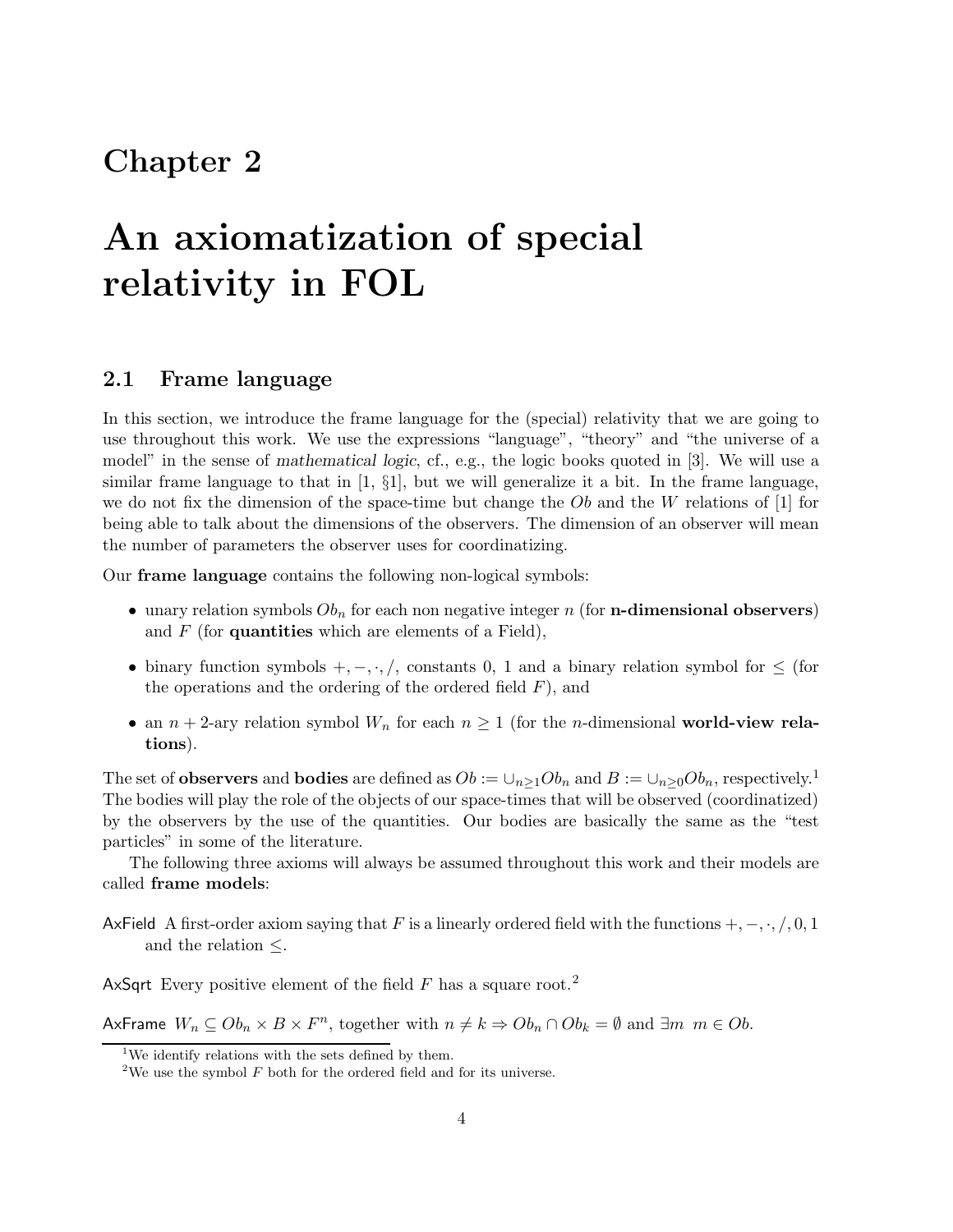In words, AxFrame is the following three statement: the first argument of  $W_n$  is an n-dimensional observer, the second is a body while the other arguments are quantities; the dimension of an observer is unique; and there is at least one observer.

By AxFrame, we can talk about the dimension of an observer. The dimension of observer m is defined as:  $d(m) := n$  iff  $m \in Ob_n$ .

CONVENTION 1. We use the validity relation  $\models$  in the following way: if M is a frame model and  $\Sigma$ , Γ are sets of formulas, then  $\mathfrak{M} \models \Sigma$  denotes that all formulas in  $\Sigma$  are true in the model  $\mathfrak{M}$ . In this case, we say that  $\mathfrak{M}$  is a **model** of  $\Sigma$ . Similarly,  $\Sigma \models \Gamma$  means that all formulas in  $\Gamma$  are true in all frame models of  $\Sigma$ . In this case, we say that  $\Gamma$  follows from  $\Sigma$ , e.g., Specrel<sub>0</sub>  $\models$  Specrel<sub>0</sub>. In the case, when  $\Gamma = {\varphi}$  for some formula  $\varphi$ , then we simply write the following:  $\Sigma \models \varphi$ .

CONVENTION 2. We write  $W(m, b, p)$  instead of  $W_{d(m)}(m, b, p)$ ; this will not be confusing since  $d(m)$  is determined by m.

The hearts of our models are the  $W_n$  relations. We use these relations to talk about coordinatizations, by reading  $W(m, b, p)$  as "observer m observes body b at coordinate point p". This kind of observation has no connection with seeing via photons, it simply means coordinatizing.

#### 2.2 Basic notation, definitions, and conventions

In this section, we list most of the notation and definitions that we are going to use throughout this work.

We use the symbol R for the ordered field of the real numbers. When we write  $F = \mathbb{R}$ , we mean that the ordered field  $F$  is isomorphic to the ordered field  $\mathbb{R}$ .

Let R be a binary relation, i.e. set of ordered pairs. Then the **domain** and **range** of R are denoted by  $Dom(R) := \{a : \exists b \ (a, b) \in R\}$  and  $Rng(R) := \{b : \exists a \ (a, b) \in R\}$ , respectively. We think of a function as a special binary relation. The identity relation on a set  $A$  is  $Id_A := \{(a, a) : a \in A\}$ . The **inverse** of R is  $R^{-1} := \{(b, a) : (a, b) \in R\}$ . We call a binary relation R injective iff when ordered pairs  $(a, c), (b, c)$  are in R, then  $a = b$ . Notice that R is a function iff  $R^{-1}$  is injective. If R and S are two binary relations, then their **composition**  $R \circ S$ is defined in the following way:  $R \circ S := \{(a, b) : \exists c \ (a, c) \in R \land (c, b) \in S\}$ <sup>3</sup> If R is a binary relation and A is an arbitrary set, then the **R-image** of A, in symbols  $R[A]$ , is defined as the following:  $R[A] := \{b : \exists a \in A \ (a, b) \in R\},\ (e.g., ev_m[tr_m(k)] := \{ev_m(p) : p \in tr_m(k)\},\$ cf.  $ev_m$ and  $tr_m(k)$  below).

The **event** (the set of bodies) seen by observer m at coordinate point  $p \in F^{d(m)}$  is:

$$
ev_m(p) := \{b \in B : W(m, b, p)\}.
$$

The **coordinate domain** of an observer m is the set of those coordinate points where m sees something:

$$
CD(m) := \{ p \in F^{d(m)} : ev_m(p) \neq \emptyset \}.
$$

From the definition of the events, a function called the world-view function or event function arises. This function is  $ev_m : \mathsf{CD}(m) \ni p \longmapsto ev_m(p) \in Ev_m$ . Notice that the world-view relations and the world-view functions can be reconstructed from each other. The world-view of observer  $m$  is the set of events seen by him:

$$
Ev_m := \{ev_m(p) : p \in \mathsf{CD}(m)\}.
$$

<sup>&</sup>lt;sup>3</sup>Notice that if f, g are functions, then  $f \circ g(x) = g(f(x))$ .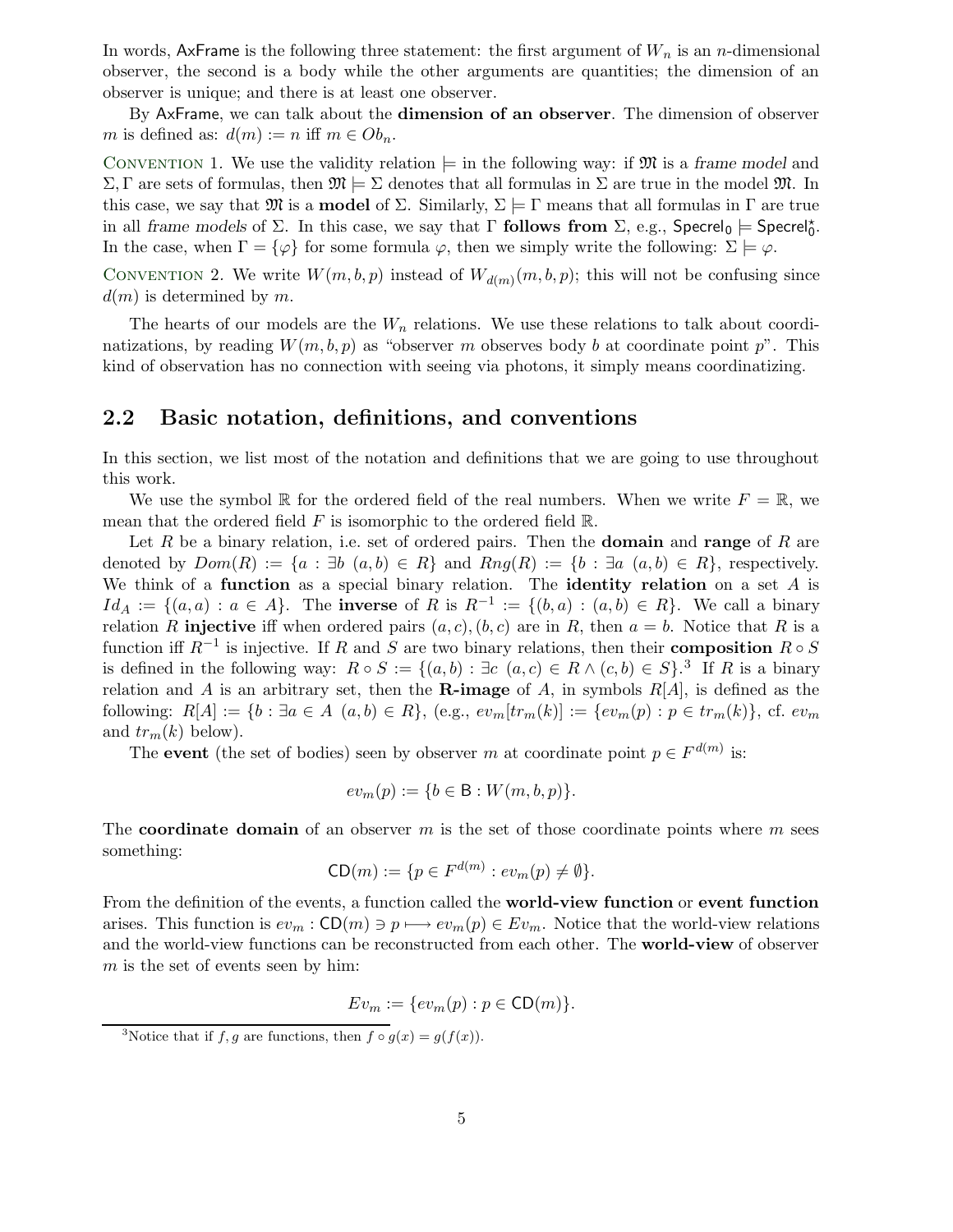The set of all events is the following:

$$
Ev := \bigcup_{m \in Ob} Ev_m.
$$

The life-line (trace) of body b as seen by observer m is defined as the set of those coordinate points where  $b$  was observed by  $m$ :

$$
tr_m(b) := \{ p \in \mathsf{CD}(m) : W(m, b, p) \} = \{ p \in \mathsf{CD}(m) : b \in ev_m(p) \}.
$$

We say that observers  $k$  and  $k'$  are **brothers** according to observer  $m$  iff their life-lines are the same for m, i.e.  $tr_m(k) = tr_m(k')$ .

We often talk about observers who observe some bodies somewhere, so the following abbreviations are practical:

$$
m \xrightarrow{\odot} b :\Longleftrightarrow \exists p \in \mathsf{CD}(m) \ \ b \in ev_m(p).
$$

In this case, we say that observer m sees body b. We say that observer m strongly sees body b if he sees it more than once, formally:

$$
m \xrightarrow{\Box} b :\Longleftrightarrow \exists p \neq q \in \mathsf{CD}(m) \ \ b \in ev_m(p) \cap ev_m(q).
$$

We abbreviate  $m \stackrel{\boxdot}{\longrightarrow} k \wedge k \stackrel{\boxdot}{\longrightarrow} m$  with  $m \stackrel{\boxdot}{\longleftrightarrow} k$ .



Figure 2.1: for the event function and the world-view transformation.

We are not only interested in coordinate-domains but also in the relations between them. Thus the next definition is fundamental. The **world-view transformation** between two observers m and  $k$  is defined as:

$$
f_m^k := \{ (p, q) \in \mathsf{CD}(k) \times \mathsf{CD}(m) : ev_k(p) = ev_m(q) \},
$$

i.e. two coordinate points respectively from the observers  $k$  and  $m$ 's coordinate domains are in this relation if both k and m see the same event at these points, cf. Figure 2.1. Notice that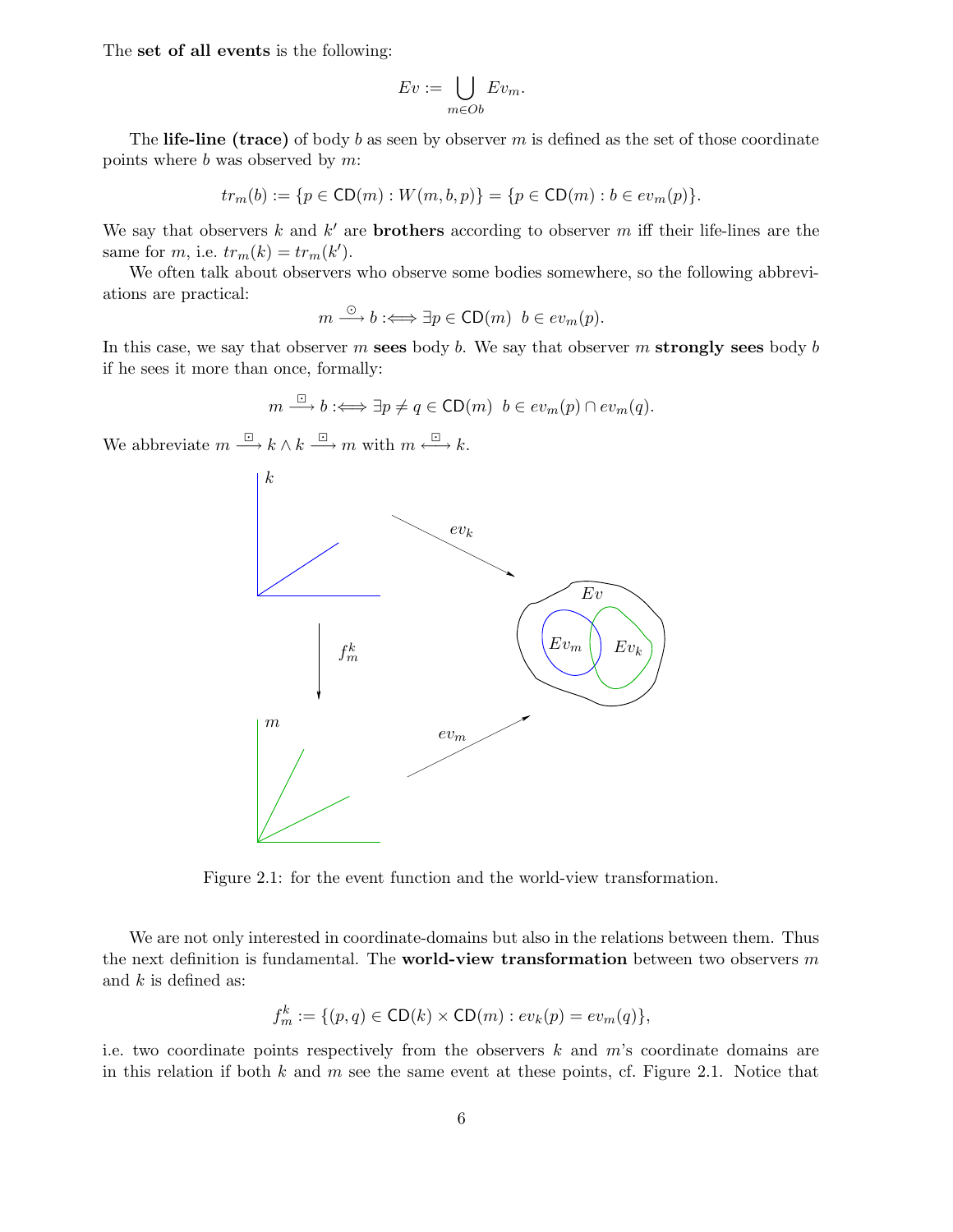$f_m^k = ev_k \circ ev_m^{-1}$  as suggested by the commutative triangle in Figure 2.1. Also notice that the worldview transformation is only a binary relation in this general situation but some weak assumptions can turn it into an injective function (e.g.,  $AxPh$  or  $AxPh^*$  or even  $AxPh_0$  is enough, see below).

CONVENTION 3. Whenever we write " $f_m^k(p)$ ", we mean that there is a unique  $q \in \mathsf{CD}(m)$  such that  $(p, q) \in f_m^k$ , and  $f_m^k(p)$  denotes this unique  $q$ .<sup>4</sup> This convention is very convenient when we are working in one of those axiom systems where the world-view transformation is not a function, because it "turns the world-view transformation into a function in the named point".

Notice that  $Id_{CD(m)} \subseteq f_m^m$  and  $f_m^k = (f_k^m)^{-1}$  always hold, while  $Id_{CD(m)} = f_m^m$  holds iff for all observers m the  $f_m^m$  is a function or iff for all observers m and k the  $f_m^k$ 's are functions. The inclusion  $f_m^k \circ f_k^m \supseteq Id_{Dom(f_m^k)}$  is also always true since  $f_m^k = (f_k^m)^{-1}$ , while  $f_m^k \circ f_k^m \subseteq Id_{Dom(f_m^k)}$ is equivalent with the statement that  $f_k^m$  is a function. Furthermore,  $f_k^k \circ f_m^h \subseteq f_m^k$  is always true, while the converse inclusion is equivalent with the statement that  $h$  sees all the events that are seen both by k and m (i.e.  $ev_h \subseteq ev_k \cap ev_m$ , cf. AxEv below). The inclusion  $f_m^k[tr_k(b)] \subseteq tr_m(b)$ also follows by the definitions.

Let  $p \in F^n$  and let us assume that  $p = (p_1, \ldots, p_n)$ . We use the notation  $p_t := p_1$  for the **time** component of p and  $p_s := (p_2, \ldots, p_n)$  for the space component of p. The Euclidean-length of p is defined as  $|p| := \sqrt{p_1^2 + \ldots + p_n^2}$  and the **time-unit vector** as  $1_t := (1, 0, \ldots, 0)$ . We use the symbol  $o$  for the **origin**  $(0, \ldots, 0)$ .

The **straight-line** through  $p, q \in F^n$  is:

$$
pq := \{q + \lambda(p - q) : \lambda \in F\}.
$$

Notice that  $pp = \{p\}$ . The set of straight-lines is denoted as:

$$
\mathsf{Lines}_n := \{ pq : p \neq q \land p, q \in F^n \}.
$$

If it is not confusing, we omit the subscript of  $\mathsf{Lines}_n$ .

Let  $p, q \in F^n$ . Then

$$
\mathsf{slope}(p) := \left\{ \begin{array}{ll} \frac{|p_s|}{|p_t|} & \text{if } p_t \neq 0\\ \infty & \text{otherwise} \end{array} \right.
$$

and  $\textsf{slope}(pq) := \textsf{slope}(p - q)$ .

CONVENTION 4. In the case  $p = (p_1, \ldots, p_k) \in F^k$  and  $q = (q_1, \ldots, q_n) \in F^n$ , we use the symbolism  $(p, q)$  for  $(p_1, \ldots, p_k, q_1, \ldots, q_n) \in F^{n+k}$  throughout this work.

The *n*-dimensional **time-axis** is defined as:

$$
\bar{t}_n:=\{(t,o)\in F^n:t\in F\}.
$$

If it is not confusing, we omit the subscript of  $\bar{t}_n$ .

Let  $F^+ := \{x \in F : x > 0\}$  denote the positive members of F. The (open) **ball** with center  $p \in F^n$  and radius  $\varepsilon \in F^+$  is the following:

$$
B_{\varepsilon}(p) := \{ q \in F^n : |p - q| < \varepsilon \}.
$$

The (open) **punctured ball** with center  $p \in F^n$  and radius  $\varepsilon \in F^+$  is the following:

$$
B_{\varepsilon}^{\circ}(p) := \{ q \in F^n : 0 < |p - q| < \varepsilon \}.
$$

<sup>4</sup>Sometimes this convention appears indirectly in some relations defined from the world-view relation, (cf., e.g., AxLinTime,  $\mathsf{Time}^k_m, 1^k_m)$ .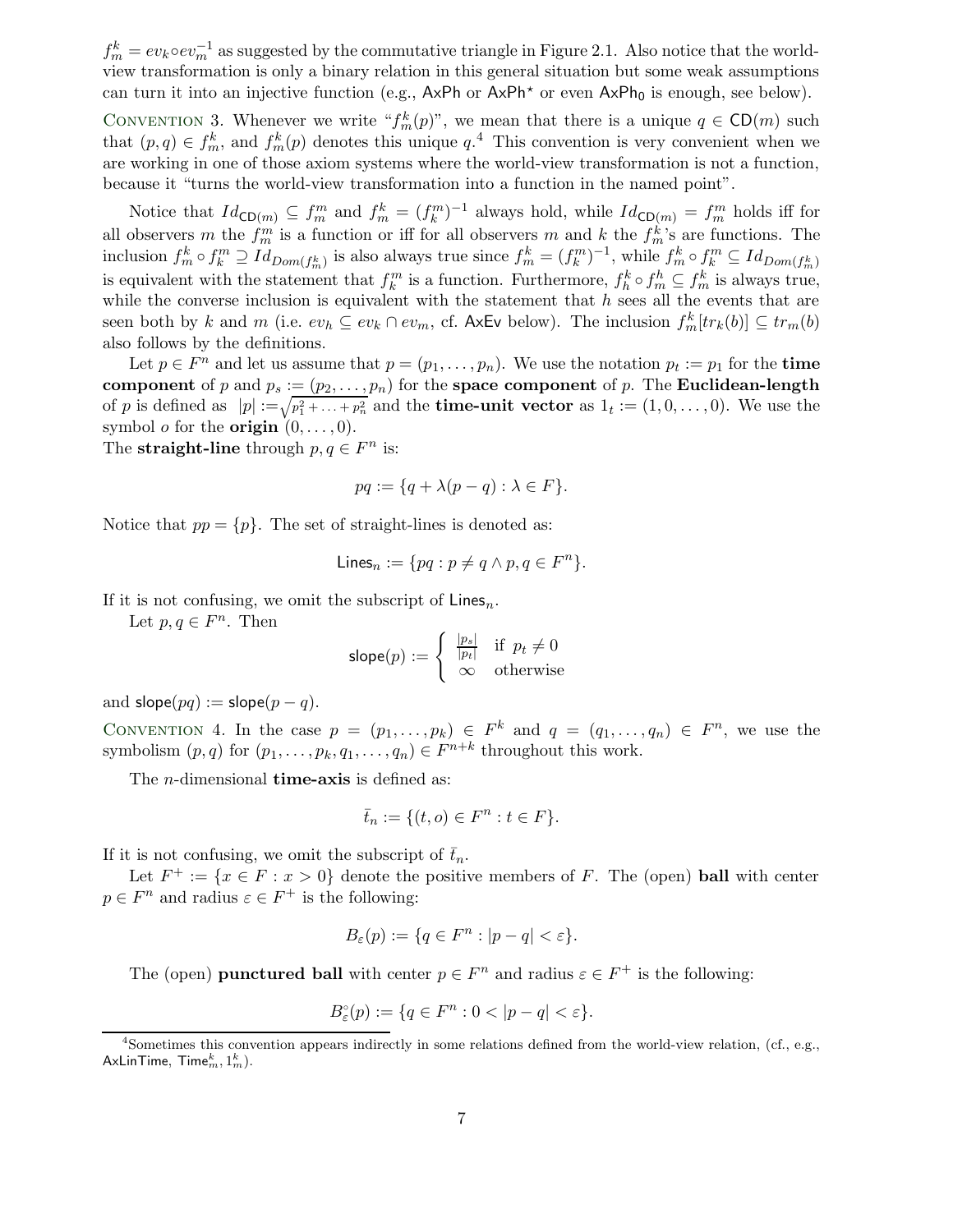### 2.3 Some axioms and axiom systems

In this section, we introduce some of the axioms and axiom systems that we work with. The following natural axiom goes back to Galileo Galilei and even to the Norman-French Oresme of around 1350, cf., e.g., [1, p.23, §5]. It simply states that each observer thinks that he rests in the origin of the space part of his coordinate system.

AxSelf The trace of any observer in his own coordinate domain is the time-axis:

$$
\forall m \in Ob \ \ tr_m(m) = \bar{t}_{d(m)}.
$$

Later, when we are generalizing toward accelerated observers, we will use the following localized version of AxSelf:

AxSelf<sup>loc</sup> The trace of any observer is the intersection of his coordinate domain and the time-axis:

$$
\forall m \in Ob \ \ tr_m(m) = \bar{t}_{d(m)} \cap \mathsf{CD}(m).
$$

The next axiom is not as natural as the first one but useful to assume it sometimes since it is required for the group property of the world-view transformations. It is also assumed in the other approaches, e.g., in Minkowski geometry, cf., e.g. [14].

AxEv All observers see the same events:

$$
\forall m, k \in Ob \ Ev_m = Ev_k.
$$

Notice that from  $AxEv$  it follows that  $Dom(f_m^k) = CD(k)$  and  $Rng(f_m^k) = CD(m)$ .

A bit more than a hundred years ago, all the problems started when Michelson and Morley got as the result of their experiment that there are some objects called photons whose speeds are independent of who measures it.<sup>5</sup> For being able to talk about these objects, we introduce a unary relation  $Ph$  on the set  $B$  of bodies for **Photons**. In the following axiom, we postulate that these bodies are acting like the "real" photons according to the Michelson-Morley experiment and that from every point it is possible to send a photon in every direction. For convenience, we choose 1 for the speed of photons.

AxPh The traces of the photons are exactly the straight-lines with slope 1:

$$
\forall m \in Ob \ \{tr_m(ph) : ph \in Ph\} = \{l \in Lines_{d(m)} : slope(l) = 1\}.
$$

We note that, from AxPh, it follows that  $CD(m) = F^{d(m)}$  and the world-view transformation  $f_m^k$ is an injective function for every  $m$  and  $k$ , see the proof of Proposition 2.3.1 below for details.

Later, while axiomatizing accelerated observers, we will need variants of our present axioms which do not imply  $CD(m) = F^{d(m)}$  for accelerated m. In later generalizations, we will want to replace  $AxPh$ , as in the case of  $AxSelf$ , with a localized version, e.g.,  $AxPh_0^{loc}$  below, cf. also [15].

We call the axiom system that contains these three axioms  $Specrel<sub>0</sub>$  because the most characteristic predictions of special relativity theory can be derived from it, i.e. "relatively moving clocks slow down", "relatively moving space ships shrink" and "relatively moving pairs of clocks get out of synchronism", cf. [1, §1].

$$
Spectral_0 := \{AxSelf, AxPh, AxEv\}.
$$

We call a set **photon-line** if it is the trace of a photon. Notice that photon-lines are not supposed to be straight-lines in general but if we assume AxPh, then they must be straight-lines with slope 1.

The following proposition says that AxPh and AxEv already imply that there are no different dimensional observers.

<sup>&</sup>lt;sup>5</sup>Actually, this result could have been anticipated on the basis of earlier results on electromagnetism but we ignore this aspect of history for simplicity here.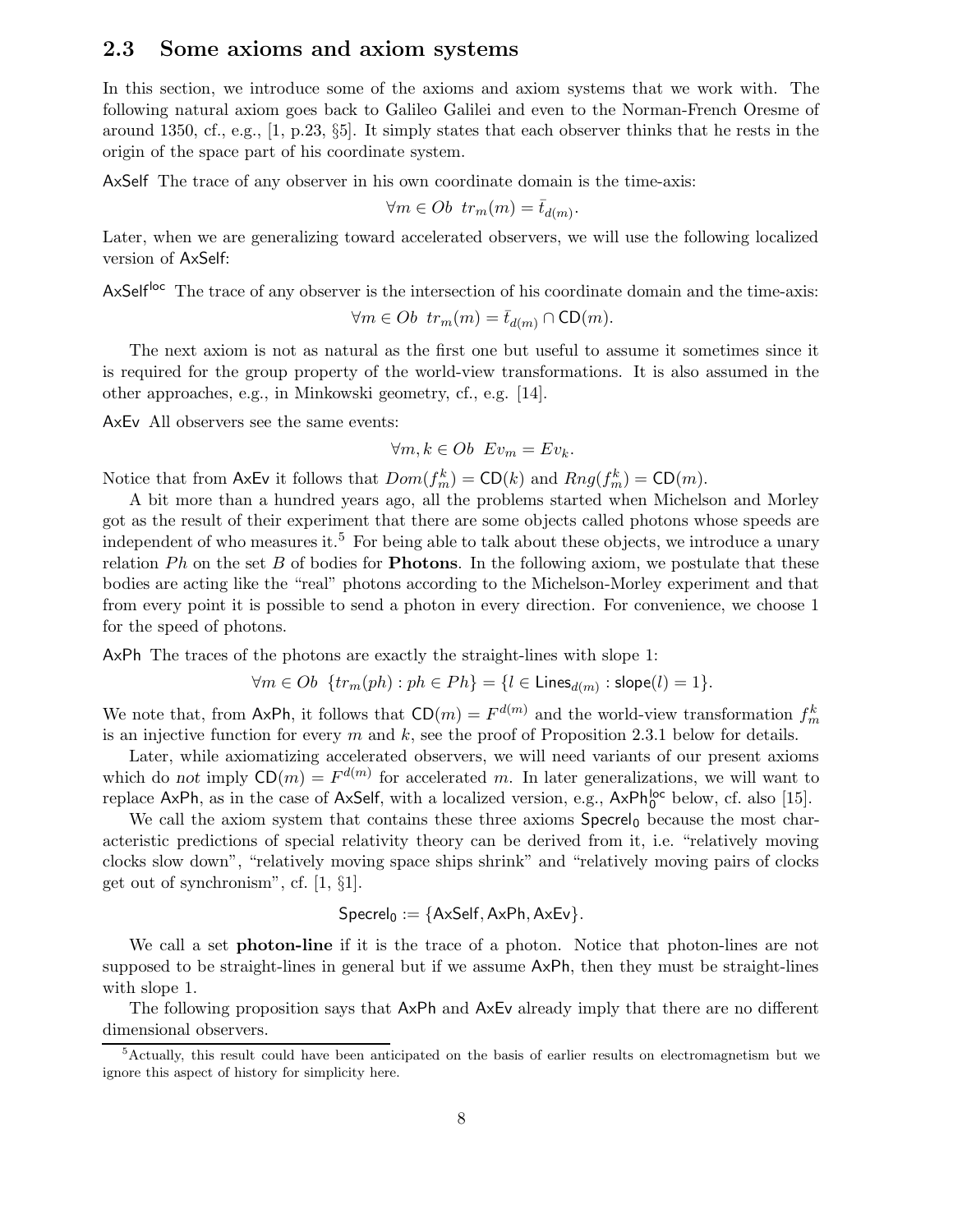#### **Proposition 2.3.1.** AxPh, AxEv  $\models \forall m, k \in Ob \ d(m) = d(k)$ .

*proof.* The statement is clear if there is an observer, say  $m$ , whose dimension is one or two, i.e.  $d(m) = 1$  or  $d(m) = 2$  because of the followings: A one-dimensional observer cannot see any photon because there is no straight-line with slope 1 in his coordinate system. A two-dimensional observer cannot see more than two different photon-lines through the same point but he sees photons. A more-than-two dimensional observer sees more than two different photon-lines through the same point. From AxEv it follows that if one observer sees two photons on different life-lines, then all observers see them on different life-lines.

In the case when  $d(m)$ ,  $d(k) > 2$ , the world-view transformation  $f_m^k$  is a bijection from  $F^{d(m)}$ to  $F^{d(k)}$  which preserves the photon-lines (i.e. the  $f_m^k$  image of a photon-line is a photon-line) because of the following:  $f_m^k$  is injective because for any two distinct points p and q in  $F^{d(m)}$ there is a photon-line which contains exactly one of them. Furthermore,  $Dom(f_m^k) = F^{d(k)}$  and  $Rng(f_m^k) = F^{d(m)}$  as we mentioned before.

The set of those points that cannot be reached from a fixed photon-line by photon-lines forms a hyperplane.<sup>6</sup> From the definition of these hyperplanes, it is clear that they have to be preserved by the world-view transformations. In different dimensions, different many of these hyperplanes are needed to get a point by intersection. Thus  $d(m)$  and  $d(k)$  must be the same.

Until now, we have assumed that an observer  $m$  uses exactly one dimension for coordinatizing time. We could introduce the following flexibility here: An observer m uses, say,  $t(m)$  dimensions for coordinatizing time where  $0 \le t(m) \le d(m)$ . In this case for a point  $p \in \mathsf{CD}(m)$ , we define  $p_t := (p_1, \ldots, p_{t(m)})$  and  $p_s := (p_{t(m)+1}, \ldots, p_{d(m)})$ . This will influence the meaning of slope and thus the meaning of the photon axiom, too.

Question 1. Does Proposition 2.3.1 remain true if we allow more than one dimensions for the observers for coordinatizing time?

We say that a **frame model is n-dimensional** if every observer in it is *n*-dimensional. So from Proposition 2.3.1, it follows that every model of  $\text{Speech}_0$  is *n*-dimensional for some natural number n. Therefore it is clear that we have to weaken  $Specel<sub>0</sub>$  if we want different dimensional observers. Now we do so:<sup>7</sup>

The following axiom is a very natural weakened form of AxEv:

AxEvTr An observer observes all the events he was observed in by some other observer:

$$
\forall m, k \in Ob \ \forall p \in tr_m(k) \ \exists q \in \mathsf{CD}(k) \ ev_m(p) = ev_k(q).
$$

Notice that AxEvTr is equivalent with the following:  $f_m^k[tr_k(k)] = tr_m(k)$  while the converse inclusion is true in all frame models.

There is a similar weakened form for AxPh:

AxPhTr The traces of the photons which intersect the time-axis are exactly the straight-lines which intersect the time-axis with slope 1:

$$
\forall m \in Ob \ \{tr_m(ph) : ph \in Ph \wedge tr_m(m) \cap tr_m(ph) \neq \emptyset\} =
$$
  

$$
\{l \in Lines_{d(m)} : slope(l) = 1 \wedge tr_m(m) \cap l \neq \emptyset\}.
$$

The motivation for the following axiom is that in our intuitive image of the models where different dimensional observers are allowed a photon can be seen only for a moment for some observers.

 ${}^{6}$ This hyperplane is the Minkowski-orthogonal one to the fixed photon-line.

<sup>7</sup>We list more axioms here than we use in this present work for illustrating what kind of natural possible weakened forms of the axioms may arise.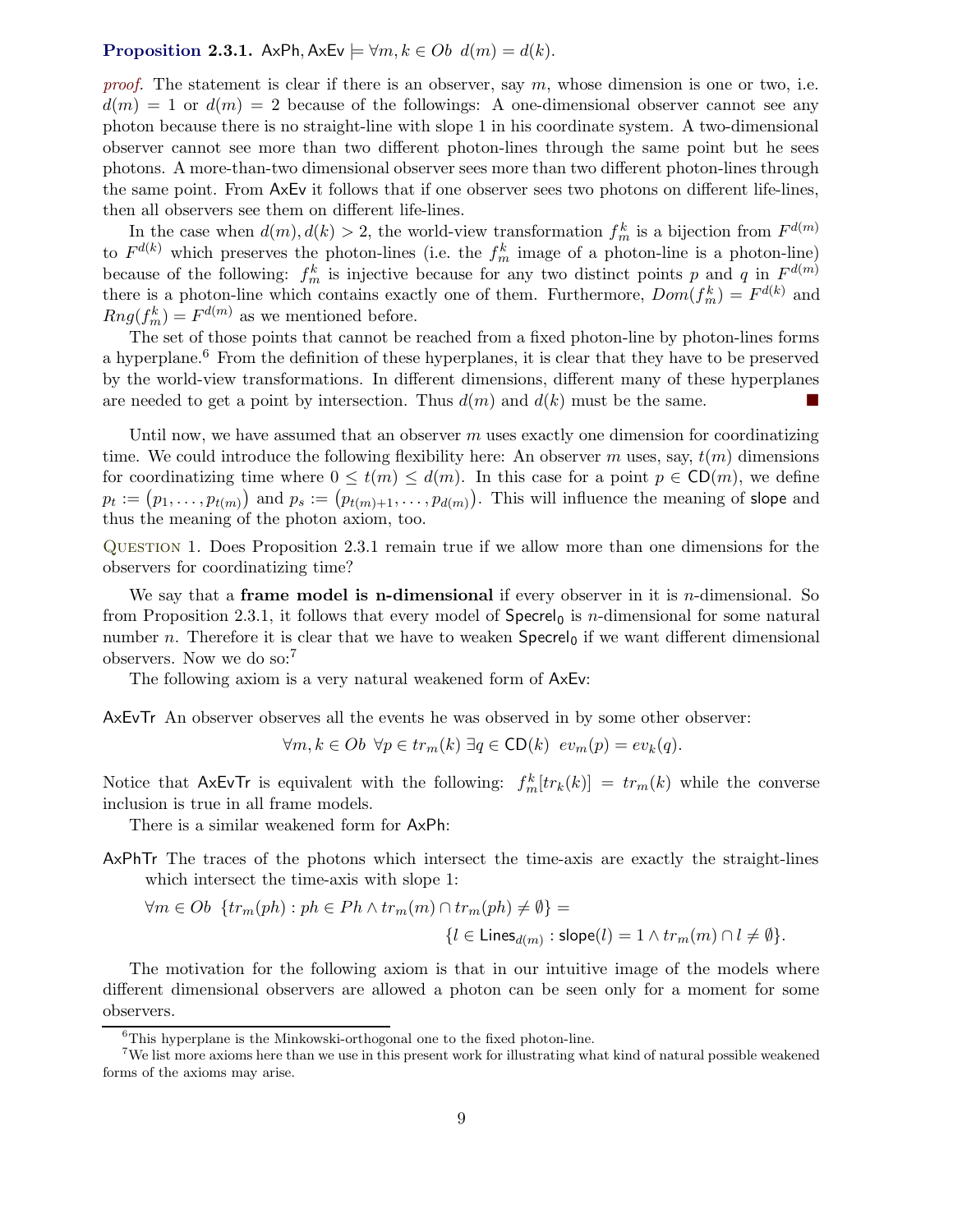AxPh<sup>\*</sup> If some observer sees a photon at least twice, then he sees it on a straight-line with slope 1 and every observer sees a photon on each straight-line with slope 1:

 $\forall m \in Ob \ \{tr_m(ph): ph \in Ph \wedge m \stackrel{\boxdot}{\longrightarrow} ph\} = \{l \in \mathsf{Lines}_{d(m)}: \mathsf{slope}(l) = 1\}.$ 

There is a weakened form of this axiom which requires only that the traces of the photons are subsets of straight-lines with slope 1 and for every two different points if there is a straight-line with slope 1 through them, then there is a photon-line through them.

 $AxPh<sub>0</sub>$  Through two different points there is a photon-line iff the slope of the straight-line through these two points is 1:

 $\forall m \in Ob \ \ \forall p \neq q \in F^{d(m)} \ \ \big[\exists ph \in Ph \ \ ph \in ev_m(p) \cap ev_m(q)\big] \iff \mathsf{slope}(pq) = 1.$ 

Notice that from  $AxPh_0$  it follows that  $CD(m) = F^{d(m)}$ . The following weakened form of  $AxPh_0$ is a step toward general relativity where we do not want the observers to use the whole  $F^{d(m)}$  for coordinate domain.

 $AxPh_0^{loc}$  Through two different points from the coordinate domain of an observer there is a photonline iff the slope of the straight-line through these two points is 1:

$$
\forall m \in Ob \ \forall p \neq q \in \mathsf{CD}(m) \ \left[ \exists ph \in Ph \ ph \in ev_m(p) \cap ev_m(q) \right] \iff \mathsf{slope}(pq) = 1.
$$

The weakest and therefore the less powerful of our photon axioms is the following one:

 $AxPh_{00}$  The slope of a straight-line through two points where the same photon was observed by observer  $m$  is 1:

$$
\forall m \in Ob \ \forall p \neq q \in \mathsf{CD}(m) \ \left[ \exists ph \in Ph \ ph \in ev_m(p) \cap ev_m(q) \right] \Longrightarrow \mathsf{slope}(pq) = 1.
$$

Notice that  $AxPh_{00}$  is the only photon axiom that does not require the existence of photons.

Our favorite collection of the weakened axioms is:

$$
Specrel_0^{\star} := \{AxSelf, AxPh^{\star}, AxEvTr\}.
$$

We note that in the models of  $\text{Specrel}_0^*$  the dimensions of the observers are not necessarily the same. This follows from Proposition 2.4.1.

The **time-unit** of observer k seen by observer m is defined as:

$$
1_m^k := f_m^k(1_t) - f_m^k(o).
$$

The following axiom roughly says that if an observer  $m$  strongly sees another observer  $k$ , then the restriction of the world-view transformation  $f_m^k$  to the time-axis is linear.

AxLinTime If observer m strongly sees observer k, then he thinks that the time is passing uniformly for k:

$$
\forall m, k \in Ob \ \forall \lambda \in F \ m \xrightarrow{\Box} k \Longrightarrow f_m^k(\lambda 1_t) - f_m^k(o) = \lambda 1_m^k.
$$

Remark 1. Notice that only by assuming AxLinTime the following statements are hold: if observer m strongly sees observer k, then  $\bar{t} \subseteq Dom(f_m^k)$ , the restriction of  $f_m^k$  to  $\bar{t}$  is a function and  $1_m^k$ exists by Convention 3.

Finally, let us introduce a very weak axiom system of kinematics here:

$$
Kinem_0 := \{AxSelf, AxEvTr, AxLinTime\}.
$$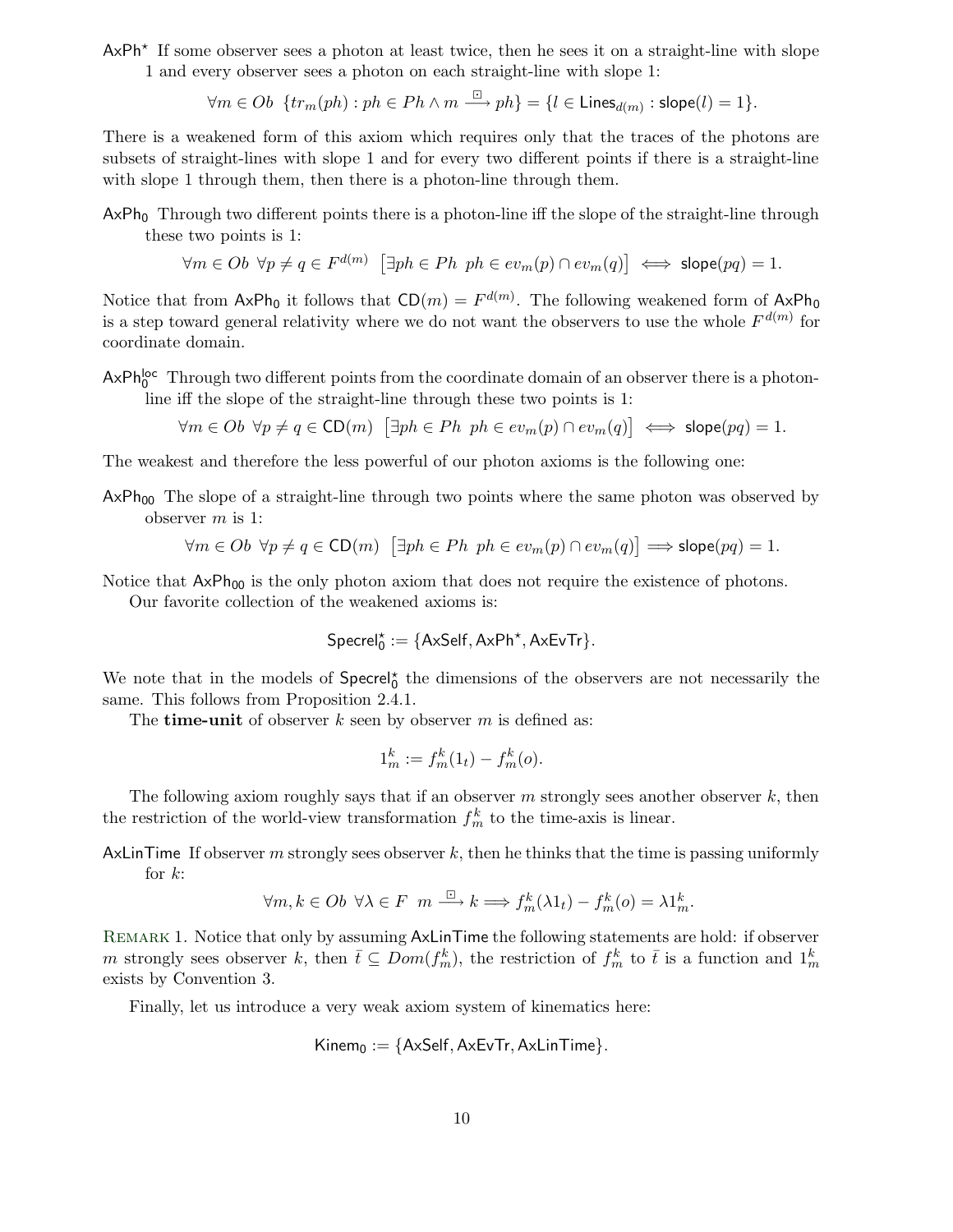## 2.4 Important models and model construction steps and their relations with the axioms

In this section, we list some of the most important models and a pack of construction steps that help us in constructing new frame models from other fame models or transforming frame models into each other. We also examine the question "under which conditions do these construction steps preserve our axioms".

A model construction step is a partial operation that creates a new frame model form one or more given frame models. We say that a model construction step preserves an axiom when the following holds: if the axiom was valid in the models before applying the construction step, then it remains valid in the newly created model, too.

There is a so-called **base-model**, over any ordered field  $F$ , for  $\text{Specrel}_0$  and  $\text{Specrel}_0^*$  where there is only one observer, called **base-observer**, whose life-line is the time-axis and who sees a photon on every one-sloped straight-line.

In the definition of the construction step called the **disjoint union of frame models**, we take the disjoint union of the bodies in some frame models over the same field. The construction of the new world-view relation is straightforward for this operation. Notice that the models of Specrel<sup>\*</sup> are closed under the disjoint union operation, i.e. the disjoint union construction step preserves the axiom system Specrel<sup>\*</sup><sub>0</sub>.

We call a frame model **observationally connected** iff for every two events  $\alpha, \beta \in Ev$  there is a sequence  $m_1 \ldots m_n$  of observers such that  $\alpha \in Ev_{m_1}, \beta \in Ev_{m_n}$  and  $Ev_{m_k} \cap Ev_{m_{k+1}} \neq \emptyset$  for each  $1 \leq k < n$ .

It is quite natural to try to add (or remove) observers to (from) the models while trying to preserve the axioms (or most of them). The way of changing the world-view relations for removing bodies or even observers is obvious. If the removed body is not a photon or the only observer in the model, then this operation does not ruin the validity of our axioms. The construction step for adding bodies or even observers is also free from any problems if we do not want to preserve any of our axioms. This kind of construction begins to be difficult when we want some of our axioms to be preserved. It has been proved that we can add an observer, say  $k$ , to any straight-line with slope less than 1 in another observer's, say  $m$ 's, coordinate domain such that we do not lose the validity of  $Specrel<sub>0</sub>$ . In this construction, we can freely choose two points from the named straight-line both for  $f_m^k(o)$  and  $f_m^k(1_t)$ , cf. [3, §3.5]. There are some other natural observer-adding construction steps, too, cf. the radar construction or the tangent construction on page 35.

If H is a subset of  $\mathsf{CD}(m)$ , we can change m's coordinate domain to H by restricting the event function  $ev_m$  to H, cf. localizing in [4, §4]. This construction step is called **restriction of the** coordinate domain. It does not necessarily preserve AxPh or AxPh<sup>\*</sup>. It preserves AxSelf iff the time-axis is a subset of  $H$ , and in this situation the restriction does not screw up  $A \times F$  reither.

**Proposition 2.4.1.** There is an observationally connected model of Specrel<sup>\*</sup> where there is no maximal dimensional observer.

proof. If H is a linear subspace of  $F^{d(m)}$  which contains the time-axis and we change the dimension of m to the dimension of H, then the restriction of m's coordinate domain to H preserves  $AxPh^*$ as well as AxSelf and AxEvTr. By this kinds of restrictions, we can construct models for Specrel<sup>\*</sup> which are not models of  $\text{Sperel}_0$ . Then we can take an infinite chain<sup>8</sup> of these kinds of models of Specrel<sup>\*</sup> over the same ordered field such that the union of this chain is a model of Specrel<sup>\*</sup> which is observationally connected and there is no maximal dimensional observer in it.

<sup>&</sup>lt;sup>8</sup>Let  $\mathfrak{M}_i$  be a sequence of frame models. We call  $\mathfrak{M}_i$  a **chain** if for all  $i < j$ ,  $\mathfrak{M}_i$  is a submodel of  $\mathfrak{M}_i$ .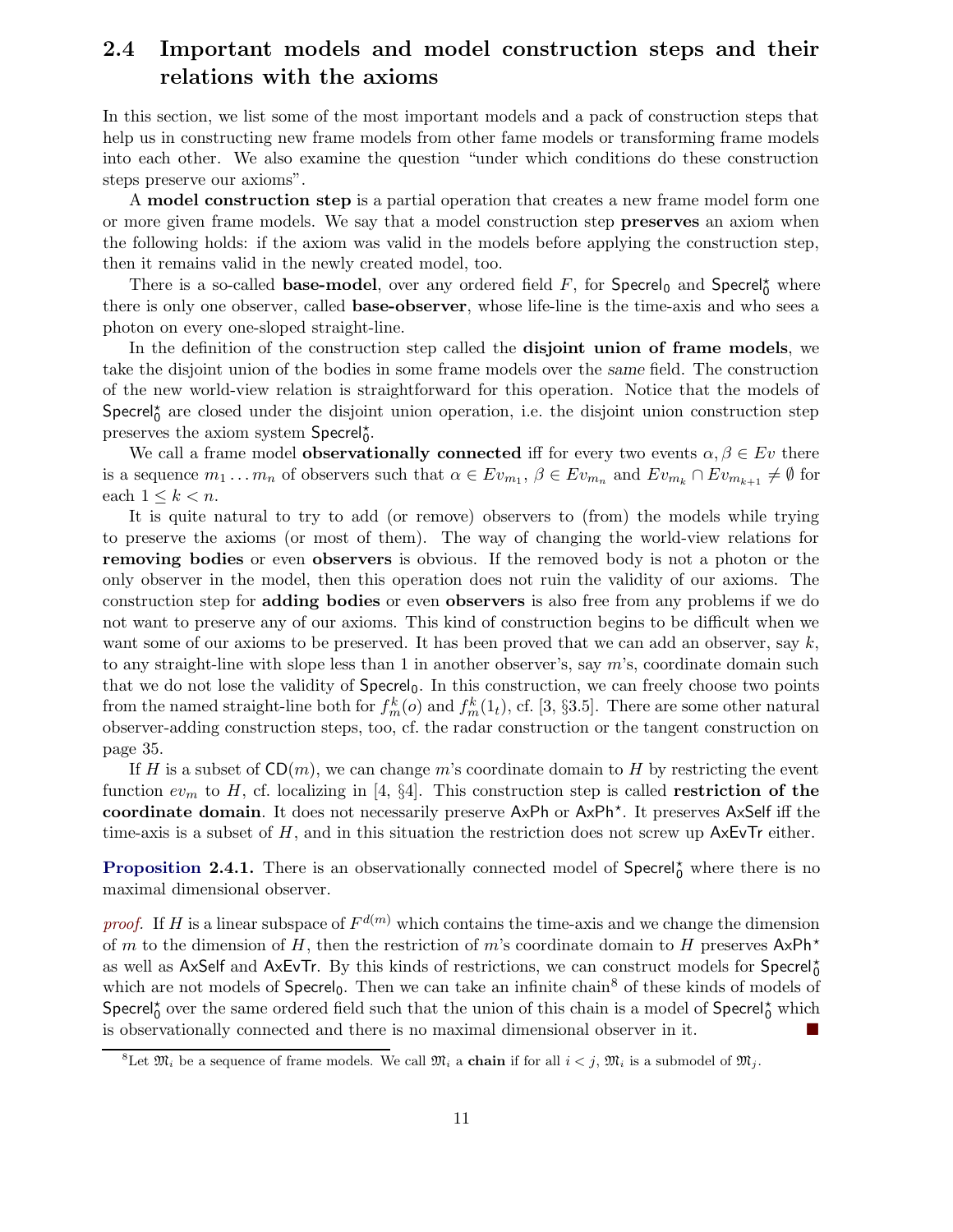The construction step called gluing is the following one: we take the disjoint copies of two frame models over the same ordered field and a subset of the events in each with a fixed bijection between these two sets; if the event  $ev_m(p)$  is in one of the two sets for some observer m and coordinate point p, then we change the image of m's world-view function in p to the union of this event and its bijective image.

We say that a body is **faster-than-light** (FTL) if its trace is a greater-than-one sloped straightline. We abbreviate the statement "there is no faster-than-light observer" by noFTL. Later in this work, we will generalize the definition of being FTL for arbitrary sets.

The following theorem states that the FTL motion is not allowed in the more-than-two dimensional models of  $Specrel_0$  while in the two-dimensional models it is, cf. [3, Theorem 3.4.1.]:

#### Theorem 2.4.2 (Madarász).

- (i) Specrel<sub>0</sub> ∪ { $\forall m \in Ob \, d(m) > 2$ }  $\models$  noFTL
- (ii) Specrel<sub>0</sub> ∪ { $\forall m \in Ob \, d(m) = 2$ }  $\nvdash$  noFTL.

The following proposition shows that there are more possibilities for FTL motion in the models of Specrel<sup>\*</sup> than in the models of Specrel<sup>0:</sup>

**Proposition 2.4.3.** FTL motion is allowed in the models of  $\text{Specrel}_0^{\star}$  not only for two-dimensional observers.

proof. Let us take two more-than-two dimensional base-models over the same field and a plane which contains the time-axis in each base-observer's coordinate domain. Let us also take a linear (or an affine) isomorphism between these planes which takes the time-axis to a FTL straight-line and takes one-sloped straight-lines into one-sloped straight-lines. These planes and the isomorphism between them determine two subsets of the events in each base-model and a bijection between them. If we glue these two models through this bijection we get a model of  $\text{Spec} \mathcal{F}_0^*$ where there are two observers who move FTL according to each other.

CONJECTURE 1. If an observer k is FTL according to m in a model of  $\text{Specrel}_0^{\star}$ , then  $Dom(f_k^m)$ cannot contain a three dimensional affine subspace which contains both the time-axis and the life-line of  $k$ . We also conjecture that this can be proved by creating a three dimensional model for Specrel<sub>0</sub> from any counterexample of the conjecture where there is a faster-than-light observer but this is impossible by Theorem 2.4.2.

**Linking** bodies together is the operation of changing a set  $H \subseteq B$  of bodies to one body  $b \in B$  in the following way: if  $W(m, p, b')$  holds for some  $b' \in H$ , then we change this  $b'$  to b in W. This is useful when we want the photons whose traces intersect in more than one points be the same, e.g., after gluing. Moreover, if we take a frame model where  $AxPh<sub>0</sub>$  is true and we link all the photons that intersect the same one-sloped straight-line more-than-once, then we get a model where  $AxPh*$  is true. Thus the theorems whose statements are insensible for this latter operation (e.g., there are no photon-lines in the statement) and provable by using  $AxPh<sup>*</sup>$  are provable from  $AxPh_0$ , too, cf., e.g., Proposition 2.3.1.

The following axiom is related to Occam's Razor:

AxOccam Every body is observable by some observer, formally:

$$
\forall b \in B \; \exists m \in Ob \; m \stackrel{\odot}{\longrightarrow} b.
$$

We call **Occamization** the construction step that removes all the bodies from a frame model that are not observed by some observer. This construction step might be useful when we would like to clear the mess that some other constitution steps might have left behind.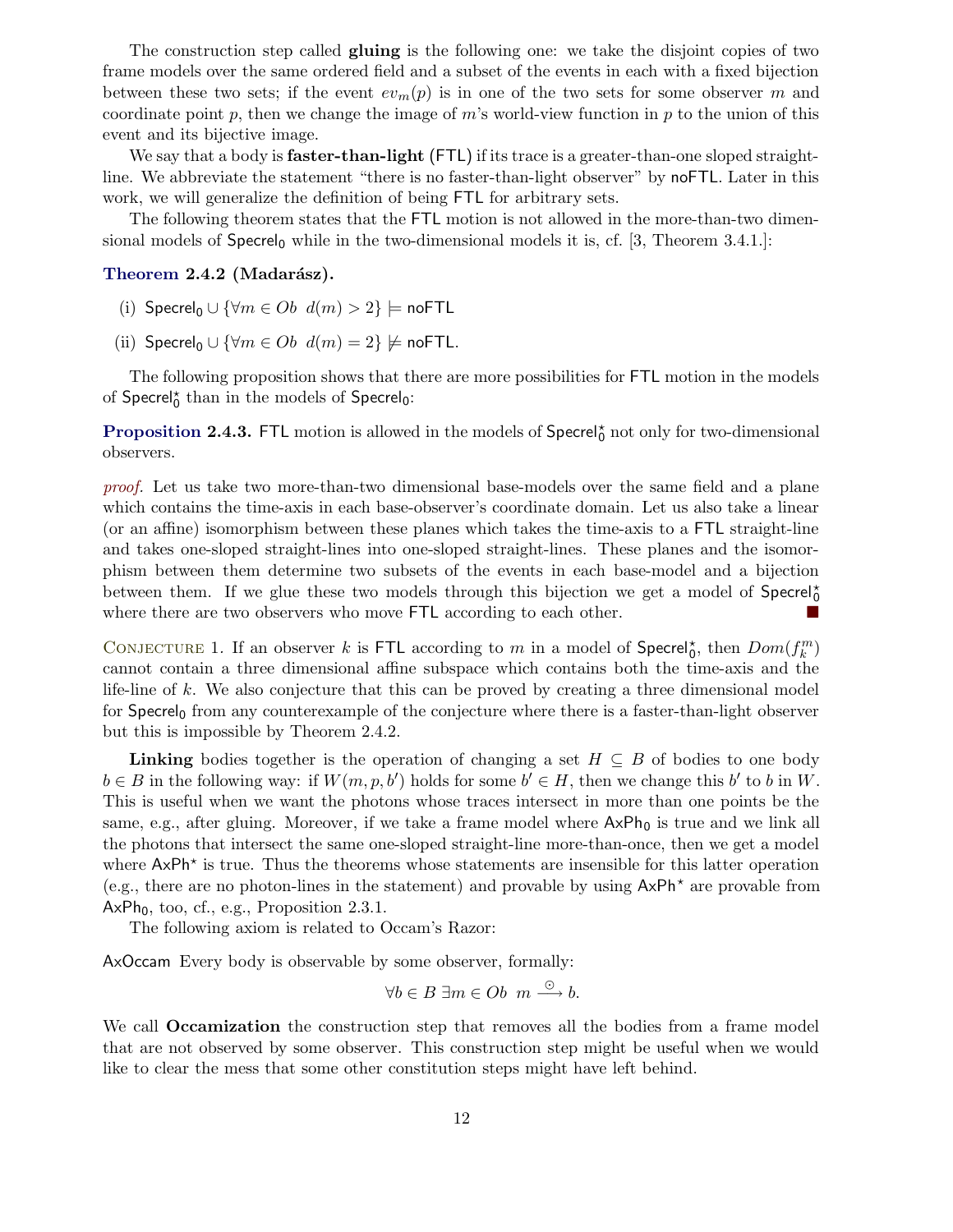## Chapter 3

# Twin paradox without accelerated observers

### 3.1 Characterization of the twin paradox

In this section, we formulate and give a characterization for the inertial version of the twin paradox.

The twin paradox is an often quoted paradigmatic effect of relativity theory that is based on the following thought experiment: Let us imagine two twin siblings, called Amelia and Immanuel, and let us imagine that Amelia is an astronaut who travels (and accelerates) a lot through space while Immanuel is a scientist who works at home and does not travel at all. The twin paradox is the surprising statement that says when Amelia returns to the Earth and meets Immanuel she is younger than her twin brother. To formulate this phenomenon, first, we formulate that two bodies, say a and b, meet at coordinate point p according to observer m:

$$
\textup{meet}^p_m(a,b):\iff W(m,a,p)\wedge W(m,b,p)\iff \{a,b\}\subseteq ev_m(p).
$$

The second thing that has to be formulated is the elapsed time measured by observers between events according to another observer. Since we axiomatize relativity theory in an observationally oriented way we define the time difference between coordinate points instead of events. If  $m$  and k are observers, then the **time measured** by k between  $p, q \in CD(m)$  is defined as:

$$
\mathsf{Time}^m_k(p,q) := f^m_k(q)_t - f^m_k(p)_t.
$$

Notice that  $\textsf{Time}_{k}^{m}(p,q)$  is independent from the choice of observer m in the following sense: assuming  $p, q \in Dom(f_k^m) \cap Dom(f_k^m)$  and  $f_k^m$  and  $f_k^m$  are functions both in p and q,

$$
\mathsf{Time}^m_k(p,q) = \mathsf{Time}^h_k\big(f^m_h(p),f^m_h(q)\big).
$$

Now we are able to formulate the twin paradox in our language. We formulate it in a bit more general situation than mentioned above because we also would like to talk about that some observer sees this phenomenon. So two observers a and b are in twin paradox relation at coordinate points p and q in observer  $m$ 's coordinate domain if b measures more time between p and  $q$  than  $a$ :

$$
\mathsf{Twp}_m(a
$$

We will give a geometrical characterization to the twin paradox in the axiom system Kinem<sub>0</sub> but before doing so we show some easy but useful consequences of  $\text{Kinem}_0$ .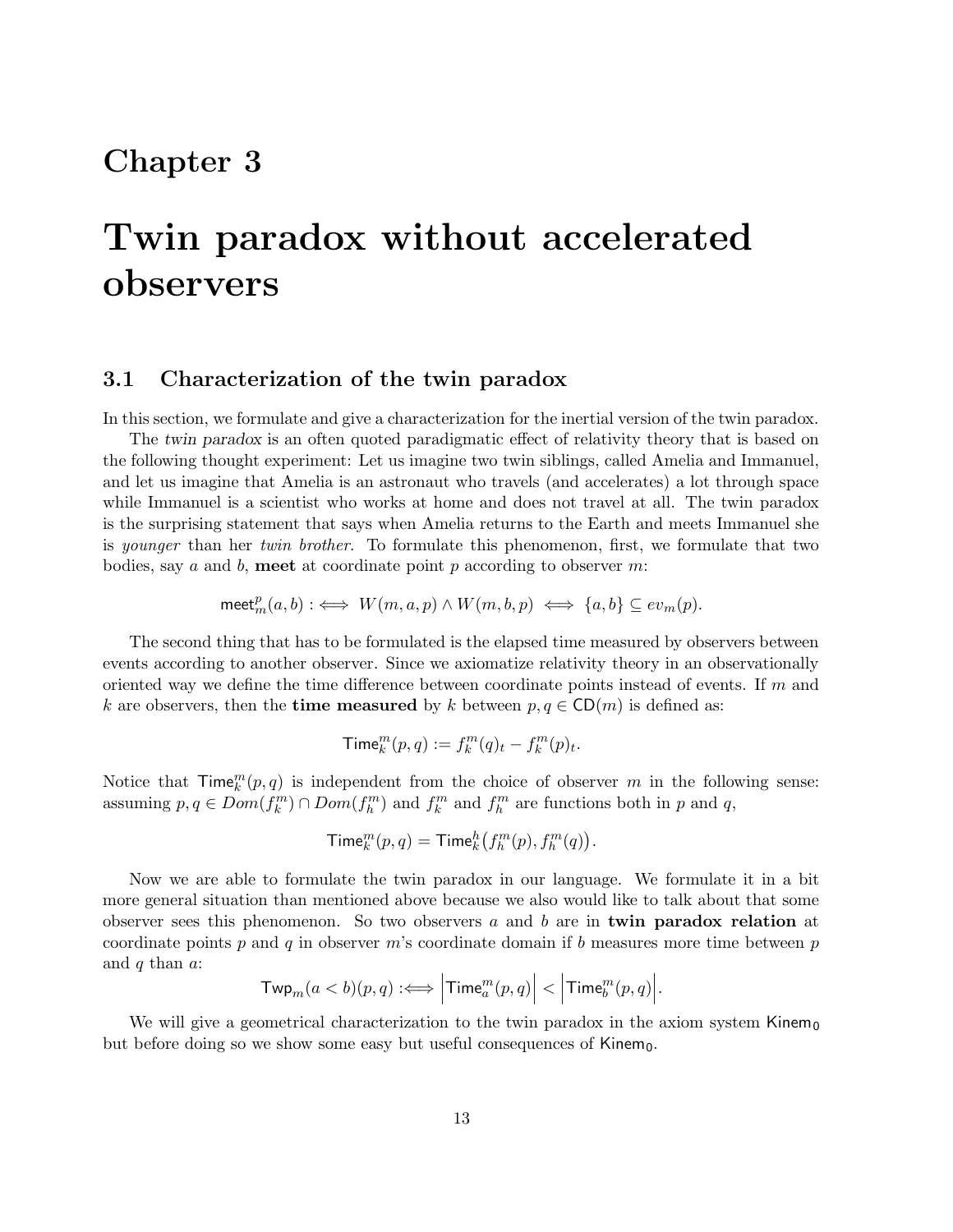The following lemma states that, in the models of  $\mathsf{Kinem}_0$ , if an observer m strongly sees observer k then the life-line of k is a straight-line in the coordinate domain of m and the wordview transformation is a bijection between the life-lines of  $k$  according to  $m$  and  $k$ , respectively.<sup>1</sup>

**Proposition 3.1.1.** Kinem<sub>0</sub>  $\models \forall m, k \in Ob \quad [m \stackrel{\boxdot}{\longrightarrow} k \implies tr_m(k) \in Lines_{d(m)} \text{ and } f_m^k \text{ is a }$ bijection between  $tr_k(k)$  and  $tr_m(k)$ .

proof. Let m and k be observers such that m strongly sees k. By AxLinTime,  $f_m^k(\lambda 1_t) - f_m^k(o) =$  $\lambda 1_m^k$ . Hence  $\bar{t} \subseteq Dom(f_m^k)$ ,  $f_m^k[\bar{t}]$  is a straight-line (i.e. the line  $\lambda 1_m^k + f_m^k(o)$ ) and  $f_m^k$  is a bijection between  $\bar{t}$  and  $f_m^k[\bar{t}]$ . By AxSelf and AxEvTr, respectively,  $tr_k(k) = \bar{t}$  and  $tr_m(k) = f_m^k[tr_k(k)]$ , cf. remarks below AxEvTr on page 9. Thus  $tr_m(k) = f_m^k[tr_k(k)] = f_m^k[\bar{t}]$  is a straight-line and  $f_m^k$  is a bijection between  $tr_k(k) = \overline{t}$  and  $tr_m(k) = f_m^k$  $\frac{k}{m}[\bar{t}].$ 

Since the life-lines of the observers are straight-lines, if two observers meet in two different coordinate points then their life-lines have to be the same. Therefore we have to change the twin paradox relation if we want to treat the twin paradox in  $\text{Kinem}_0$ . We do this by replacing the accelerating twin with two inertial ones, i.e. we replace the traveling twin with a leaving and an approaching one.<sup>2</sup> So we say that observer m sees observers a, b, c in twin paradox situation in coordinate points  $p, q, r$  if observers  $a, b$  meet at q, observers  $b, c$  meet at r, observers  $a, c$  meet at p and p, q, r are not collinear and the time coordinates of  $p, q, r$  are in this order, i.e.  $p_t < q_t < r_t$ , see Figure 3.1;



Figure 3.1: for meetTwp<sub>m</sub> $(\widehat{ab}, c)(p, q, r)$ .

 ${\sf meetTwp}_m(\widehat{ab},c)(p,q,r):\Longleftrightarrow {\sf meet}_m^q(a,b)\wedge {\sf meet}_m^p(b,c)\wedge {\sf meet}_m^p(a,c)\wedge p_t$ 

We say that the (inertial-)twin paradox is true for observers  $a, b, c$  at coordinate points  $p, q, r$  according to m if c measures more time between p and r than the sum of what a measures

<sup>&</sup>lt;sup>1</sup>We say that a binary relation R is a bijection between two set A and B iff  $A \subseteq Dom(R)$ ,  $B \subseteq Rnq(R)$  and  $R \cap (A \times B)$  is a bijective function.

<sup>&</sup>lt;sup>2</sup>This is the common trick of the literature for talking about the twin paradox in special relativity.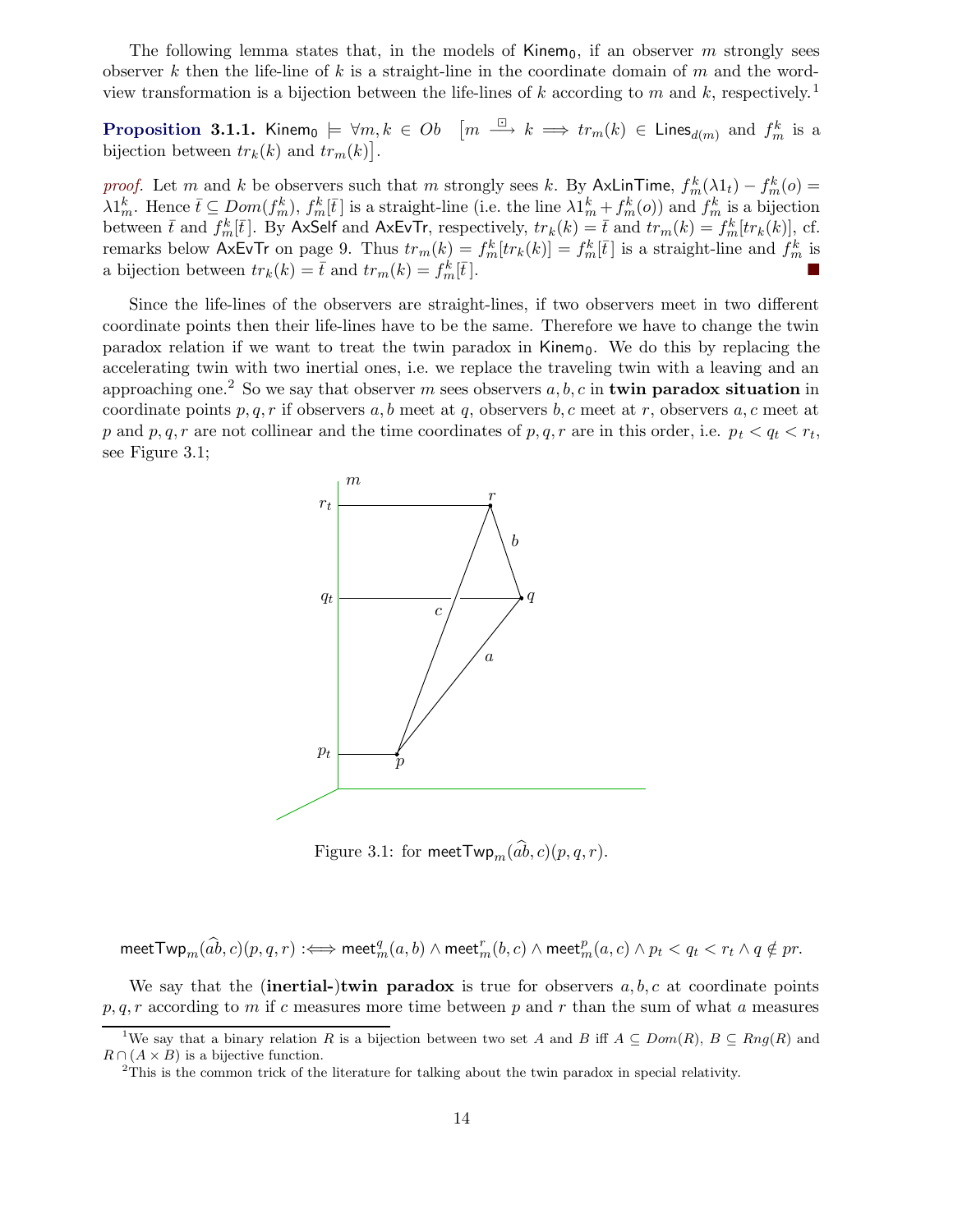between  $p$  and  $q$  and what  $b$  measures between  $q$  and  $r$ :

$$
\mathsf{Twp}_m(\widehat{ab} < c)(p, q, r) := \Big|\mathsf{Time}_{a}^{m}(p, q)\Big| + \Big|\mathsf{Time}_{b}^{m}(q, r)\Big| < \Big|\mathsf{Time}_{c}^{m}(p, r)\Big|.
$$

AxTwp Every observer observes the twin paradox in all twin paradox situations:

$$
\forall m, a, b, c \in Ob \ \forall p, q, r \in \mathsf{CD}(m) \ \ \mathsf{meetTwp}_m(ab, c)(p, q, r) \Longrightarrow \mathsf{Twp}_m(ab < c)(p, q, r).
$$

We say that observers m and k are **well-configured** in coordinate point p iff they see the same event in p, i.e.  $ev_m(p) = ev_k(p)$ . If we simply say that m and k are well-configured, we mean that they are well-configured in the origin. Notice that well-configuredness is an equivalence relation on the set of observers.

The (time-)Minkowski-sphere of an observer  $m$  is the set of the time-units of observers well-configured to  $m$ :

$$
MS_m^t := \{1_m^k : k \in Ob \land 1_m^k \text{ exists } \land ev_m(o) = ev_k(o)\}.
$$

AxDisplace If m is an observer who strongly sees observer k and p is an arbitrary point of m's

coordinate domain, then there is another observer h whose time-unit is the same as  $k$ 's and who sees the same event in  $o$  that  $m$  sees in  $p$ :

$$
\forall m, k \in Ob \ \forall p \in \mathsf{CD}(m) \ \ m \stackrel{\boxdot}{\longrightarrow} k \Longrightarrow \exists h \in Ob \ 1_m^k = 1_m^h \wedge ev_m(p) = ev_h(o).
$$

Notice that if observer m strongly sees observer k, then the statement  $1_m^k \in MS_m^t$  follows from AxDisplace since there is an observer who is well-configured to  $m$  and whose time-unit is the same as  $k$ 's (according to m).

For convenience, we introduce the following notation:

$$
p^+ := \begin{cases} (p_t, \dots, p_n) & \text{if } p_t \ge 0\\ (-p_t, \dots, -p_n) & \text{if } p_t < 0. \end{cases}
$$

Assume that  $p, q, r \in F<sup>n</sup>$ . We write convex $(p, q, r)$  iff  $o, p, q, r$  are coplanar and  $q<sup>+</sup>$  is in the interior of the triangle  $op^{+}r^{+}$ , formally:  $q^{+} \in \{\lambda p^{+} + \mu r^{+} : 0 < \lambda, \mu \wedge \lambda + \mu < 1\}$  and  $or \neq op$ . A set  $H \subseteq F^n$  is called **convex** if  $\forall p, q, r \in H$  if op, oq, or are distinct coplanar straight-lines, then convex $(p, q, r)$  or convex $(q, r, p)$  or convex $(r, p, q)$ .

The following theorem gives the promised geometrical characterization for the twin paradox axiom and answers the question 4.2.10 in [3].

#### Theorem 3.1.2.

$$
\mathsf{Kinem}_0 \cup \{\mathsf{AxDisplace}\} \models \mathsf{AxTwo} \Longleftrightarrow \forall m \in Ob \ \mathit{MS}_m^t \ \text{is convex. Therefore}
$$

 $\mathsf{Specrel}_0^\star \cup \{\mathsf{AxLinTime}, \mathsf{AxDisplace}\} \models \mathsf{AxTwo} \Longleftrightarrow \forall m \in Ob \ \ MS_m^t \ \text{ is convex.}$ 

proof. The heart of this proof is the following lemma:

#### Lemma 3.1.3.

$$
\mathsf{Kinem}_0 \models \mathsf{meetTwp}_m(\widehat{ab},c)(p,q,r) \Longrightarrow \big[\mathsf{Twp}_m(\widehat{ab} < c)(p,q,r) \Longleftrightarrow \mathsf{convex}(1^a_m,1^c_m,1^b_m)\big].
$$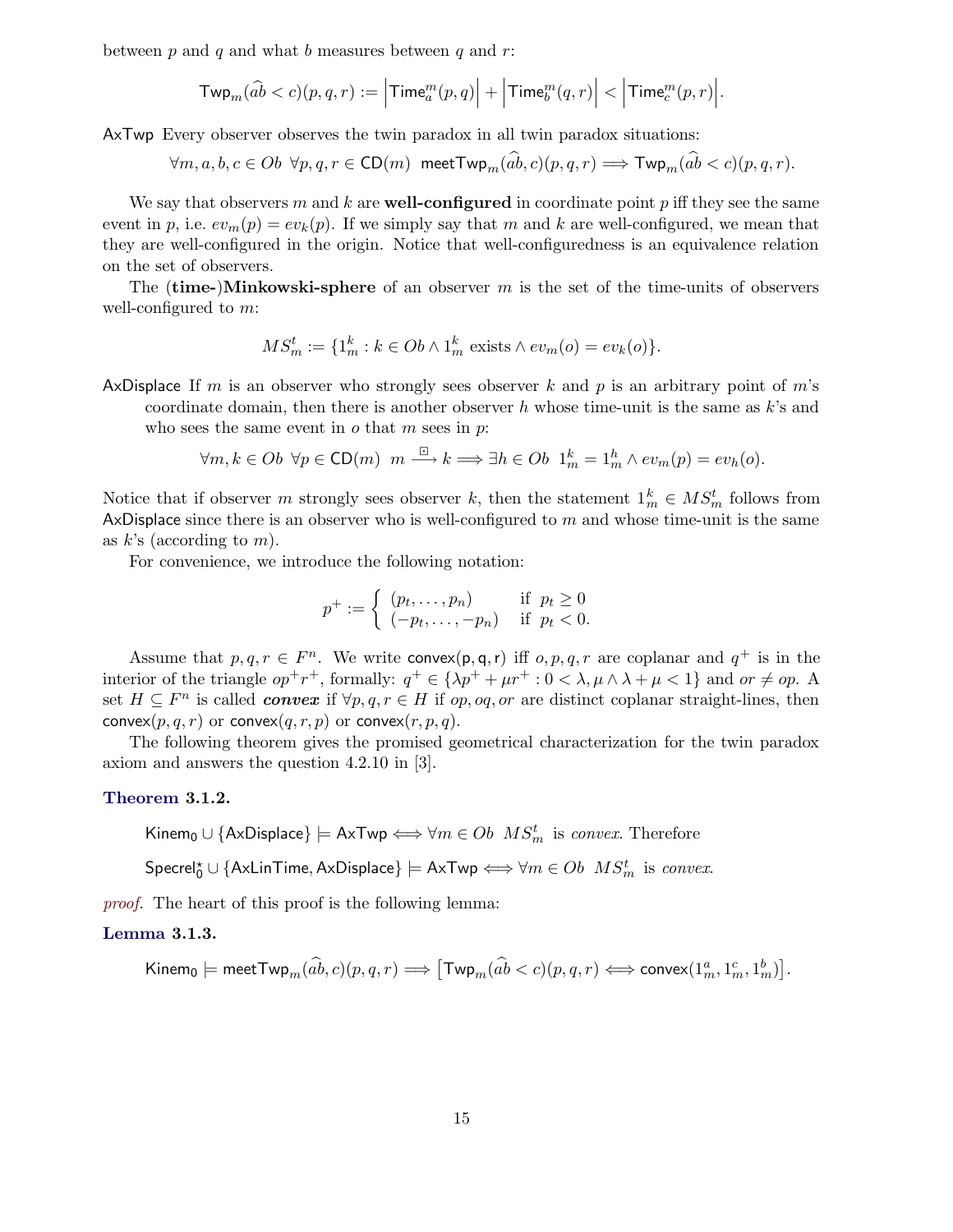

Figure 3.2: for the proof of Lemma 3.1.3.

*proof.* Let us assume that  $m, a, b, c \in Ob$  and  $p, q, r \in CD(m)$  are such that meet  $Tw p_m(\widehat{ab}, c)(p, q, r)$ is true. From Kinem<sub>0</sub>, it is easy to see that for all observers  $m, k$  and points  $x, y \in tr_m(k)$  if  $m \stackrel{\boxdot}{\longrightarrow} k$ then

$$
\left|\text{Time}_k^m(x,y)\right| = \frac{|x-y|}{|1_m^k|}\tag{*}
$$

holds. Let us abbreviate  $(1_m^k)^+$  with  $k^+$  throughout this proof.

First, we show that if  $c^+$  is on the straight-line  $a^+b^+$  then c measures the same time between  $p, r$  as a and b do together. Assume that  $c^+ \in a^+b^+$ . Let s be the intersection of straight-line pr and the straight-line parallel with  $a^+b^+$  through q, see Figure 3.2. Then the triangles  $oa^+c^+$  and pqs are similar; and the triangles  $oc^+b^+$  and rsq are similar, too. Thus

$$
\frac{|p-q|}{|1_m^n|} = \frac{|p-s|}{|1_m^n|} \quad \text{and} \quad \frac{|q-r|}{|1_m^b|} = \frac{|s-r|}{|1_m^c|} \tag{**}
$$

hold. From this, we have

$$
\Big|\text{Time}_a^m(p,q)\Big| + \Big|\text{Time}_b^m(q,r)\Big| \stackrel{*}{=} \frac{|p-q|}{|1_m^a|} + \frac{|q-r|}{|1_m^b|} \stackrel{*}{=} \frac{|p-s|+|s-r|}{|1_m^c|} = \frac{|r-p|}{|1_m^c|} \stackrel{*}{=} \Big|\text{Time}_c^m(r,p)\Big|.
$$

Observer c measures more time between  $p$  and  $r$  iff his time-unit is shorter. Thus we get that  $\textsf{Twp}_m(\hat{ab} < c)(p, q, r)$  holds iff convex $(1_m^a, 1_m^c, 1_m^b)$ . This completes the proof of the lemma.

Now we return to the proof of Theorem 3.1.2. For proving the " $\implies$ " part, let take three points  $a', b', c'$  from  $MS_m^t$  such that  $oa', ob'$  and  $oc'$  are different coplanar lines. From, AxDisplace there are three observers a, b, c in twin paradox situation such that  $1_m^a = a'$ ,  $1_m^b = b'$  and  $1_m^c = c'$ . Thus from Lemma 3.1.3 we get that  $MS_m^t$  is *convex* since  $a', b', c'$  were three arbitrary points of it.

The converse is also clear from Lemma 3.1.3 since whenever observers  $a, b, c$  are in twin paradox situation,  $1_m^a$ ,  $1_m^c$ ,  $1_m^b$  are on  $MS_m^t$  by AxDisplace as we mentioned before.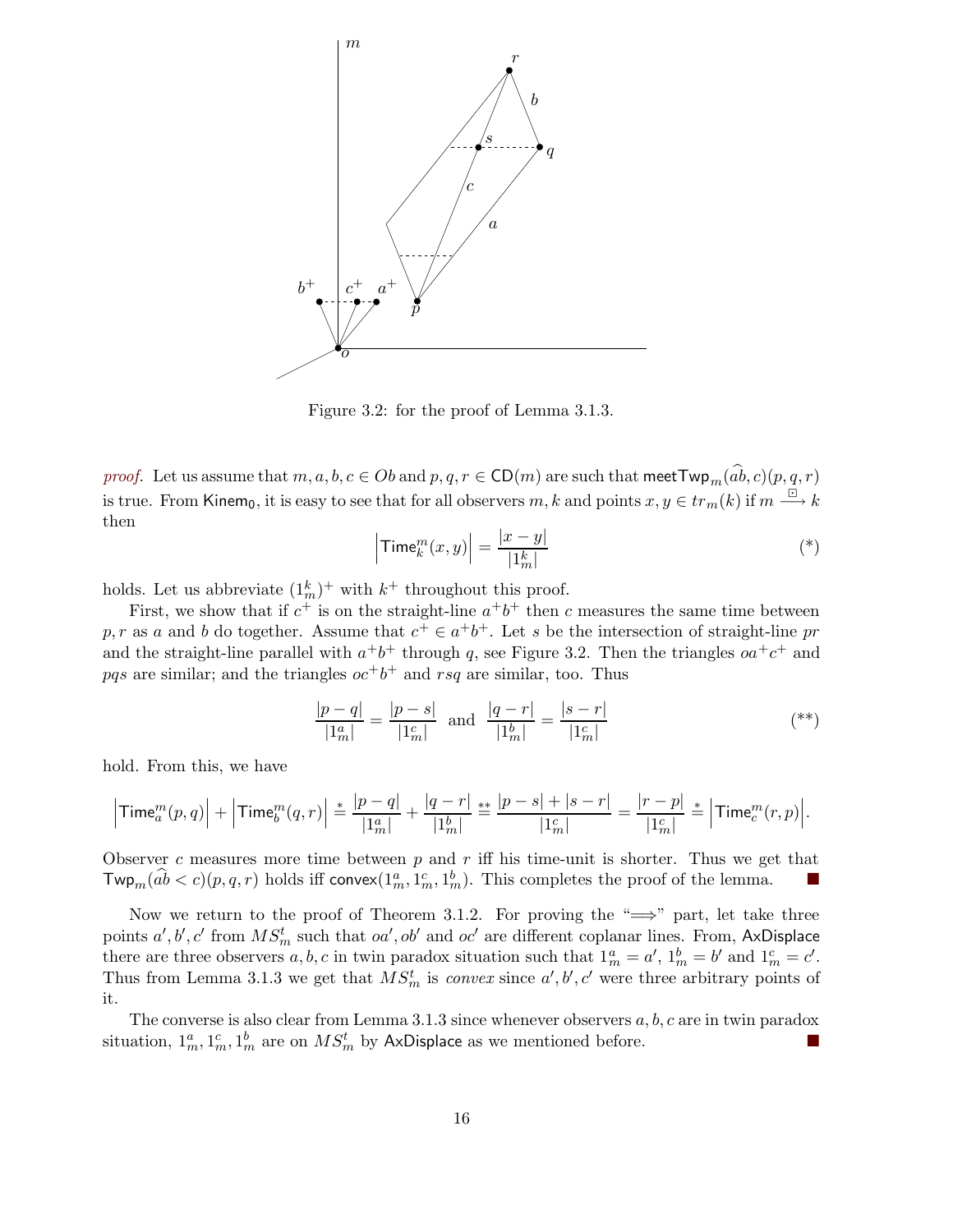## 3.2 Relations between the twin paradox and some symmetry axioms

In this section, we examine the relationship between some symmetry axioms and the twin paradox but before doing so we introduce some definitions.

**Simultaneity** of observer k at time  $t \in F$  observed by observer m is the  $f_m^k$ -image of the horizontal hyperplane  $\{t\} \times F^{d(k)-1}$ :

$$
\operatorname{sim}^k_m(t) := f_m^k \big[ \{ t \} \times F^{d(k)-1} \big] = \big\{ p \in \mathsf{CD}(m) : \exists q \in \mathsf{CD}(k) \ \ (p,q) \in f_k^m \wedge q_t = t \big\}
$$

p, q are **simultaneous**, in symbols  $p \sim_m^k q$ , if they are in the same simultaneity for some  $t \in F$ , i.e.  $\exists t \in \overline{t}$ ,  $p, q \in \text{sim}_m^k(t)$ . Notice that if  $f_m^k$  is an injective relation, or equivalently  $f_k^m$  is a function, then  $\sim_m^k$  is an equivalence relation on  $Rng(f_m^k)$ . Also notice that if  $p \in Dom(f_k^m)$  and  $f_k^m$  is a function in p, then  $p \in \textsf{sim}^k_m(t)$  iff  $f_k^m(p)_t$ .

Let  $p, q \in F^n$ . Then their **Minkowski-product** is  $p \cdot q := p_t q_t - p_2 q_2 - \ldots - p_n q_n$ . Notice that Minkowski-product is a symmetric bilinear function. We say that  $p$  and  $q$  are **Minkowski**orthogonal, in symbols  $p \measuredangle q$ , iff  $p \cdot q = 0$ . Two straight-lines, say pq and rs, are Minkowskiorthogonal iff  $p - q \measuredangle r - s$ . We call a straight-line **self-orthogonal** if it is Minkowski-orthogonal to itself. Notice that  $AxPh^*$  says that a line is photon-line iff it is a self-orthogonal straight-line or a single point. We call a quadrangle photon-quadrangle if its sides are self-orthogonal.

Proposition 3.2.1. The diagonals of a photon quadrangle are Minkowski-orthogonal.

proof. Let p, q, r and s be the vertexes of a photon-quadrangle such as pq, qr, rs and sp are self-orthogonal straight-lines. Then from the definition of the Minkowski-orthogonality we get:

$$
p \bullet p - 2p \bullet q + q \bullet q = 0 \tag{3.1}
$$

$$
q \cdot q - 2q \cdot r + r \cdot r = 0 \tag{3.2}
$$

$$
r \bullet r - 2r \bullet s + s \bullet s = 0 \tag{3.3}
$$

$$
s \bullet s - 2s \bullet p + p \bullet p = 0 \tag{3.4}
$$

from this by simplifying the equitation  $(3.1) - (3.2) + (3.3) - (3.4)$  we get:

$$
-p \bullet q + q \bullet r - r \bullet s + s \bullet p = 0
$$

which is the same as:

$$
(r-p)\bullet(q-s)=0.
$$

Thus the diagonals pr and qs of the photon-quadrangle  $(p, q, r, s)$  are Minkowski-orthogonal, and this is what we wanted to prove.

Let us introduce the following notation for the  $n$ -dimensional hyperboloid:

*Hyp* := {
$$
p \in F^n : p_t^2 - p_2^2 - \ldots - p_{n-1}^2 = 1
$$
} = { $p \in F^n : p_t^2 - |p_s|^2 = 1$  }.

The following axiom is a special case of Einstein's special principle of relativity that states that all inertial observers are equivalent, cf. Einstein's principle of (general) relativity on page 28, cf. also, e.g.,  $[1, \S_5]$  or  $[6, p.19]$ .

AxSym If two observers strongly see each other, then they see each other's clocks go wrong the same way, formally:

$$
\forall m,k \in Ob \ \ \forall p,q \in \bar{t} \ \ m \stackrel{\boxdot}{\longleftrightarrow} k \Longrightarrow \mathsf{Time}^k_m(p,q) = \mathsf{Time}^m_k(p,q).
$$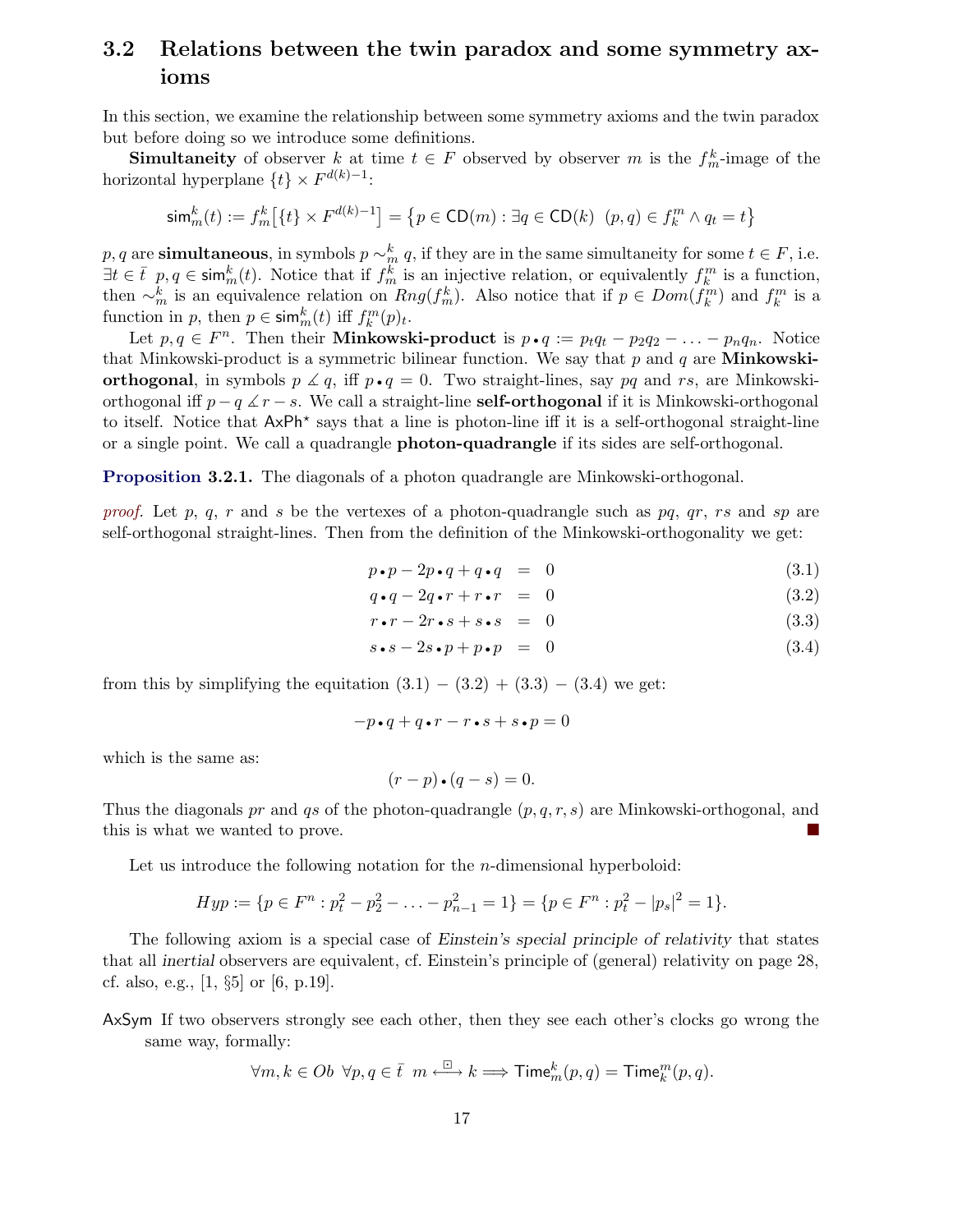This axiom has the following natural weakened form:

AxSymTime If observers  $m$  and  $k$  strongly see each other then they both see each others time-unit changing the same way:

$$
\forall m, k \in Ob \ \ m \stackrel{\boxdot}{\longleftrightarrow} k \wedge ev_k(o) = ev_m(o) \Longrightarrow (1_m^k)_t = (1_k^m)_t.
$$

Let us also introduce an auxiliary axiom here:

Ax $\Box$  If observer m strongly sees observer k, then k has a brother k' who strongly sees m and well-configured to  $k$ :

$$
\forall m, k \in Ob \ \ m \stackrel{\boxdot}{\longrightarrow} k \Longrightarrow \exists k' \in Ob \ \ tr_m(k) = tr_m(k') \land ev_k(o) = ev_{k'}(o) \land k' \stackrel{\boxdot}{\longrightarrow} m.
$$

The following theorem gives a geometrical characterization for AxSymTime in the models of Specrel<sup>\*</sup> and some auxiliary axioms.

#### Theorem 3.2.2.

 $\mathsf{Specrel}_0^\star \cup \{\mathsf{AxLinTime}, \mathsf{AxDisplace}, \mathsf{Ax} \boxdot\} \models \mathsf{AxSymTime} \Longleftrightarrow \forall m \in Ob \ \ MS_m^t \subseteq Hyp.$ 

*proof.* In the proof, we will use the following lemma that shows if observer m strongly sees observer k then two points are simultaneous for k iff the straight-line through these points is Minkowskiorthogonal to k's life-line.

#### Lemma 3.2.3.

 $\text{PString replacing} \{\text{cap}_0 \cup \{\text{AxLinTime}\} \models m \stackrel{\boxdot}{\longrightarrow} k \Longrightarrow [\forall p, q \in Dom(f_k^m) \ \ p \sim_m^k q \iff p - q \not\leq 1_m^k\}.$ 



Figure 3.3: for the proof of Lemma 3.2.3.

proof. Let m and k be such observers that m strongly sees k. Let the relation  $\sim \subseteq Dom(f_k^m) \times$  $Dom(f_k^m)$  be defined as  $p \backsim q$  holds iff  $p - q \nleq 1_m^k$ . It is easy to see that  $\backsim$  is an equivalence relation. Therefore it is enough to prove that it has the same classes as the relation  $\sim_m^k$ .

Every class of both relations have a unique representative on  $tr_m(k)$  because of the following: The relation  $\sim$  has this property because  $tr_m(k)$  is a straight-line by Proposition 3.1.1 which is not self-orthogonal by  $AxPh^*$  and  $AxSelf$ ; and through every point, there is a Minkowskiorthogonal hyperplane to a non self-orthogonal straight-line which intersect this straight-line in exactly one point. Relation  $\sim_m^k$  has a unique representative on  $tr_m(k)$  since for all  $p \in Dom(f_k^m)$ the  $f_m^k(f_k^m(p)_t 1_t)$  is on  $tr_m(k)$  and  $\sim_m^k$  equivalent with  $p^3$ .

<sup>&</sup>lt;sup>3</sup>It is correct to write  $f_m^k(f_k^m(p)_t1_t)$  since  $f_m^k$  is a function in  $f_k^m(p)_t1_t \in \overline{t}$ , cf. remark 1.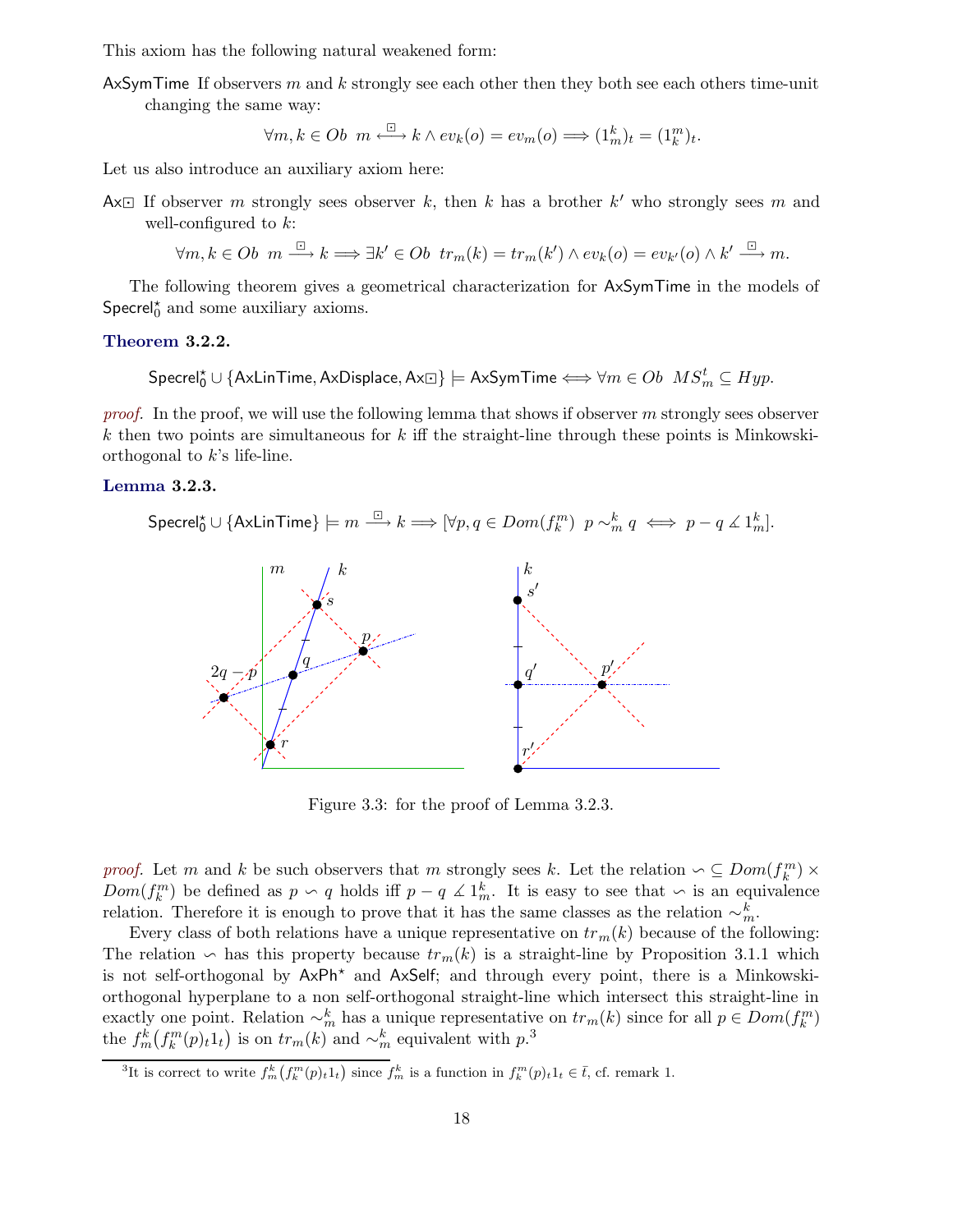Let p be an element of  $Dom(f_k^m)$  that it is not on the life-line of k. Let r, s be the two points, on  $k$ 's life-line, that can be reached from  $p$  by photon-lines, i.e. by self-orthogonal straight-lines. Let q be the midpoint of r and s, i.e.  $q = \frac{r+s}{2}$  $\frac{+s}{2}$ . See Figure 3.3. We complete the proof by showing that the unique representative of p's class is this q for both relations. For  $\sim$ , it is true since  $pq \measuredangle$  rs follows from Proposition 3.2.1 since q is the intersection of the diagonals of the photon parallelogram  $(p, r, 2q - p, s)$  and r and s are on the life-line of k, cf. Figure 3.3. For proving the statement for  $\sim_m^k$ , let us denote the  $f_k^m$  image of a point x with x'. The statement  $q \sim_m^k p$  is true, i.e.  $p'_t = q'_t$ , because of the following:  $p', q', r' \in tr_k(k) = \overline{t}$  since  $p, q, r \in tr_m(k)$ ,  $q'$  is the midpoint of r' and s' by AxLinTime,  $p'r'$  and  $s'p'$  are photon-lines since ps and pr are photon lines. By  $AxPh^{\star}, r'p'$  and  $p's'$  are one-sloped straight-lines. Thus  $p'_t = q'_t$ . This completes the proof of the lemma.



Figure 3.4: for the proof of Theorem 3.2.2.

We return to the proof of Theorem 3.2.2. Let k be a well-configured observer to  $m$ , i.e.  $ev_k(o) = ev_m(o)$ , and let m strongly see k. By  $Ax \square$  we can assume that m and k strongly see each other.

If m and k are brothers according to m, i.e.  $tr_m(k) = tr_m(m) = \overline{t}$ , then AxSymTime is equivalent with  $1_m^k = \pm 1_t \in Hyp$ .

If m and k are not brothers, then let  $1_m^k$  be the coordinate point  $p = (p_t, p_s)$ . Thus  $(1_m^k)_t = p_t$ , cf. Figure 3.4. AxSymTime is true for k and m iff  $(1_k^m)_t = (1_m^k)_t$  which is equivalent with the statement  $1_t \sim_m^k (p_t^2, p_t p_s) = p_t 1_m^k$  by AxLinTime. From Lemma 3.2.3, we get this is equivalent whit the statement that  $1_m^k$  is Minkowski-orthogonal to  $(p_t^2-1, p_tp_s)$ , i.e. k's life-line  $tr_m(k)$  is Minkowskiorthogonal to the the straight-line through  $1_t$  and  $(p_t^2, p_t p_s)$ . This Minkowski-orthogonality is equivalent that the  $(1, o), (p_t^2, p_t p_s), (p_t^2, o)$  and the  $(p_t, p_s), (0, o), (p_t, o)$  right-angled triangles are similar since the angles at  $(0, o)$  and  $(p_t^2, p_t p_s)$  are the same, see for example, [10, p.6]. This similarity is equivalent that  $\frac{p_t^2-1}{p_t|p_s|} = \frac{|p_s|}{p_t}$  $\frac{p_s}{p_t}$ ; and this is equivalent with  $1 = p_t^2 - |p_s|^2$  which is the same as  $1_m^k \in Hyp$ .

Since k was an arbitrary observer such that m and k are strongly see each other, this completes the proof of the Theorem.

The following corollary of the characterization theorems proved above states that AxSymTime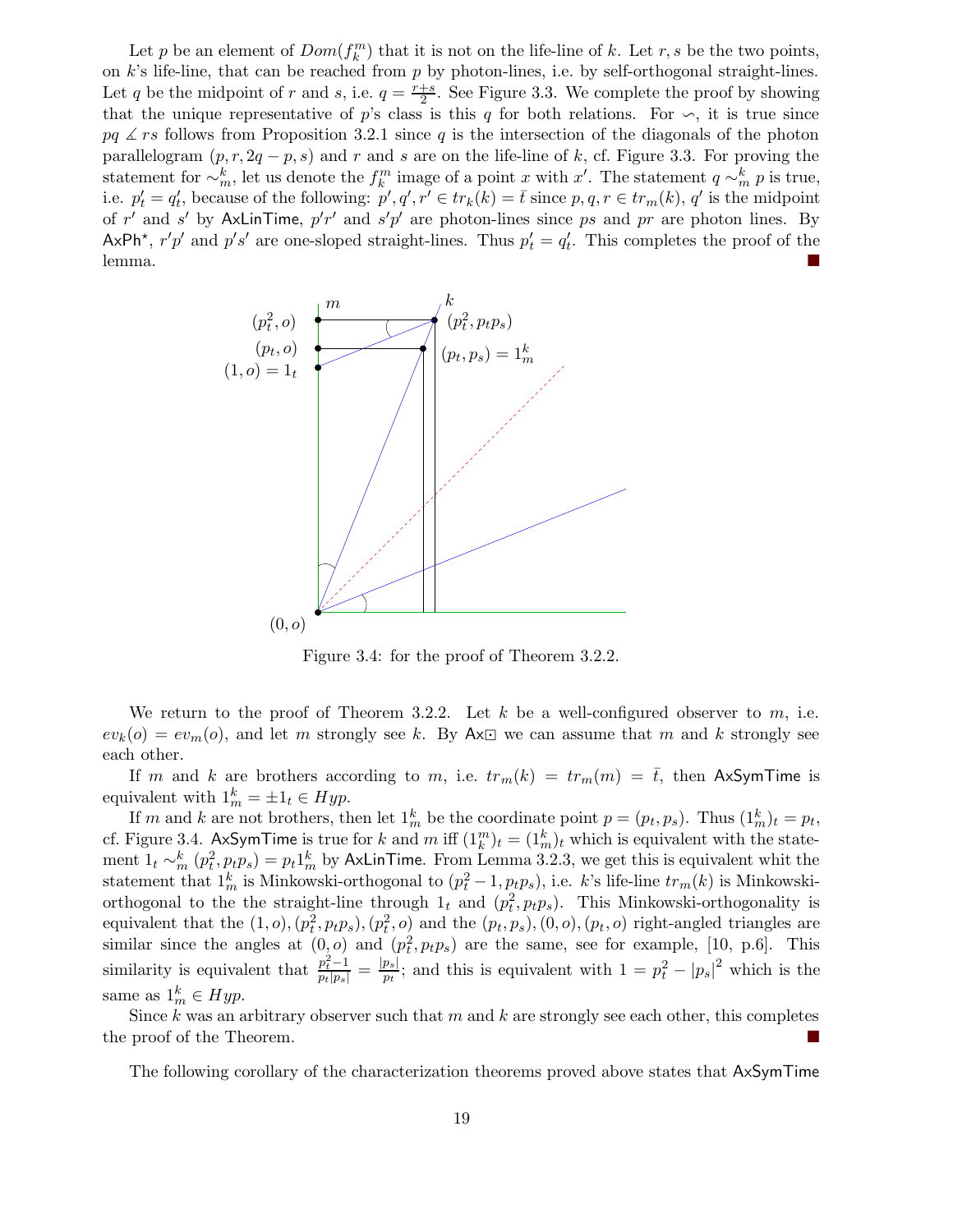is a stronger assumption than  $AxTwp$  in the models of  $Specrel_0^{\star}$  and some auxiliary axioms:

 $\textbf{Corollary 3.2.4.}$   $\textsf{Specrel}_0^{\star}\cup\{\textsf{AxLinTime},\textsf{AxDisplace},\textsf{Ax}\textcolor{red}{\boxdot}\}\models \textsf{AxSymTime}\Longrightarrow \textsf{AxTwo}.$ 

proof. The statement is clear from Theorem 3.1.2 and 3.2.2 since Hyp is convex.

Let us introduce the following axiom system of the special relativity:

$$
Spectral := Spectral_0 \cup \{AxSym\}.
$$

Corollary 3.2.4 has the following trivial but important consequence:

Theorem 3.2.5. Specrel  $\cup$  {AxLinTime, AxDisplace}  $\models$  AxTwp.

The characterization theorems above also imply that AxSymTime is strictly stronger assumption than AxTwp. Thus it gives a negative answer for the question 4.2.17. in [3].

Corollary 3.2.6. Specrel<sub>0</sub> ∪ {AxLinTime, AxDisplace, Ax $\Box$ }  $\not\models$  AxTwp  $\Longrightarrow$  AxSymTime.

proof. The statement is clear from Theorems 3.1.2 and 3.2.2 since by the observer-adding construction mentioned above we can easily construct a model for Specrel<sub>0</sub> ∪  $\{AxLinTime, AxDisplace, Ax\square\}$ <br>where MS<sup>t</sup> is conver but not a subset of Hyp where  $MS_m^t$  is convex but not a subset of  $Hyp$ .

There is an another phenomenon in relativity about moving clocks. We formulate the named phenomenon with the following axiom:

AxSlowTime Every observer sees every (relatively) moving observer's clocks slowing down, formally:

$$
\forall m, k \in Ob \ m \xrightarrow{\Box} k \wedge tr_m(k) \neq tr_m(m) \Longrightarrow |(1_m^k)_t| > 1.
$$

This phenomenon also has strong connection with the twin paradox.

We call the less-than-one sloped straight-lines slower-than-light STL straight-lines. We will generalize this notation on page 26 below. The following axiom states that the uniform motion is possible for the observers with any speed less than the speed of the light.

AxOb Every STL straight-line is a trace of some observer:

$$
\forall m \in Ob \ \{tr_m(k) : k \in Ob\} \supseteq \{l \in \mathsf{Lines}_{d(m)} : \mathsf{slope}(l) < 1\}.
$$

The following theorem gives a geometrical characterization for AxSlowTime in the case when F is the ordered field of the reals.

**Theorem 3.2.7.** If we assume that  $F = \mathbb{R}$ , then

$$
\mathsf{Specrel}_0 \cup \{\mathsf{AxLinTime}, \mathsf{AxOb}, \mathsf{AxDisplace}\} \models \mathsf{AxSlowTime} \iff MS^t_m = Hyp.
$$

sketch of the proof. The " $\Longleftarrow$ " part is trivial. Let S be an arbitrary plane which contains the time-axis. We prove the " $\Longrightarrow$ " part by proving that the intersection of S with the Minkowskisphere is the same as with the  $d(m)$  dimensional hyperboloid for every observer m.

For every point  $p$ , there is a unique hyperplane which is Minkowski-orthogonal to  $op$ . This hyperplane determines two half-spaces; let us call the upper half-space **positive Minkowski** half-space. AxSlowTime is equivalent with the statement  $(MS_m^t)^+$  is the subset of the positive Minkowski half-spaces which determined by the time-unit vector  $1<sub>t</sub>$ . From this and Lemma 3.2.3 we get that AxSlowTime is equivalent with the statement that  $(MS_m^t)^+$  is a subset each of the Minkowski half-spaces determined by the points of  $(MS_m^t)^+$ .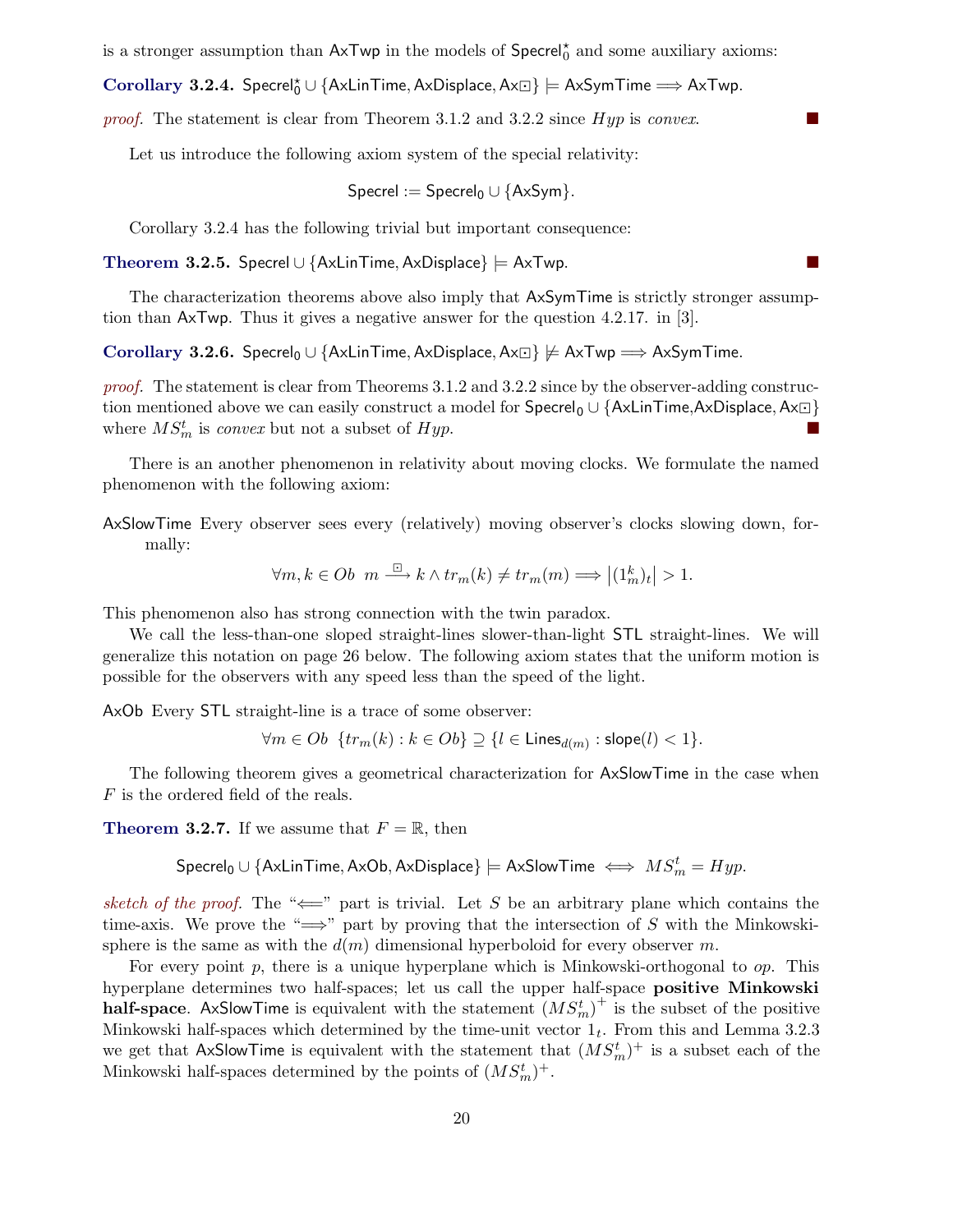From AxOb, we get that the intersection of an STL straight-line with  $(MS_m^t)^+$  is one and only one point. We associate a function to the intersection of S with  $(MS_m^t)^+$  from the open interval  $(-1,1) \subseteq F$  to  $F^+$  by the following definition: if  $x \in (-1,1)$ , then  $MS_m^t(x)$  is the time part of the intersection of the STL straight-line through  $o$  and  $(1, x) \in S$  and  $(MS_m^t)^+$ .

We associate a function to the intersection of  $S$  and the set  $Hyp$  in the same way. From the definitions, it is not hard to see that both  $MS_m^t(x)$  and  $Hyp(x)$  are differentiable functions whose differentials are the same. Since F is the ordered field of the reals,  $MS_m^t(x)$  and  $Hyp(x)$  can only differ in a constant but  $Hyp(0) = 1_t = MS_m^t(0)$ . Thus  $MS_m^t(x) = Hyp(x)$  as we wanted.

## 3.3 Twin paradox and the possibility of faster-than-light motion for observers

In this section, we show that if the twin paradox and some auxiliary axioms are added to  $\text{Spectral}_0$ then the faster-than-light motion is not allowed for the observers in its models.

The following theorem states that if the twin paradox axiom is true, then there is no fasterthan-light observer in the models of  $\text{Specrel}_0$  and some auxiliary axioms:

Theorem 3.3.1. Specrel<sub>0</sub>  $\cup$  {AxLinTime, AxOb}  $\models$  AxTwp  $\Longrightarrow$  noFTL.



Figure 3.5: for the proof of the Theorem 3.3.1.

proof. If there is an FTL observer, say k, then from  $AxOb$  there are some observers a and b such that  ${\sf meetTwp}_{m}(ab,m)(p,q,r)$  and  ${\sf meetTwp}_{k}(mb,a)(p,r,q),$  cf. Figure 3.5. Thus from  ${\sf AxTwp}$ we get  $\textsf{Twp}_m(\hat{ab} < m)(p, q, r)$  and  $\textsf{Twp}_k(\widehat{mb} < a)(f_k^m(p), f_k^m(r), f_k^m(q))$ . This means that m measured more time in the section  $[pr]$  than a measured in the section  $[pq]$  plus b measured in the section  $qr$  and a measured more time in the section  $[pq]$  than m measured in the section  $[pr]$ plus b measured in the section  $[rq]$ . Thus m measures more time in the section  $[pr]$  than himself, and this is impossible.<sup>4</sup>

<sup>&</sup>lt;sup>4</sup>Notice that this proof did not use the whole power of the axiom AxOb.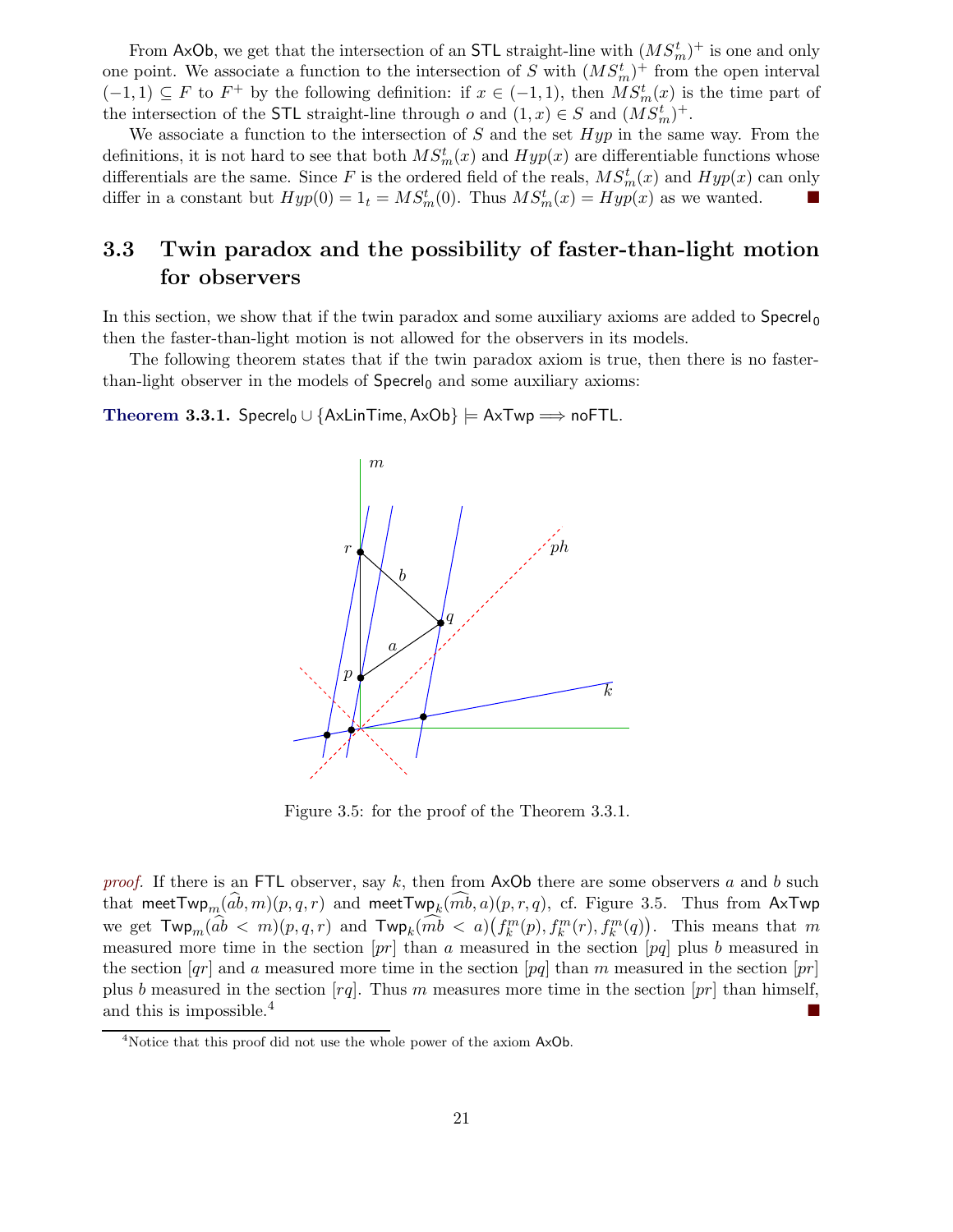### 3.4 Weakened forms of the twin paradox axiom

In this section, we check what happens if we change the quantifiers in the twin paradox axiom; and we also turn our attention toward what kind of axioms are experimentally testable in some sense.

If we change the quantifiers in the AxTwp axiom, we get the following ones:

Ax∀∃Twp All observers see twin paradox in some twin paradox situations:<sup>5</sup>

$$
\forall m \in Ob \ \exists a, b, c \in Ob \ \exists p, q, r \in \mathsf{CD}(m) \ \ \mathsf{meetTwp}_m(ab, c)(p, q, r) \land \mathsf{Twp}_m(ab < c)(p, q, r).
$$

Ax∃∀Twp There is some observer who sees twin paradox in all the twin paradox situations:

 $\exists m \in Ob \; \forall a, b, c \in Ob \; \forall p, q, r \in CD(m)$ 

$$
\text{meetTwp}_m(\widehat{ab}, c)(p, q, r) \Longrightarrow \text{Twp}_m(\widehat{ab} < c)(p, q, r).
$$

Ax∃∃Twp There is some observer who sees twin paradox in some twin paradox situations:

 $\exists m\in Ob\ \exists a,b,c\in Ob\ \exists p,q,r\in\mathsf{CD}(m)\ \ \mathsf{meetTwo}_m(\widehat{ab},c)(p,q,r)\land\mathsf{Two}_m(\widehat{ab}< c)(p,q,r).$ 

Notice that these axioms have the hierarchy shown in Figure 3.6 since the class of models of Specrel<sup>\*</sup> closed under taking disjoint union and since in some of the models the twin paradox is true while in others it is not.

The following corollary shows that Ax∀∃Twp is strictly weaker assumption than the twin paradox; thus it answers the question 4.2.16 in [3].

#### Corollary 3.4.1. Specrel<sub>0</sub> ∪ {AxLinTime, AxDisplace}  $\not\models$  Ax $\forall$ ∃Twp  $\implies$  AxTwp.

proof. The statement is clear from Lemma 3.1.3 and Theorem 3.1.2 since by the observer-adding construction mentioned above we can easily construct a model for the axiom system Specrel<sub>0</sub>∪  $\{\textsf{AxLinTime}, \textsf{AxDisplace}\}$  where there are points  $p, q, r \in MS_m^t$  such that  $\textsf{convex}(p, q, r)$  but  $MS_m^t$ is not convex.

We can interpret Corollaries 3.4.1 and 3.2.6 to says that we cannot prove that Specrel is "true" in the "physical world" by checking the twin paradox, not even if we assume  $\text{Spectral}_0$  and checking all the possible twin paradox situations.

We can associate a naive physical meaning to existential formulas, i.e. formulas that contains only ∃ quantifier, e.g., Ax∃∃Twp. We can say that they are experimentally testable.

A natural question arises here: is Specrel experimentally testable over some natural axioms of kinematics? By this question we mean the following: are there some (maybe infinitely many) existential axioms and some natural consequences of Specrel<sub>0</sub> not talking about photons (containing any kind of quantifiers) whose models are the same as the models of Specrel? Like in the situation in geometry where there is an existential axiom, i.e. the axiom saying that there is a triangle such that sum of its angles is  $\pi$ , that lifts the Euclidean plane out of the models of the plane geometries while the standard axiom of parallelism is not an existential one.

Theorem 3.4.2 shows that the answer for this question is negative. Moreover, Specrel is not experimentally testable from Specrel<sub>0</sub>.

**Theorem 3.4.2.** There is no set of existential formulas which together with  $\text{Specrel}_0$  have the same models as  $\sf{Spec}$ rel. $^6$ 

 $<sup>5</sup>$ Since this (the inertial) formulation of the twin paradox loses its meaning when we change some of the quantifiers</sup> to an existential one, we change the axioms to mean what they would were they the accelerated versions.

 ${}^{6}$ The statement remains true if we change Specrel<sub>0</sub> in it to any set of consequences of Specrel<sub>0</sub>.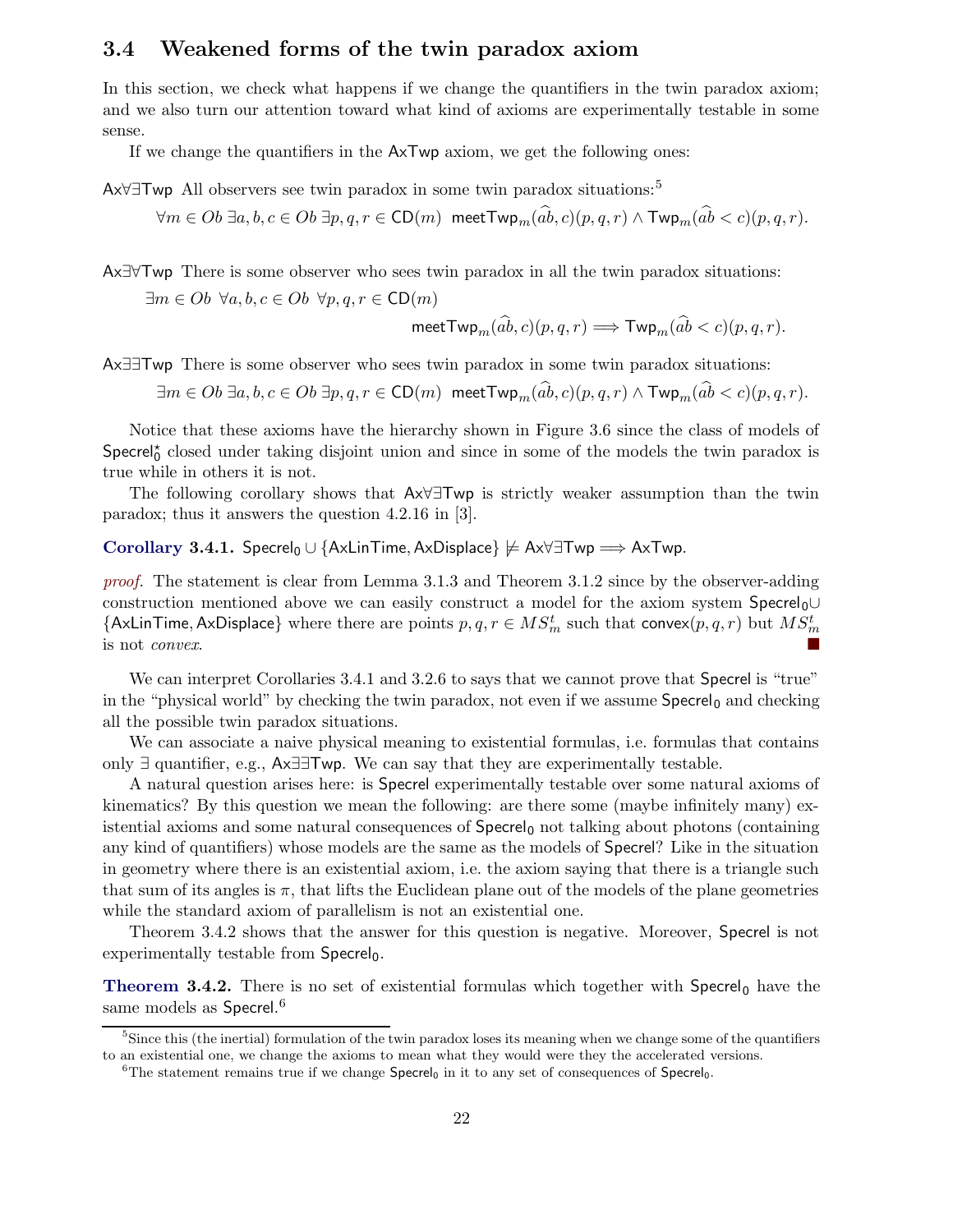${AxLinTime, AxSelf, AxEvTr, AxDisplace} \models$ 



Figure 3.6: \* =  ${AxPh^{\star}, Ax\square}$  \* =  ${AxPh^{\star}, AxEv, AxOb, F = \mathbb{R}}$ . Recall that  $\text{Kinem}_0 = \{\text{AxLinTime}, \text{AxEvTr}, \text{AxSelf}\} \text{ and } \text{Spc}$ rel $_0^{\star} = \{\text{AxSelf}, \text{AxPh}^{\star}, \text{AxEvTr}\}.$ 

proof. It is easy to see that if some theory  $\Gamma$  is axiomatizable in an other theory  $\Sigma$  by only existential formulas, then it must be preserved the extensions cf., e.g., [17]. It is clear from the observers adding construction and Theorem 3.2.2 that we can extend a Specrel model to a Specrel<sub>0</sub> model which is not a Specrel model.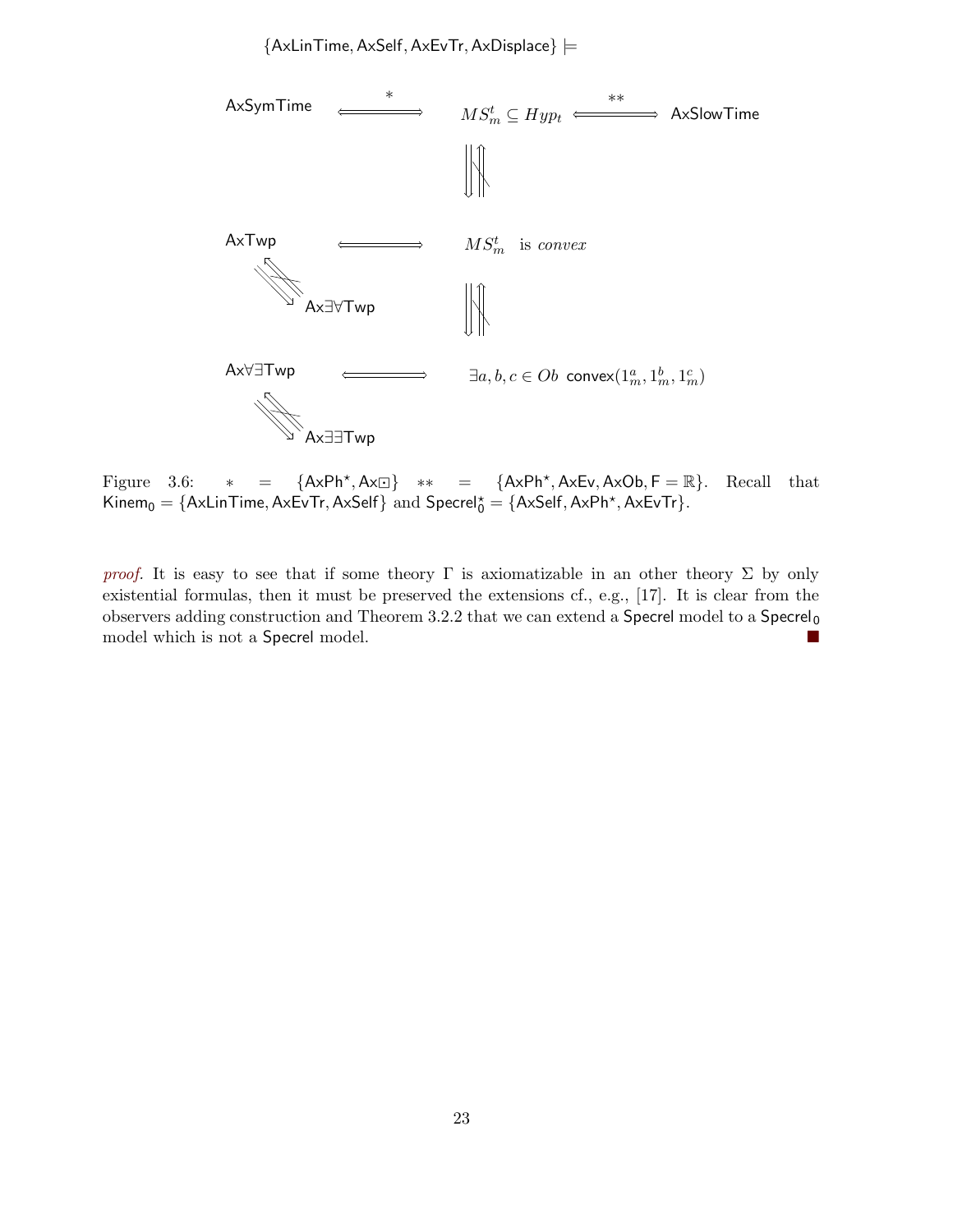## Chapter 4

## Accelerated observers

In this chapter, we extend the range of our interest toward accelerated observers and introduce some axiom systems that permit their existence. We generalize the theorems and definitions of Real Analysis that we use in this chapter for arbitrary ordered fields in the Appendix.

## 4.1 On the possibility of non-inertial motion in models of Specrel<sub>0</sub>

In this section, we show that  $Specel<sub>0</sub>$  permits acceleration only in its two-dimensional models. We also draw up a conjecture about the existence of such models of  $Specel<sub>0</sub>$  where acceleration is possible but only in a relative sense, cf. Einstein's principle on page 28.

Let us recall the following well known theorem from the literature:

**Theorem 4.1.1 (Alexandrov-Zeeman).** Let  $n > 2$ . If  $f : F^n \longrightarrow F^n$  is a bijection that maps one-sloped straight-lines onto one-sloped straight-lines, then  $f$  maps any straight-line onto a straight-line, i.e.  $f$  is a collineation.<sup>1</sup>

From Theorem 4.1.1, it follows that the trace of an observer has to be straight-line in the more-than-two dimensional models of  $\text{Sperel}_0$  since it is the image of the time-axis by the worldview transformation which is a collineation. Therefore we cannot examine accelerated motion of observers in these models; but we would like to talk about accelerated observers, too. Thus we have to change our axiom system but before doing so; let us see what is true in the two-dimensional models of  $\mathsf{Spec}$ rel $_0.^2$ 

We define the **life-curve**  $Tr_m^k : F \longrightarrow \mathsf{CD}(m)$  of observer k as seen by observer m as  $t \mapsto$  $Tr_{m}^{k}(t) := f_{m}^{k}(t, o).$ 

**Proposition 4.1.2.** There is a two-dimensional model of  $\mathsf{Specrel}_0$  where the curve  $\gamma : F \longrightarrow F^2$ is the life-curve of some observer iff  $Rng(\gamma)$  intersects every photon-line once and only once.

proof. It is clear that every life-curve has the named property in the two-dimensional models of  $Specrel<sub>0</sub> since an observer cannot meet a photon more than once but has to meet every photon.$ 

Let m be an observer in a two-dimensional model of  $\text{Specrel}_0$  and let  $\gamma : F \longrightarrow F^2 = \text{CD}(m)$ be a curve which has the named property. We are going to extend this model with a new observer k such that  $Tr_m^k = \gamma$  will hold.

<sup>&</sup>lt;sup>1</sup>We call a transformation **collineation** if it takes straight-lines to straight-lines.

<sup>&</sup>lt;sup>2</sup>We will change our axiom system to accommodate accelerated observers in  $\S 4.2$ .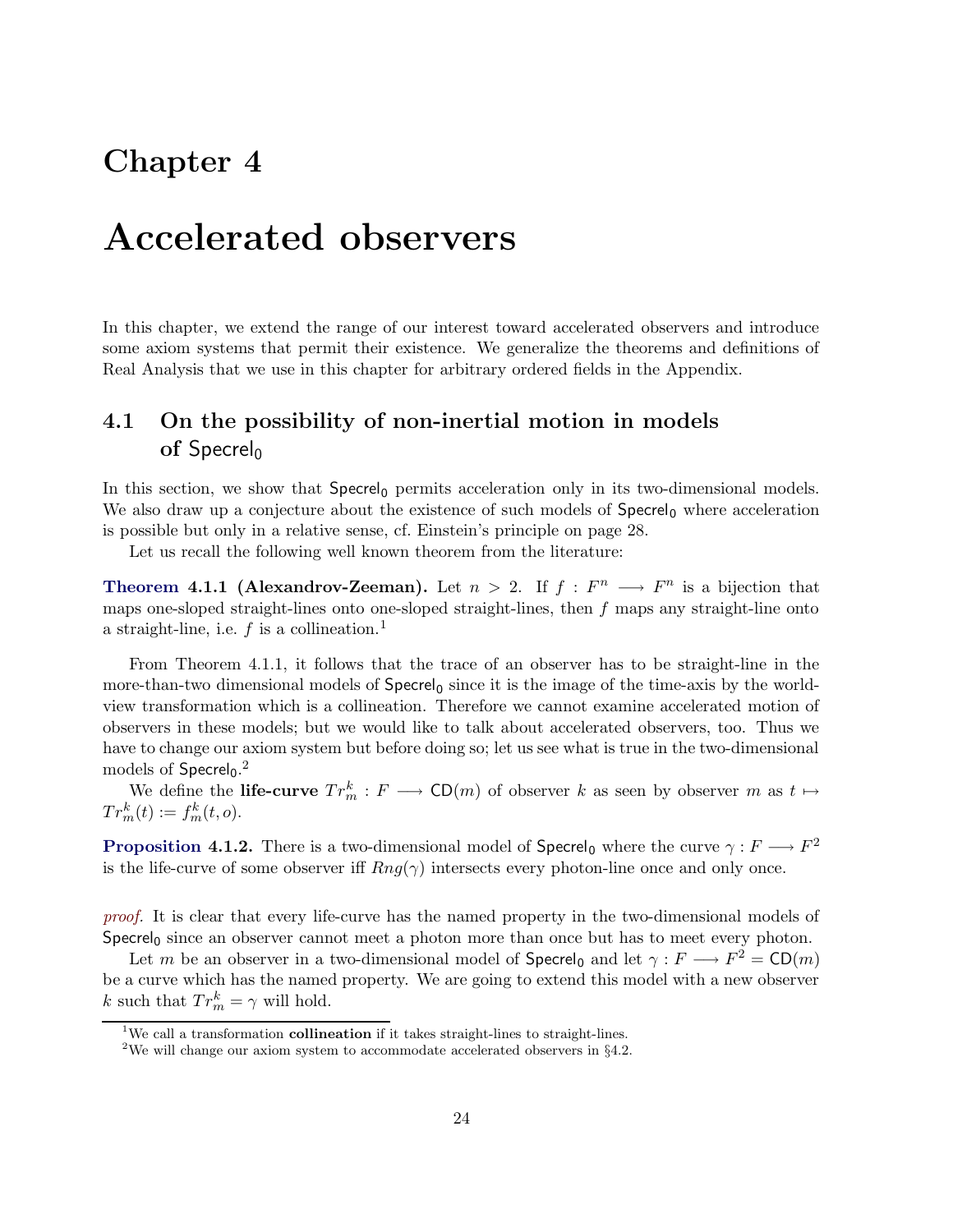

Figure 4.1: for the proof of the Proposition 4.1.2.

First, we build the world-view transformation  $f_m^k$ :  $CD(k) = F^2 \longrightarrow F^2 = CD(m)$  from  $\gamma$ . Let  $f_m^k((\tau,0)) := \gamma(\tau)$  for each  $\tau \in F$ . This step will make AxSelf valid for k. For a point p which is not in the time-axis, let  $(\tau + t, 0)$  and  $(\tau - t, 0)$  be the points where the photon-lines through  $p$  intersect the time-axis cf. Figure 4.1. There are two intersections of the photon-lines through  $\gamma(\tau+t)$  and  $\gamma(\tau-t)$ . Let us choose on the basis of these two points  $f_m^k(p)$  such that  $f_m^k$  will take parallel photon-lines to parallel photon-lines. We have freedom in choosing  $f_m^k$  just for the first point. This step will make AxPh valid and will not ruin the validity of AxSelf. Let we change the even function of m such that we put k into all the events that m sees in the points of  $Rng(\gamma)$ . Then we change the other observers event function via the world-view transformations, cf. the radar construction on page 35. AxEv also becomes valid after this last step since  $\gamma$  intersects all the photon-lines.

Notice that the curve property in Proposition 4.1.2 is independent from the parametrization. This means that we can rearrange some observer's inner time via an arbitrary permutation.

The following Corollary shows that a life-line of an observer can be very different from a straight-line in the two-dimensional models of  $Specrel<sub>0</sub>$ .

Corollary 4.1.3. There is a two-dimensional model of  $\text{Speech}_0$  where the life-line of an observer is dense.<sup>3</sup>

*outlined proof.* It is enough to show that there is a dense subset of  $F^2$  which intersects every photon-line once and only once. If a set intersects the interior of every photon-square, then it is dense. Since photon-squares have the same cardinality as the photon-lines, the named set can be easily constructed by transfinite induction.

Let  $p \in F^n$ . We use the following notation:  $\Lambda_p := \{q \in F^n : \mathsf{slope}(p-q) = 1\}$  for the light-cone (through  $p$ ).  $\Lambda_p^+ := \{q \in F^n : \text{slope}(p - q) = 1 \land q_t > p_t\}$  for the future light-cone.  $\Lambda_p^-:=\{q\in F^n: {\sf slope}(p-q)=1 \wedge q_t < p_t\}$  for the  ${\bf past\ light-cone.\ } I^-(p):=\{q\in F^n: {\sf slope}(p-q)\}$  $q$ )  $q$   $<$  1  $\wedge$   $q$ <sub>t</sub>  $<$   $p$ <sub>t</sub>} is called **chronological past**.  $I^+(p) := \{q \in F^n : \mathsf{slope}(p - q) < 1 \wedge q$ <sub>t</sub> $> p$ <sub>t</sub> $\}$  is

<sup>&</sup>lt;sup>3</sup>A subset of  $F^n$  is called **dense** if it intersects every non empty open set.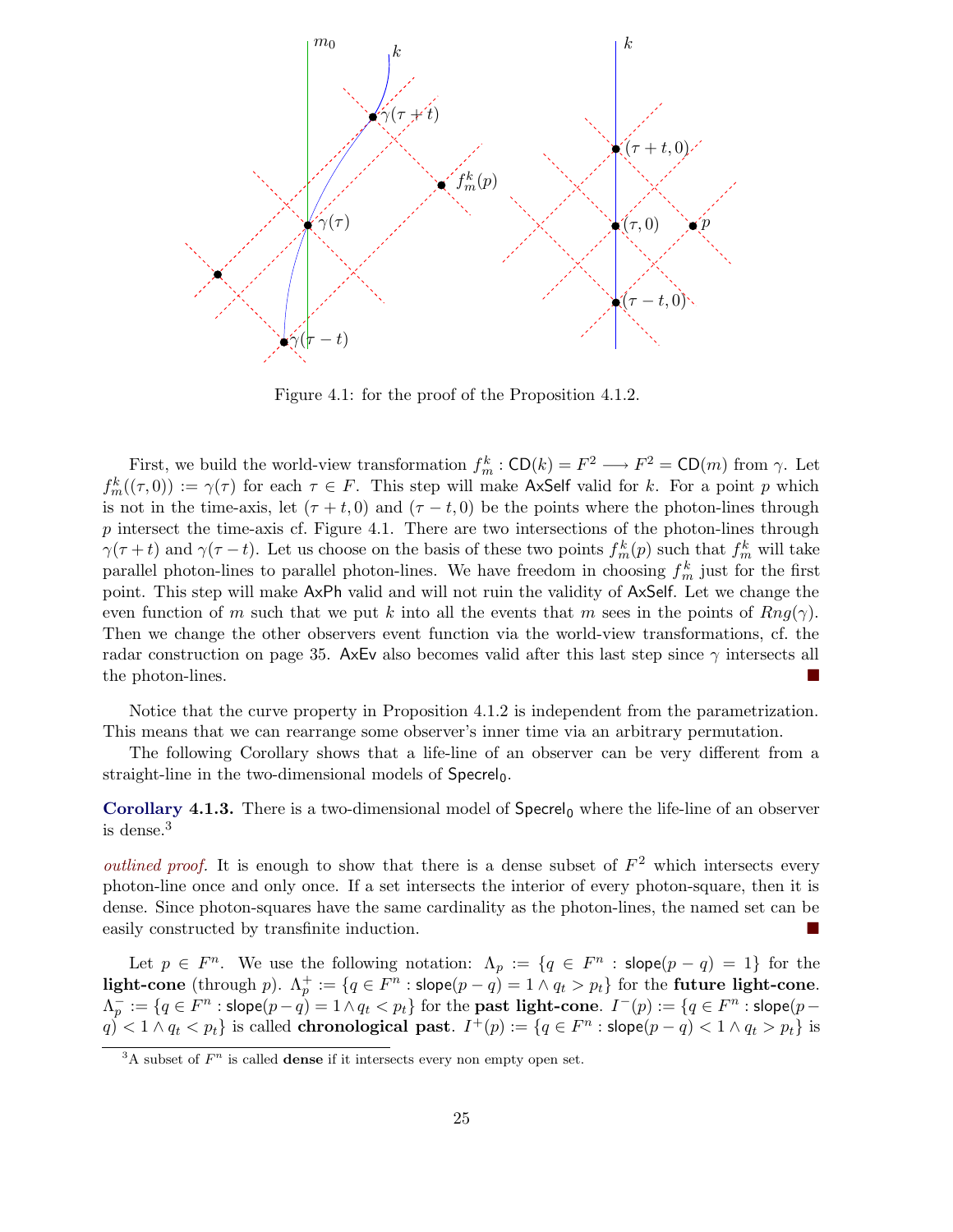called **chronological future**. For these notion, cf., e.g., [11, §6]. Two distinct points, p and q are time-like separated iff they are on a straight-line of slope less-than-one. They are light-like separated iff they are on a straight-line of slope one. They are space-like separated iff they are on a straight-line of slope more-than-one. We say that a set  $H \subset F^n$  is **slower-than-light** (STL) iff any two distinct elements of it are time-like separated. A set  $H \subset F^n$  is **faster-than**light (FTL) iff any two distinct elements of it are space-like separated. A curve  $\gamma : F \longrightarrow F^n$ is STL/FTL iff  $Rng(\gamma)$  is STL/FTL. We say that a body b is STL/FTL according to observer m (in symbols b STL m / b FTL m) if its trace is STL/FTL in  $CD(m)$ . Also notice that most of the curves are neither STL nor FTL. We call  $p$  time-like vector iff its slope is less-than-one. We call p light-like vector iff its slope equals one. We call p causal vector iff its slope is less or equal to one. Let  $\gamma: F \to F^n$  be a curve. The curve  $\gamma$  is called **time-like** if it is differentiable and its derivate is a time-like vector in each point, i.e.  $\forall t \in F$  solpe $(\gamma'(t)) < 1$ . The curve  $\gamma$  is called **causal** if if it is differentiable and its derivate is a causal vector in each point, i.e.  $\forall t \in F$  solpe $(\gamma'(t)) \leq 1$ . We call p **future-directed** vector if  $p_t > 0$ . We say that a time-like curve is well-parametrized iff its derivate, in every point, is a future-directed vector that has one Minkowski-lenght, i.e.  $\forall t \in F \quad \mu(\gamma'(t)) = 1 \land \gamma'(t)_t > 0$ . By a chord of  $\gamma$  we mean a straight-line passing through to two distinct points of  $Rng(\gamma)$ . The following theorem shows how the (differentiable) time-like, STL and causal curves are related:

**Theorem 4.1.4.** Let  $\gamma : F \longrightarrow F^n$  be a curve. Then

- (i)  $\gamma$  is time-like  $\xrightarrow{F=\mathbb{R}} \gamma$  is  $STL \implies \gamma$  is causal.<sup>4</sup>
- (ii)  $\gamma$  is causal  $\Rightarrow \gamma$  is STL  $\Rightarrow \gamma$  is time-like.

proof. Assume  $\gamma$  is not STL and  $F = \mathbb{R}^5$ . Then it has a light-like or a space-like chord. Let H be a hyperplane that contains this chord and does not contain time-like straight-lines. Let  $\pi_H : \mathbb{R}^n \longrightarrow \mathbb{R}$  be the parallel projection to  $\overline{t}$  w.r.t. H, i.e.  $\pi_H(p) = t$  iff  $p - (t, o)$  is parallel to H. Thus by applying the Rolle's Theorem to  $\gamma \circ \pi_H$  we get that there is  $c \in F$  such that  $(\gamma \circ \pi_H)'(c) = 0$ . Thus  $\gamma'(c)$  is parallel with H since  $(\gamma \circ \pi_H)'(c) = \pi_H(\gamma'(c))$  by Corollary A.0.8. Since H does not contain time-like straight-lines,  $\gamma'(t)$  is not time-like. Thus  $\gamma$  is not time-like.

If  $\gamma$  is an STL curve, then every chord of it is time-like therefore its derivate is a causal vector in each point. Thus  $\gamma$  is a causal curve.

Any self-orthogonal line can be parametrized to be a causal curve but it cannot be the range of an STL curve.

It is easy to construct a curve that has causal derivate vectors but every chord of it is time-like, e.g.,  $F \ni t \mapsto (t, \frac{1}{3}t^3 + t) \in F^2$  is good, cf. Figure 4.2.

CONJECTURE 2. Assume  $\gamma$  is (continuously) differentiable and  $F = \mathbb{R}$ .  $\gamma$  is STL iff  $\gamma$  is causal and the set  $\{t \in F : \gamma'(t)$  is light-like} does not contain intervals.

In  $F<sup>n</sup>$ , an STL set intersects every horizontal (orthogonal to the time-axis) hyperplane at most once, and an FTL set intersects every vertical (parallel with the time-axis) straight-line at most once. Therefore we can associate a function from a subset of F to  $F^{n-1}$  to every STL set and a function from a subset of  $F^{n-1}$  to F to every FTL set. We call these functions associated functions.

Proposition 4.1.5. The associated function to an STL/FTL set is uniformly continuous.

<sup>&</sup>lt;sup>4</sup>The condition  $F = \mathbb{R}$  can be changed with a first order axiom scheme, cf. (???)

<sup>&</sup>lt;sup>5</sup>If  $F \neq \mathbb{R}$  then there are non STL time-like curves, e.g., if  $\emptyset \neq H \subset F$  is a closed and open set then the set  $\{(t,0) \in F^2 : t \in H\} \cup \{(t,1) \in F^2 : t \notin H\}$  can be parametrized to be a good counterexample.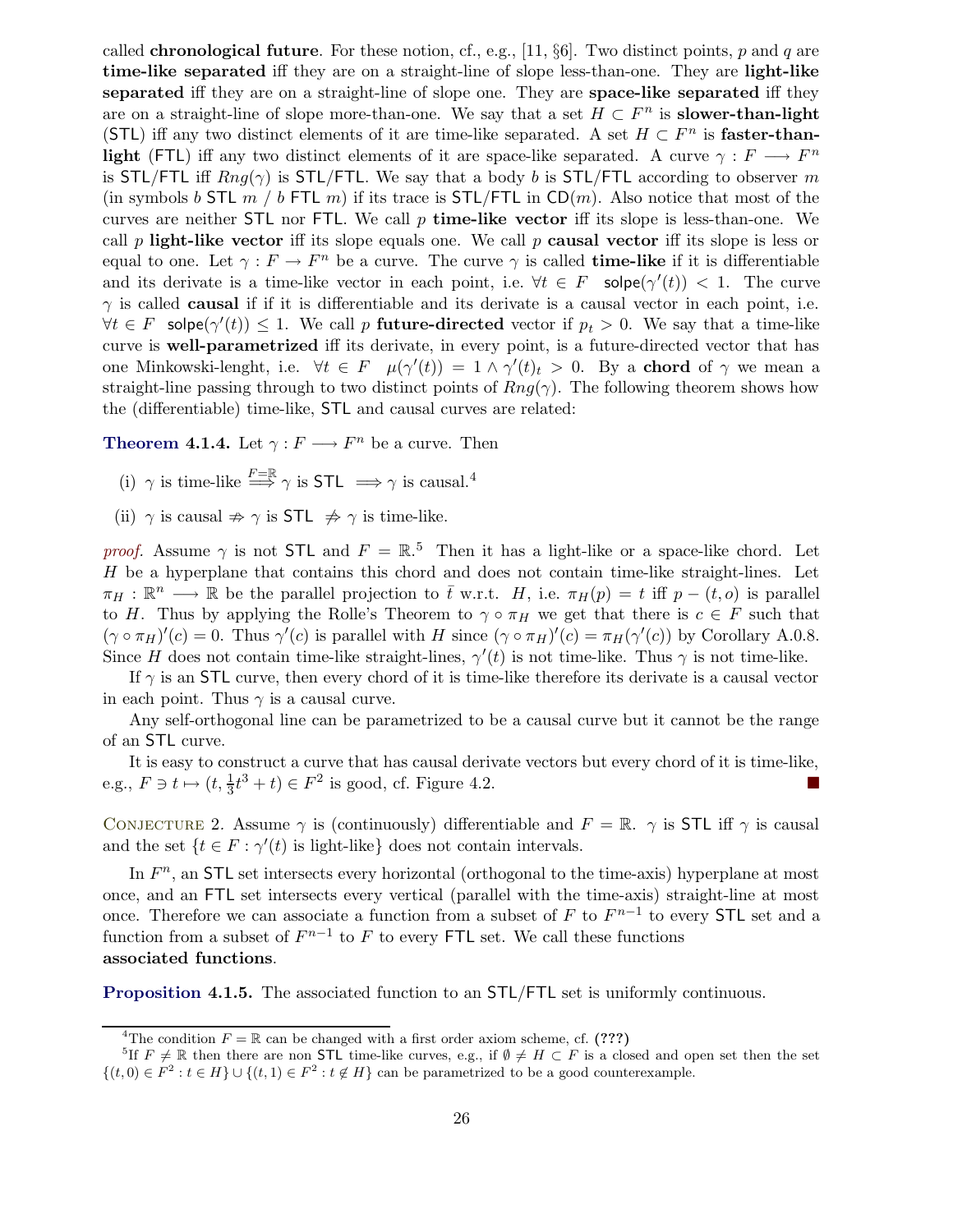

Figure 4.2: to the proof of Theorem 4.1.4.



Figure 4.3: to the proof of Proposition 4.1.5.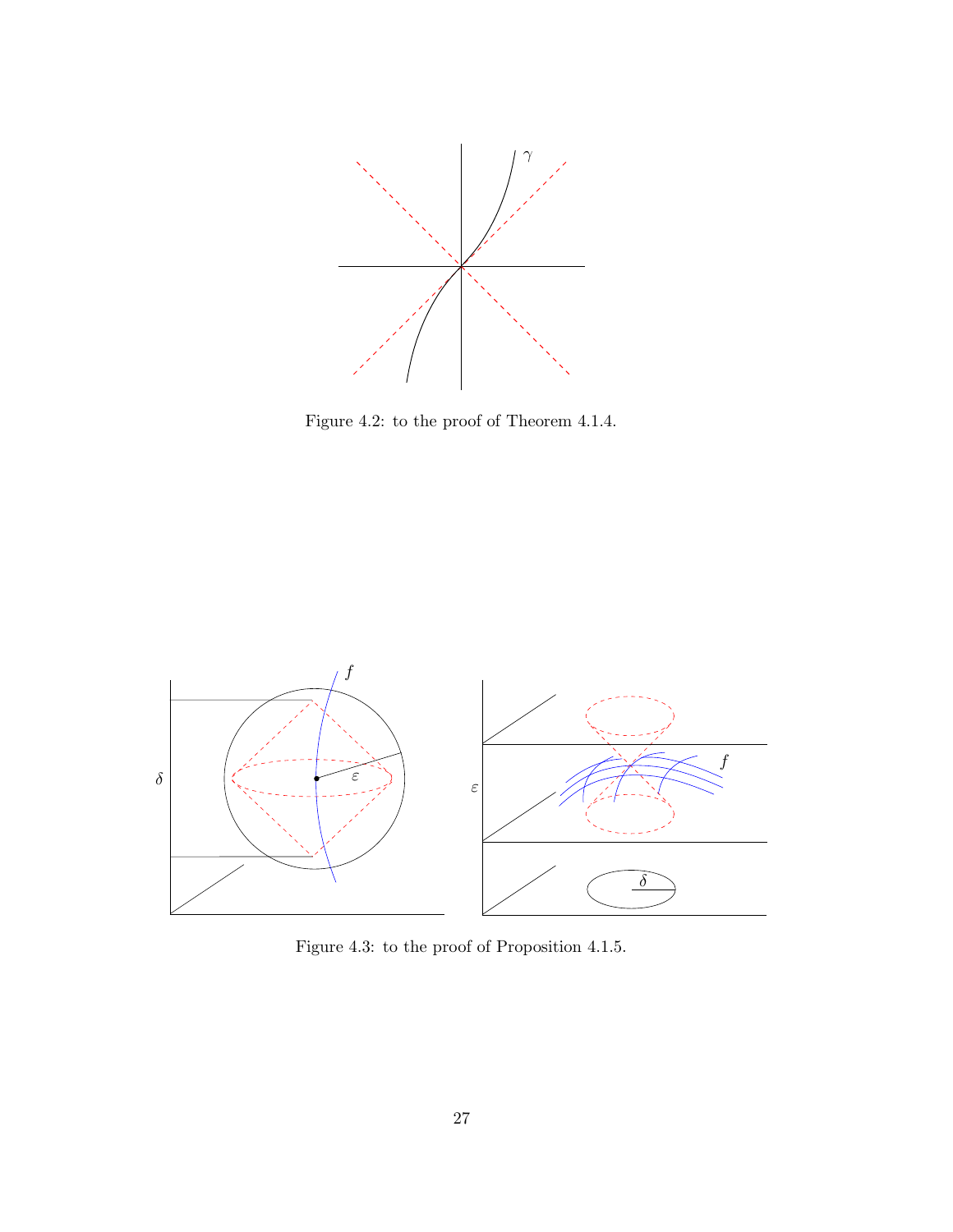on the proof. The proof can be read from Figure 4.3. Moreover, the associated functions  $f$  have the property  $|f(x) - f(y)| < |x - y|$  and this is also clear from the definitions.

We say that body b is **eternal** for observer m (in symbols b ETR m) if b is present in every simultaneity of m, formally:  $\forall t \in \overline{t}$  tr<sub>m</sub>(b)∩sim<sub>m</sub>(t)  $\neq \emptyset$ . We also say that body b is everseen for observer m (in symbols b EVS m) if the life-line of b intersects all of the future and past light-cones through the points of the time-axis, formally:  $\forall t \in \overline{t}$   $tr_m(b) \cap \Lambda^-(t) \neq \emptyset \wedge tr_m(b) \cap \Lambda^+(t) \neq \emptyset$ .

In physics, Einstein's principle of (general) relativity (PR) says that all observers are equivalent from the point of view of physics, cf., e.g., [1, §5] or [6, p.130]. We get a stronger version of PR if we change from the physical point of view to the point of view of the formal logic, cf. [14,  $§2.8.3$ <sup>6</sup> From this point of view, we can say that the strong version of PR is true in a frame model if the automorphism group acts transitively on the  $Ob_n$  relations, i.e. iff for every two (same dimensional) observers m and k there is some automorphism  $\psi \in Aut(\mathfrak{M})$  of the frame model  $\mathfrak{M}$  such that  $\psi(m) = k$ , cf. [14, Theorem 2.8.20]. The following conjecture is about the existence of some two-dimensional frame models of  $Specel<sub>0</sub>$  where this strong version of PR holds but non-inertial motions are allowed for the observers. Notice that in the higher dimensional models of  $Specel<sub>0</sub>$  this is impossible, cf. the Alexandrov-Zeeman theorem on page 24.

CONJECTURE 3. There is a two-dimensional model  $\mathfrak{M}$  of Specrel<sub>0</sub> where "the strong version of Einstein's principle of relativity" is true and  $\exists m, k \in Ob$   $tr_m(k) \notin$  Lines.

The idea of the conjectured proof is the following: If we add an observer to every (or every continuous) EVS slower-than-light curve by the construction used in Propositions 4.1.2 in both possibilities, then we get the desired model.

### 4.2 The accelerating axiom

In this section, we extend Specrel to Specrel<sup>+</sup> where the acceleration will be allowed for observers and introduce the axiom AxAcc that will give a connection between the coordinate systems of the accelerated observers and of the inertial observers.

We say that k, m are **co-moving observers** at  $q \in F<sup>n</sup>$ , in symbols  $k \approx_q m$ , if (1)-(3) below hold:

- (1)  $ev_m(q) = ev_k(q) \supseteq \{k, m\}$
- (2)  $f_k^m$  and  $f_m^k$  are injective functions on  $B_\varepsilon(q)$  for some  $\varepsilon \in F^+$ , and
- (3)  $\forall \varepsilon \in F^+ \exists \delta \in F^+ \ \forall p \in B_\delta(q) \ \left| p f_k^m(p) \right| \leq \varepsilon \left| p q \right|$  and  $\left| p f_m^k(p) \right| \leq \varepsilon \left| p q \right|$ .

Notice that co-moving observers have to have the same dimensions. Behind the definition of the co-moving observers is the following intuitive image: as we zoom into smaller and smaller neighborhoods of a given coordinate point the world-views of two observers are more and more the same.

Also notice that there are some redundancies in the definition of the co-moving observers.  $ev_m(q) = ev_k(q)$  immediately follows from (3) if we choose p and q to be the same. It is also easy to prove that (2) follows from (3) by Convention 3.

If the restriction of the world-view transformation to some sphere is a function, then we can talk about its differentiability.<sup>7</sup>

 ${}^{6}$ The footnotes of the works of H. Andréka, J. X. Madarász and I. Németi very often contain *important infor*mations, so do not omit them.

<sup>&</sup>lt;sup>7</sup>If a restriction of a relation is a function, we call this relation differentiable if the restriction is differentiable and the differential of this relation is the differential of the restriction.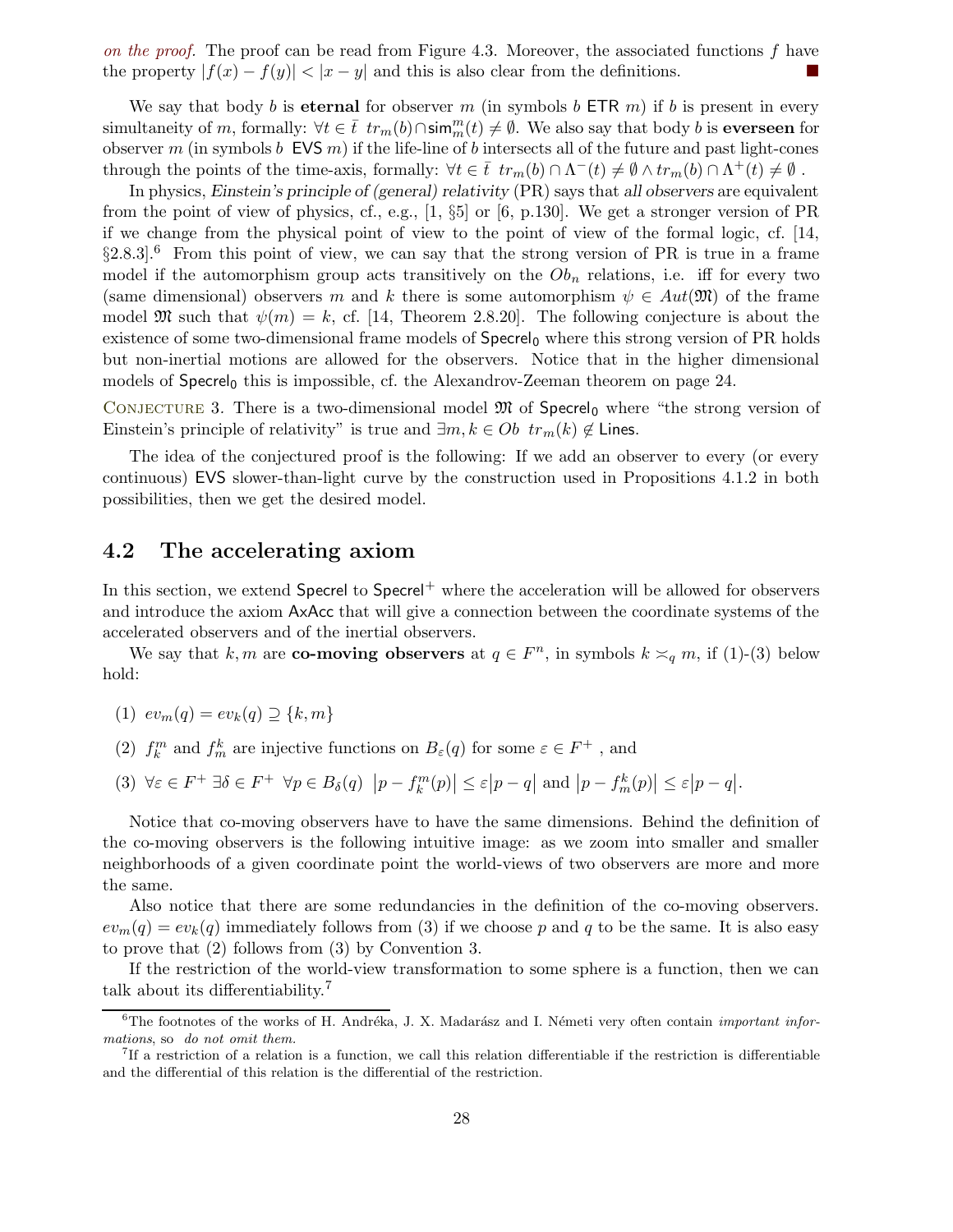(3.1)  $f_m^k$  and  $f_k^m$  are differentiable in q and their differentials are the identity map.

**Proposition 4.2.1.** (1), (2), (3) are true for two observers iff (1), (2), (3.1) are true for them.

proof. The proof of the statement is straightforward from the definitions.

**Proposition 4.2.2.** The co-moving relation  $\approx_q$  is an equivalence relation on  $Dom(\approx_q)$ , i.e. on the set  $\{k \in Ob : \exists m \in Ob \quad m \asymp_q k\}.$ 

PSfrag replacements



Figure 4.4: for the proof of Proposition 4.2.2.

proof. The symmetry of  $\leq_q$  is trivial. Assume  $m \leq_q h$  and  $h \leq_q k$ . There is some  $\delta$  such that  $f_m^h$  and  $f_k^h$  are injective functions on  $B_\delta(q)$ . From differentiability of  $f_h^k$  and  $f_h^m$  follows their continuity. Therefore there is some  $\eta$  such that  $f_{h}^{m}[B_{\eta}(q)] \subseteq B_{\delta}(q)$  and  $f_{h}^{m}$  is an injective function on  $B_{\eta}(q)$ . Similarly there is some  $\varepsilon$  such that  $f_m^k[B_{\varepsilon}(q)] \subseteq B_{\delta}(q)$  and  $f_h^k$  is an injective function on  $B_{\varepsilon}(q)$  cf. Figure 4.4. For these  $\varepsilon$ ,  $\delta$  and  $\eta$  the following holds:  $f_m^k\big|_{B_{\varepsilon}(q)}^{\eta} = f_h^k\big|_{B_{\delta}(q)} \circ f_m^h\big|_{B_{\eta}(q)}$ , since  $ev_h|_{B_\delta(q)} \subseteq ev_k|_{B_\epsilon(q)} \cap ev_m|_{B_\eta(q)}$ , cf. remarks on page 7 below convention 3. From this, the transitivity can be easily derived since composition of injective and differentiable functions is injective and differentiable and since the differential of the composition of two functions is the composition of their differentials, cf. the chain rule on page 39.

The reflexivity follows from the symmetry and the transitivity of an arbitrary relation on the domain. (moreover  $f_k^k|_{B_\varepsilon(q)} = Id|_{B_\varepsilon(q)}$  is also true for some  $\varepsilon$  if  $k \in Dom(\leq q)$ ) .

We introduce a new unary relation symbol  $Ib$  for **inertial bodes**. The observers in the set  $IOb := Ob \cap Ib$  are called **inertial observers**. If Ax is an axiom, then Ax<sup>in</sup> will denote the axiom we get by restricting it to the inertial observers, i.e. changing all occurrences of  $Ob_n$  to  $IOb_n$ .

We introduce the following axiom to exclude the undesirable two-dimensional models of Specrel $_0$ , cf. Proposition 4.1.2.

AxLine Traces of the observers are straight-lines

$$
\forall m, k \in Ob \ \ tr_m(k) \in \mathsf{Lines}_{d(m)}.
$$

We also introduce the following weakened form of  $AxSym$ :

 $\Delta x$ Sym<sub>0</sub> If two observers strongly see each other, then they see each other's clocks go wrong the same way in absolute value, formally:

$$
\forall m,k \in Ob \ \ \forall p,q \in \bar{t} \ \ m \stackrel{\boxdot}{\longleftrightarrow} k \Longrightarrow \big|\textsf{Time}^k_m(p,q)\big| = \big|\textsf{Time}^m_k(p,q)\big|.
$$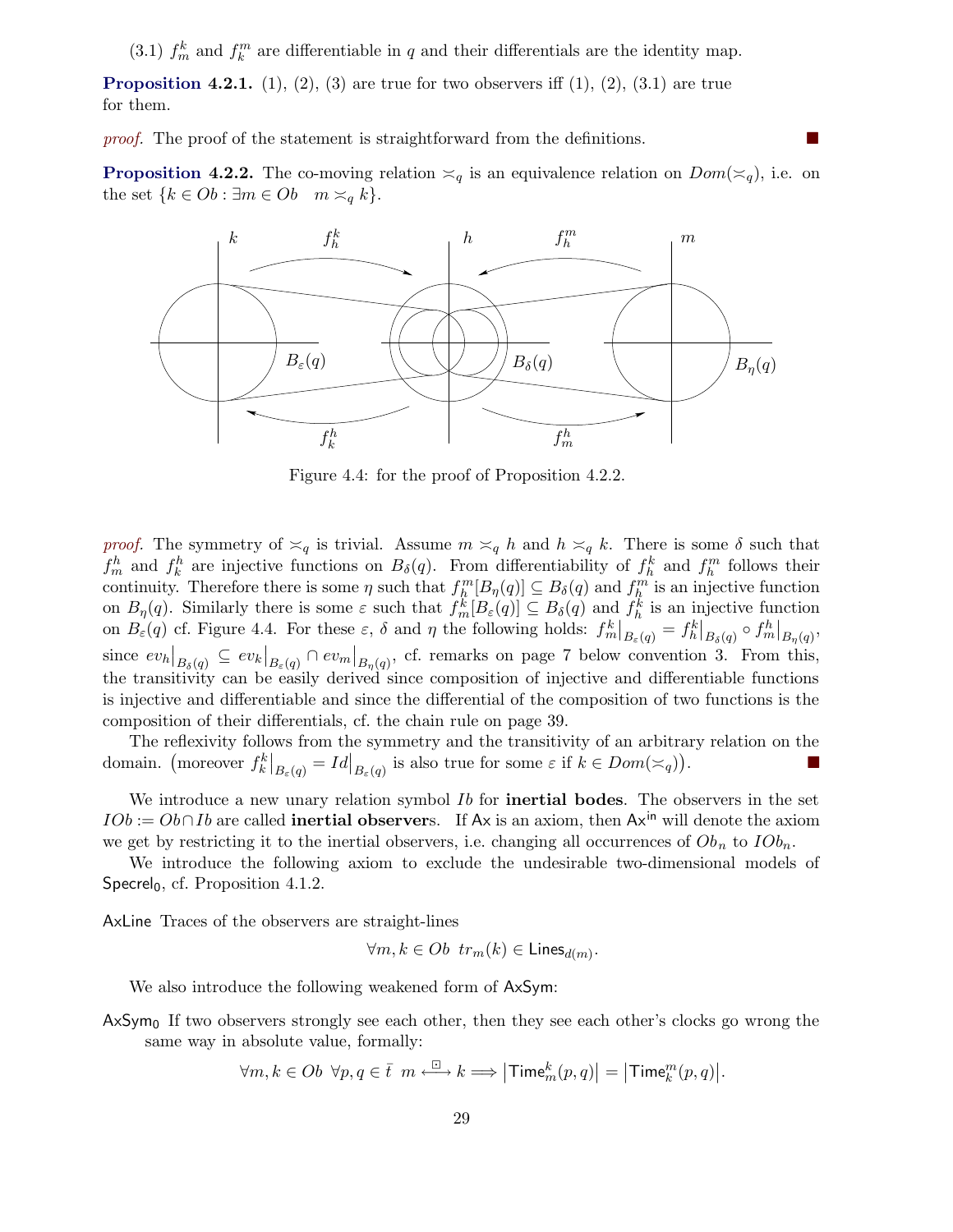The following axiom is a very convenient technical axiom:

AxExt If two observers' event function is the same, then they are the same observers.

$$
\forall m, k \in Ob \ ev_m = ev_k \Longrightarrow m = k.
$$

Let us introduce the following axiom system as the first step towards generalizing Specrel for being able to discuss accelerated observers:

$$
Specrel^+:=\{AxSelf, AxExt, AxPh^{in}, AxEv^{in}, AxSym_0^{in}, AxLine^{in}, AxOb^{in}\}.
$$

We introduce the promised axiom that connects the coordinate systems of the accelerated and of the inertial observers:

AxAcc At any point on the life-line of any observer there is a co-moving inertial observer:

 $\forall k \in Ob \ \forall q \in tr_k(k) \ \exists m \in IOb \ m \asymp_q k.$ 

Notice that, form Specrel<sup>+</sup>, it follows that two co-moving inertial observer have to be the same, by AxExt, Theorem 4.2.3 and Proposition 4.2.2. Thus, form AxAcc and AxSelf, we get that for all  $k \in Ob$  and there is an unique inertial co-moving observer. For this unique observer we use the notation  $k_t$  and we call it the inertial co-moving observer of k at t.

In an arbitrary ordered field, the basic tools of the Real Analysis are not present. For example the Bolzano theorem, which says that the continuous image of an interval is an interval, is not true in any other ordered field than the field of the real numbers. Since R is the only connected ordered field, the characteristic function of a closed and open set is a good counterexample in the other ordered fields. To replace the missing tools, we will introduce an axiom scheme called IND, see below.

Let  $\varphi$  be a first-order formula in a language L that contains a binary relation symbol  $\leq$  and a unary relation symbol F; and let  $t, a_1, \ldots, a_n$  be all the free variables of  $\varphi$ . We use the following abbreviation for stating that  $b \in F$  is a bound of the set defined by the formula  $\varphi$  on F when using  $a_1, \ldots a_n$  as fixed parameters:

$$
\text{bound}_{\varphi}(b) :\Longleftrightarrow \forall t \in F \ \ \varphi(t) \Longrightarrow t \leq b.
$$

AxSup<sub> $\varphi$ </sub> The set  $\{t \in F : \varphi(t, a_1, \ldots, a_n)\}\$  defined by  $\varphi$  when using  $a_1 \ldots a_n$  as fixed parameters has a supremum if it is nonempty and bounded i.e.:

$$
\begin{array}{rl}\forall a_1,\ldots,a_n\;\;[\exists t\in F\;\;\varphi(t)]\wedge[\exists b\in F\;\;\text{bound}_\varphi(b)]\Longrightarrow\\ &[\exists d\in F\;\;\forall c\in F\;\;\text{bound}_\varphi(c)\Longrightarrow d\leq c\wedge\text{bound}_\varphi(d)].\end{array}
$$

Let us introduce the following axiom scheme for filling the undesired gaps in the fields different from R:

$$
IND_L := \{AxSup_{\varphi} : \varphi \text{ is a first-order formula in the language } L\}.
$$

We omit the subscript  $L$  of the  $\mathsf{IND}_L$  if  $L$  is our frame language.

Let us introduce the following two axiom systems for the accelerated version of the special relativity theory:

$$
AccRel_0 := Specrel^+ \cup \{AxAcc, AxEvTr\}.
$$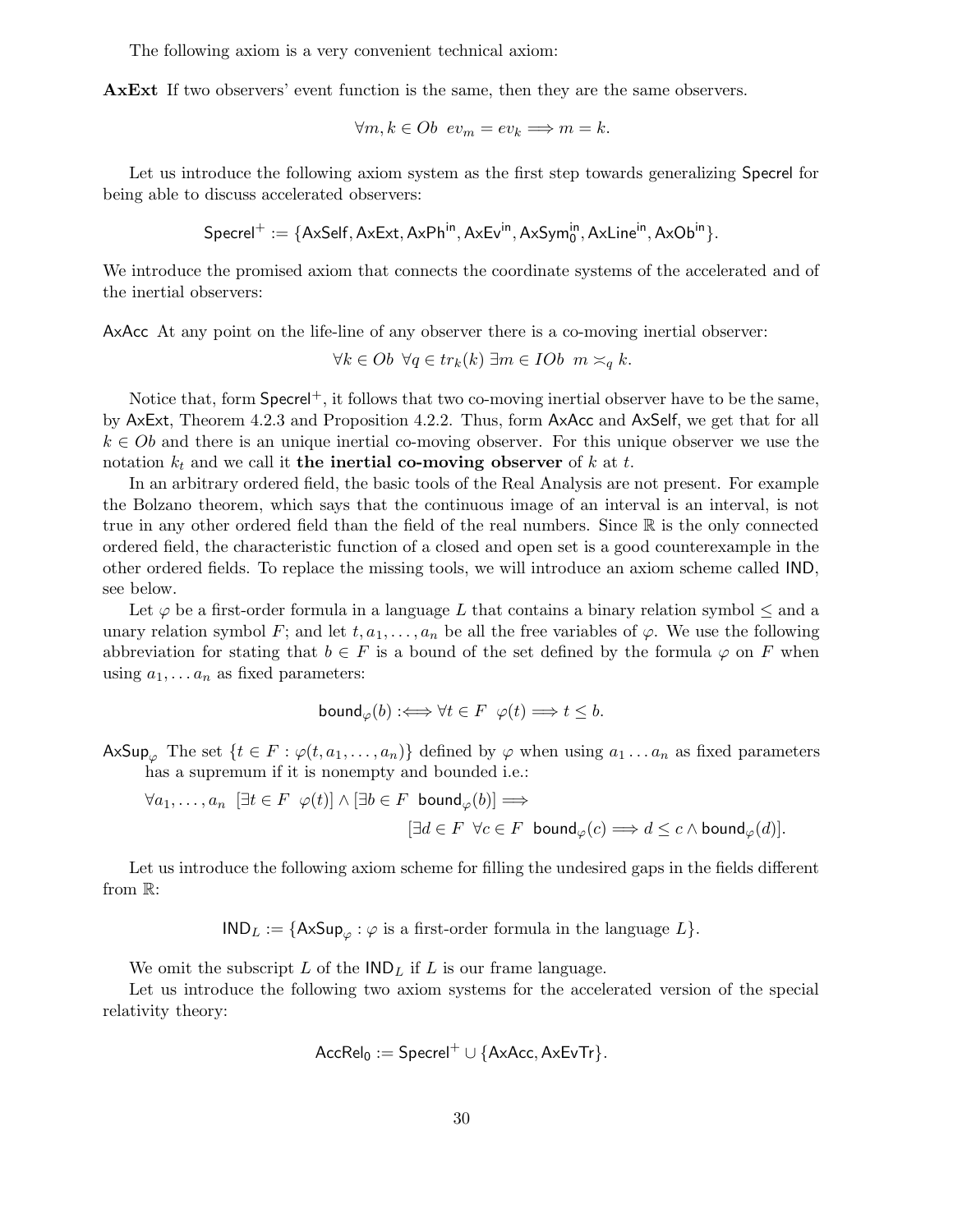$$
\mathsf{AccRel} := \mathsf{Specrel}^+ \cup \{\mathsf{AxAcc}, \mathsf{AxEvTr}, \mathsf{IND}\}.
$$

Notice that AccRel is an extension of Specrel<sup>+</sup>, i.e. if  $Ob = IOb$  in a model of AccRel then it is a model of Specrel<sup>+</sup>.

Let

$$
\mu(p) := \begin{cases} \sqrt{|p_t^2 - |p_s|^2} & \text{if } p_t^2 - |p_s|^2 \ge 0\\ -\sqrt{|p_t^2 - |p_s|^2} & \text{otherwise} \end{cases}
$$

be the **Minkowski-length** of  $p \in F^n$  and let the **Minkowski-distance** between p and q be  $\mu(p,q) := \mu(p-q)$ . We call a transformation **Poincaré-transformation** if it preserves the Minkowski-distance.

Let  $\rho: F^2 \to F^2$  denote "the reflection to the  $x = y$ -line", i.e.  $\rho(x, y) = (y, x)$  for all  $x, y \in F$ . Notice that  $\rho$  is a linear transformation which does not preserve the Minkowski-length but preserves the absolute value of the Minkowski-length since  $\mu(\rho(p)) = -\mu(p)$ . We will use the following theorem from the literature:

**Theorem 4.2.3.** Assume Specrel<sup>+</sup>. Let  $m, k$  be inertial observers. Then (i) and (ii) below hold:

- (i)  $f_k^m$  is a Poincaré-transformation if  $n > 2$ .
- (ii)  $f_k^m$  is a Poincaré-transformation composed perhaps with the reflection  $\rho$  if  $n = 2$ .

Theorem 4.2.3 is an immediate corollary of theorems 1.2 and 1.4 in [1].

Let the function  $\iota : F \to F^n$  be defined as  $\iota : t \mapsto (t, o)$ . With these notion we get that  $Tr_m^k = \iota \circ f_m^k$ .

The following proposition says that, according any inertial observers, the life-curve of every observer is differentiable and the derivate of it is the time-unit vector of the inertial co-moving observe.

**Proposition 4.2.4.** Assume  $AccRel_0$  and  $m \in IOb, k \in Ob$ . Then  $Tr^k_m$  is differentiable and  $Tr^k_m$  $\mathcal{I}(t) = 1_m^{k_t}$ . Thus  $\mu\left(Tr_m^k\right)$  $\mathcal{O}(t)$  =  $\pm 1$ . Moreover, if k STL m, then  $\mu\left(Tr_m^k\right)$  $\binom{n}{t} = 1.$ 

proof. Let  $m \in IOb$ ,  $k \in Ob$  and  $t \in F$ ; and let k and  $k_t \in IOb$  be co-moving observers in  $u(t) = (t, o)$ . Then  $Tr_{k_t}^k$  $\mathcal{L}(t) = (\iota \circ f_{k_t}^k)'(t) = d_{\iota(t)} f_{k_t}^k(\iota'(t)) = 1_t$  by Theorem A.0.6 since  $u'(t) = 1_t$  and  $d_{\iota(t)} f_{k_t}^k = Id$  by Proposition 4.2.2. Thus  $Tr_m^k$  $\mathcal{L}'(t) = (Tr_{k_t}^k \circ f_m^{k_t})'(t) = f_m^{k_t} (Tr_{k_t}^k)$  $'(t)$ ) –  $f_m^{k_t}(o) = f_m^{k_t}(1_t) - f_m^{k_t}(o) = 1_t^{k_t}$  by Corollary A.0.8 since  $f_m^{k_t}$  is affine and  $Tr_{k_t}^k$  $'(t) = 1_t$ . By Theorem 4.2.3,  $f_m^{k_t}$  preserves the absolute value of the Minkowski-length, i.e. for all  $p, q \in F^n$  $|\mu(f_m^{k_t}(p), f_m^{k_t}(q))| = |\mu(p, q)|$ . Thus  $|\mu(Tr_m^k)$  $\left|f'(t)\right| = \left|\mu\big(f_m^{k_t}(1_t), f_m^{k_t}(o)\big)\right| = \left|\mu(1_t, o)\right| = 1$ . If k STL m then  $\mu\left(Tr_m^k\right)$  $u'(t)$   $\geq 0$ . Thus  $\mu\left(Tr_m^k\right)$  $\mathcal{O}(t)$  = 1. This is what we wanted to prove.

**Proposition 4.2.5.** Assume AccRel. Let  $m \in IOb$ ,  $k \in Ob$ . Then(i) and (ii) below hold:

- (i)  $Tr_m^k$  is time-like iff  $Tr_m^k$  is STL.
- (ii)  $Tr_m^k$  is STL or FTL.

proof. (i) If  $Tr_m^k$  is time-like, then it is **STL**, by Proposition A.0.15.  $Tr_m^k$  is differentiable and  $\mu(Tr_m^k(t)) = 1$  for all  $t \in \bar{t}$  by Proposition 4.2.4. Thus, if  $Tr_m^k$  is STL, then it is time-like, too.

(ii) By Proposition A.0.15, it is enough to prove that  $Tr_m^k$  does not have light-like chords.

In the case when  $n = 2$ , if  $Tr_m^k$  has a light-like chord then it has a light-like derivate by Corollary A.0.13 since a 1-dimensional subspace of  $F^2$  that contains a light-like chord must be a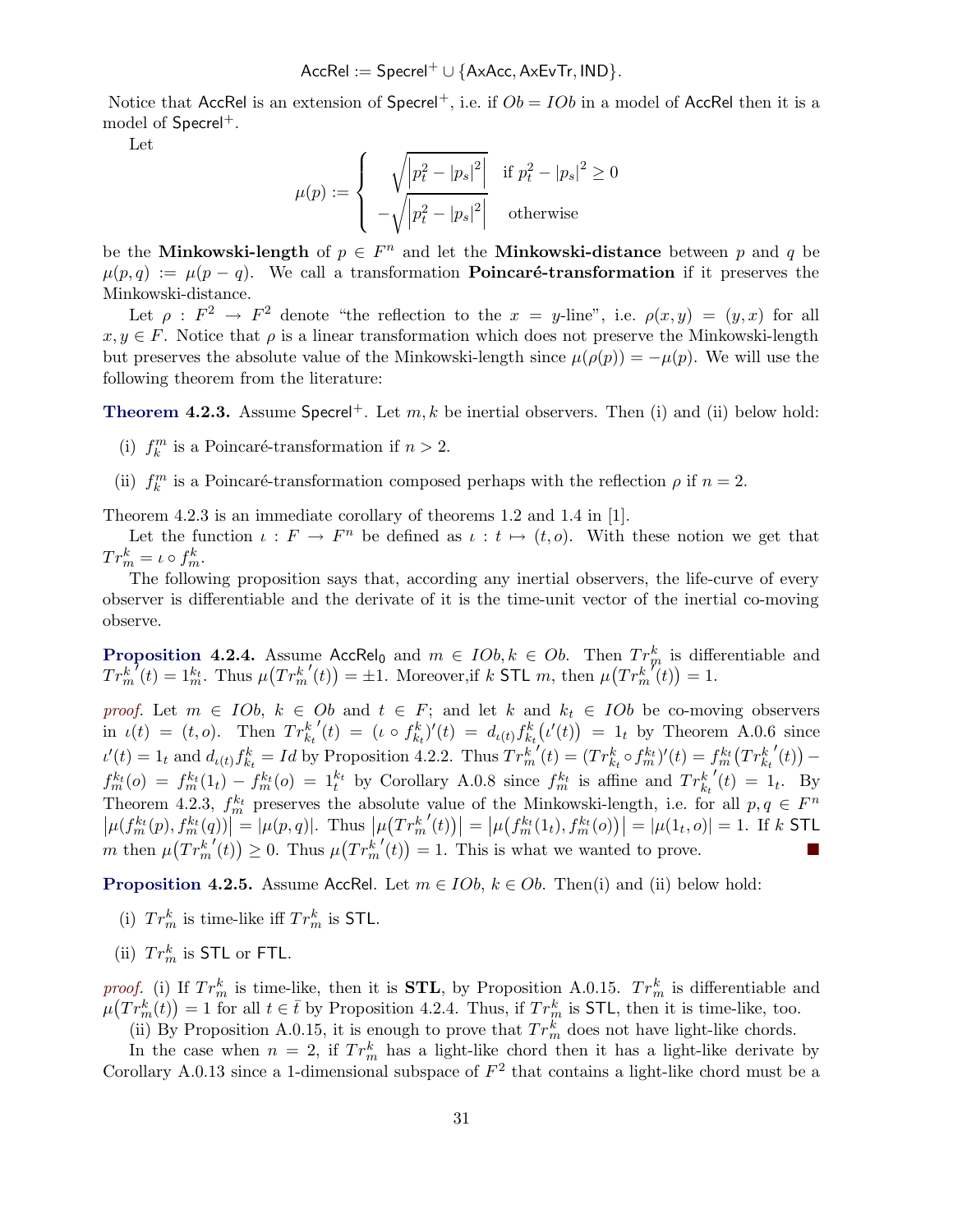self-orthogonal straight-line. This contradict the fact that  $Tr_m^k$  cannot have light-like derivatives by Proposition 4.2.4.

In the case when  $n > 2$ ,  $Tr_m^k$  cannot have light-like or space-like derivatives by Proposition A.0.15 and Theorem 2.4.2. Thus it cannot have light-like or space-like chords, either, by Corollary A.0.13 since for every light-like chord  $\{p, q\}$  there is an  $(n-1)$ -dimensional subspace H such that  $p - q \in H$ .  $p - q \in H$ .

For any  $\gamma: F \supset [a, b] \longrightarrow F^n$  STL curve, let the **Minkowski-length** of  $\gamma$  be defined as:

$$
\mu(\gamma) := \inf \{ \sum_{i=0}^k \mu(\gamma(q_i) - \gamma(q_{i-1})) : a = q_0 < q_1 < \ldots < q_k = b \}.
$$

In the definition of the Minkowski-length, we use infimum since in Minkowski geometry the triangle inequality holds in the reverse way in triangles whose sides are STL, cf. the inertial twin paradox.

We call a curve Minkowski parametrized if it is parametrized by its Minkowski-length.

The following theorem states that each STL observer's life-curve must be Minkowski parametrized in the models of AccRel if  $F$  is the ordered field of the real numbers.

**Theorem 4.2.6.** If we assume  $F = \mathbb{R}$ , then

$$
\mathsf{AccRel} \models \forall m \in IOb \ k \in Ob \ k \mathsf{STL} \ m \Longrightarrow \mu(Tr^k_m \Big|_{[a,b]}) = b - a.
$$

proof. The proof of the theorem is based on the following lemma:

**Lemma 4.2.7.** Assume  $AccRel_0$ . If  $m \in IOb$ ,  $k \in Ob$  and  $k$  STL  $m$ , then for all  $\varepsilon \in F^+$  the following holds:

$$
\forall q \in F \; \exists \delta \in F^+ \; \; \forall p \in (q, q + \delta) \; \; \left| \mu \big( Tr_m^k(p) - Tr_m^k(q) \big) - (p - q) \right| \leq \varepsilon(p - q).
$$

proof. If  $p \in F$ , then we use the notation  $\tilde{p}$  for  $(p, o)$  throughout this proof. Notice that this notation implies  $|\tilde{p} - \tilde{q}| = p - q$  if  $q < p$ . It is enough to prove the lemma in the case when m is the inertial co-moving observer of k in the point  $\tilde{q}$ , since the Minkowski-distance between two events is the same for all the inertial observers, cf. Theorem 4.2.3.

In this case, we know that

$$
Tr_m^k(p) := f_m^k(\tilde{p}) \text{ and } Tr_m^k(q) := f_m^k(\tilde{q}) = \tilde{q}.
$$
 (\*)

Since  $m$  and  $k$  are co-moving at  $q$ , we get:

$$
|Tr_m^k(p) - \tilde{p}| = |f_m^k(\tilde{p}) - \tilde{p}| \le \varepsilon |\tilde{p} - \tilde{q}|.
$$

From these we get:

$$
\left| \left| Tr_m^k(p) - Tr_m^k(q) \right| - \left| \tilde{p} - \tilde{q} \right| \right| \le \left| Tr_m^k(p) - Tr_m^k(q) - (\tilde{p} - \tilde{q}) \right| \stackrel{*}{=} \left| Tr_m^k(p) - \tilde{p} \right| \stackrel{*}{\le} \varepsilon |\tilde{p} - \tilde{q}| = \varepsilon(p - q) \quad (4.1)
$$

if  $|p-q| < \delta$  for some  $\delta$  since  $||a|-|b|| \leq |a-b|$  holds for all  $a, b \in F^n$ .

The following inequality holds

$$
\left| \mu \big( Tr_m^k(p) - Tr_m^k(q) \big) - \left| Tr_m^k(p) - Tr_m^k(q) \right| \right| \le \varepsilon \left| Tr_m^k(p) - Tr_m^k(q) \right| \tag{4.2}
$$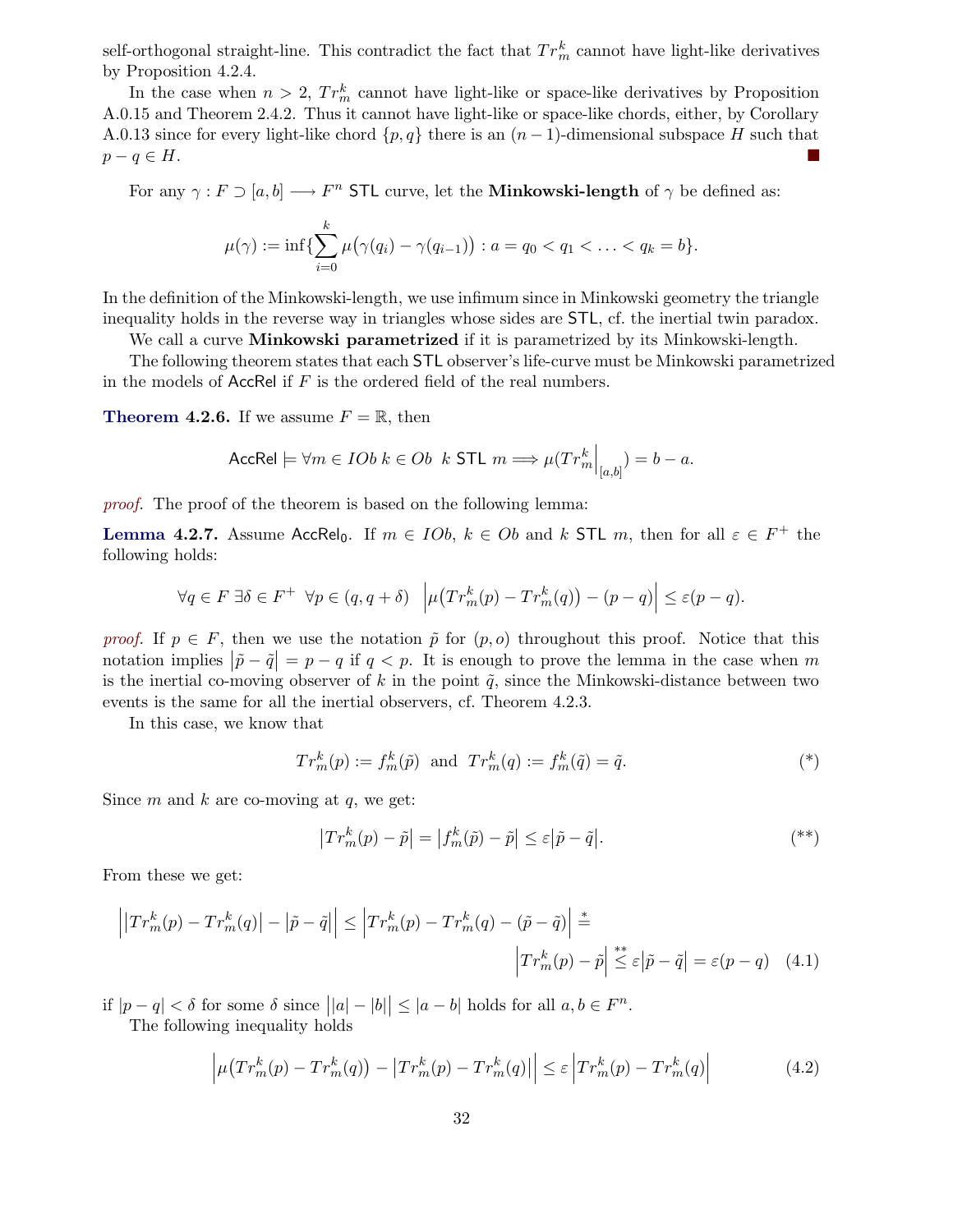if  $|p - q| < \delta$  for some  $\delta$  since the quotient of the Minkowski- and the Euclidean-length of some vector tends to 1 as the vector tends to vertical and  $Tr_m^k(p) - Tr_m^k(q)$  tends to vertical as p tends to  $q$ .

From the triangle inequality, we get:

$$
\left|Tr_m^k(p) - Tr_m^k(q)\right| \stackrel{*}{\leq} \left|Tr_m^k(p) - \tilde{p}\right| + \left|\tilde{p} - \tilde{q}\right| \stackrel{*}{\leq} (\varepsilon + 1)\left|\tilde{p} - \tilde{q}\right| = (\varepsilon + 1)(p - q). \tag{4.3}
$$

From inequalities 4.2 and 4.3, we get:

$$
\left|\mu\big(Tr_m^k(p) - Tr_m^k(q)\big) - \left|Tr_m^k(p) - Tr_m^k(q)\right|\right| \leq \varepsilon(\varepsilon + 1)(p - q). \tag{4.4}
$$

From inequalities 4.1 and 4.4, we can easily derive the desired one by using the triangle inequality. Thus we completed the proof of the lemma.

We return to the proof of Theorem 4.2.6. Let  $\mathcal{Q} = \{q_i : a = q_0 < q_1 < \ldots < q_k = b\}$ be an arbitrary partition of the interval [a, b]. For every  $p \in [a, b]$  there is some  $\delta_p$  such that Lemma 4.2.7 holds for  $\varepsilon$ . Since F is the ordered field of the reals,  $[a, b]$  is compact. So we can choose finite many of these p's such as  $B(p) := B_{\delta_p}(p)$ 's cover [a, b]. Let us choose partition  $\mathcal{P} = \{p_i : a = p_0 \leq p_1 \ldots \leq p_{2n} = b\}$  such that  $B(p_i)$ 's cover  $[a, b]$ , all  $q_i$ 's are among the  $p_i$ 's and  $p_{2i+1} \in [a, b] \cap B(p_{2i}) \cap B(p_{2i+2})$ . Thus we get a refinement of partition  $\mathcal{Q}$  such that  $|\mu(Tr_m^k(p_{i+1}) - Tr_m^k(p_i)) - (p_{i+1} - p_i)| \le \varepsilon(p_{i+1} - p_i)$  hold for all  $p_i, p_{i+1} \in \mathcal{P}$ .

By adding these inequalities and applying the triangle inequality, we get the following:

$$
\left| \sum_{i=0}^{2n} \mu(Tr_m^k(p_{i+1}) - Tr_m^k(p_i)) - (b - a) \right| \le
$$
  

$$
\sum_{i=0}^{2n} \left| \mu(Tr_m^k(p_{i+1}) - Tr_m^k(p_i)) - (p_{i+1} - p_i) \right| \le \sum_{i=0}^{2n} \varepsilon(p_{i+1} - p_i) = \varepsilon(b - a).
$$

Since  $\varepsilon$  was an arbitrary element of  $F^+$  and Q was an arbitrary partition of [a, b], we get that  $\mu(Tm_m^k|_{[a,b]}) = b - a$  as we wanted.

QUESTION 2. Does Theorem 4.2.6 remain valid if  $F$  is not the ordered field of the reals? We conjecture that the answer is yes; but it is not straightforward to prove it, since the Minkowskilength of a curve is not a first-order definition therefore IND cannot be used here directly.

#### 4.3 Twin paradox with accelerated observers

The function  $\pi_t : F^n \to F$  is defined as  $\pi_t : p \mapsto p_t$ . Let the function  $\tau_m^k : F \to F$  be defined as

$$
\tau_m^k := \iota \circ f_m^k \circ \pi_t = Tr_m^k \circ \pi_t.
$$

The following theorem is the key theorem for proving that the twin paradox is true in the models of Accrel, cf. Theorem 4.3.2.

**Theorem 4.3.1.** Assume AccRel,  $x, y \in F$ ,  $x < y$  and  $m \in IOb$ ,  $k \in Ob$  are such observers that k STL m. Then  $y - x \le |r_m^k(y) - r_m^k(x)|$ . Moreover, if  $Tr_m^k(p)_s \ne Tr_m^k(q)_s$  for some  $p, q \in [x, y]$ , then  $y - x < |\tau_m^k(y) - \tau_m^k(x)|$ .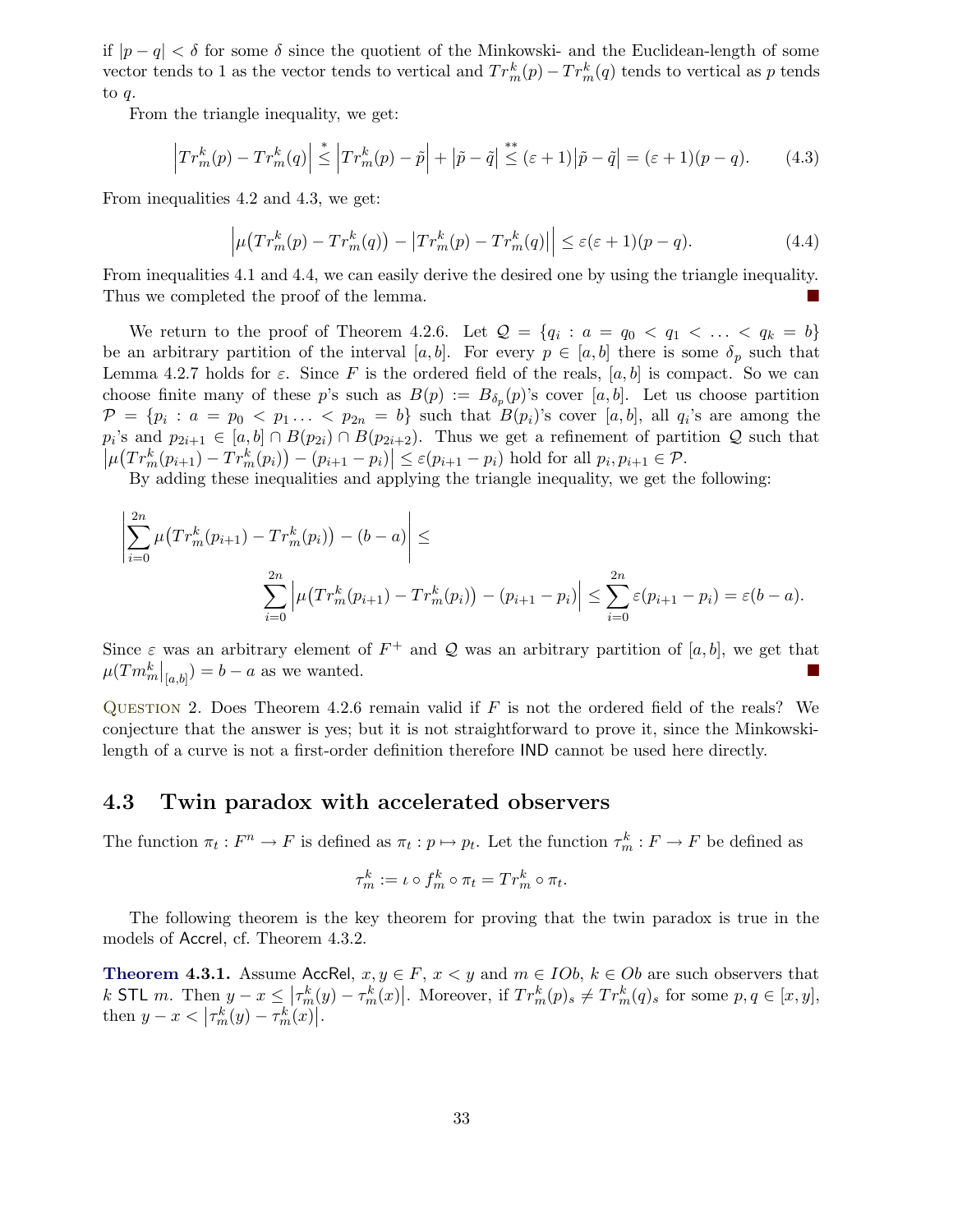*proof.* Throughout this proof, we omit the sub and superscripts of  $\tau_m^k$  and denote  $Tr_m^k$  with  $\gamma$ .  $\tau'(t) := (\gamma \circ \pi_t)'(t) = \pi_t(\gamma'(t))$  by Corollary A.0.8 since  $\pi_t$  is a linear map.  $\mu(\gamma'(t)) = 1$ by Proposition 4.2.4. Thus  $|\tau'(t)| = |\pi_t(\gamma'(t))| \ge 1$  and equal with 1 iff  $\gamma'(t)$  is vertical since a the first coordinate of a Minkowski-one-length vector is always greater-than-one and equals one iff the named vector is vertical. Thus if there were some  $x, y \in F$  such that  $x < y$  and  $y-x > |\tau(y) - \tau(x)|$ , then from Theorem A.0.11 there were some  $t \in (x, y)$  such that  $|\tau'|$  $y-x > |\tau(y) - \tau(x)|$ , then from Theorem A.0.11 there were some  $t \in (x, y)$  such that  $|\tau'(t)| =$ <br> $\left|\frac{\tau(y)-\tau(x)}{y-x}\right| < 1$ . This contradicts  $|\tau'(t)| \ge 1$ . Thus  $y-x \le |\tau(y) - \tau(x)|$ . So we have completed  $\frac{y(x)-\tau(x)}{y-x}$  < 1. This contradicts  $|\tau'(t)| \geq 1$ . Thus  $y-x \leq |\tau(y)-\tau(x)|$ . So we have completed proving the first statement of the theorem.

It is clear that  $\tau$  is injective since  $\gamma$  is STL. From Theorem A.0.3 it is clear that  $\tau$  is monotonous, i.e.  $[\forall x, y \in F \ x < y \Rightarrow \tau(x) < \tau(y)] \vee [\forall x, y \in F \ x < y \Rightarrow \tau(y) < \tau(x)]$ , since it is continuous and injective. For proving the second part of the theorem, let us assume that there are some  $p, q \in [x, y]$  where  $\gamma(p)_s \neq \gamma(q)_s$  (we can assume that  $p < q$ ). Thus form Corollary A.0.13, we get that there is some  $t \in (p,q)$  such that  $\gamma'(t)$  is not vertical. Thus  $|\tau'(t)| > 1$  and therefore there must be some  $r, s \in (p, q)$  such that  $r > s$  and  $r - s < |\tau(r) - \tau(s)|$ . Since  $\tau$  is monotonous, we get that  $y - x < |\tau(y) - \tau(x)|$  by adding the inequalities  $y - r \leq |\tau(y) - \tau(r)|$ ,  $r - s < |\tau(r) - \tau(s)|$ <br>and  $s - x < |\tau(s) - \tau(x)|$ . This completes the proof of the second statement. and  $s - x \leq |\tau(s) - \tau(x)|$ . This completes the proof of the second statement.

Let us formulate the accelerated version of the twin paradox. We say that two observers  $a, i$ are in twin paradox relation at coordinate points  $p, q$  in the coordinate domain of observer m if:

$$
\mathsf{Twp}_m(a\leq i)(p,q):\Longleftrightarrow \mathsf{Time}^m_a(p,q)\leq \mathsf{Time}^m_i(p,q).
$$

AxTwpAcc The inertial observers measure more or equal time between two meeting points than the other observers:

 $\forall m,i \in IOb \; \; \forall a \in Ob \; \; \forall p,q \in \mathsf{CD}(m) \; \; \mathsf{meet}^q_m(a,i) \land \mathsf{meet}^p_m(a,i) \Longrightarrow \mathsf{Twp}_m(a \leq i)(p,q).$ 

Theorem 4.3.2. AccRel  $\models$  AxTwpAcc.

*proof.* From the definition of the relation Time, it follows that we can assume that  $m = i$ , cf. the remark on page 13. In the case when  $m = i$ ,  $Tr_i^a$  is **STL** by Proposition 4.2.5 since it has a vertical chord. Therefore  $a$  STL  $i$ . Thus we can use Theorem 4.3.1.

We use it in the following way: Let  $x := f_a^i(q)_t$  and  $y := f_a^i(p)_t$ . We can assume that  $x < y$ . It is easy to see that  $p_t = \pi_t(p) = \tau_i^a(y)$  and  $q_t = \pi_t(q) = \tau_i^a(x)$  since  $p, q \in \overline{t}$ . Thus

$$
\mathsf{Time}_{a}^{i}(p,q) = |f_{a}^{i}(p)_{t} - f_{a}^{i}(q)_{t}| = y - x \leq |\tau_{i}^{a}(y) - \tau_{i}^{a}(x)| = |p_{t} - q_{t}| = \mathsf{Time}_{i}^{i}(p,q).
$$

This completes the proof of the theorem.

If we assume that  $F$  is the ordered field of the reals, then Theorem 4.3.2 is an immediate corollary of Theorem 4.2.6 since between two points the straight-line has the longest Minkowskilength among all the STL lines.

Without IND, Theorem 4.3.2 does not remain true if  $F$  is not the ordered field of the reals. Since there are "holes" in the other ordered fields and in such a "hole" the observers clock can jump ahead and ruin the twin paradox. The axiom scheme IND is a tool for filling this kind of "holes" but it can fill only the first-order definable ones.

### 4.4 Two possible ways for constructing accelerated world-views

In this section, we introduce two observer-adding construction steps and formulate two conjectures about them.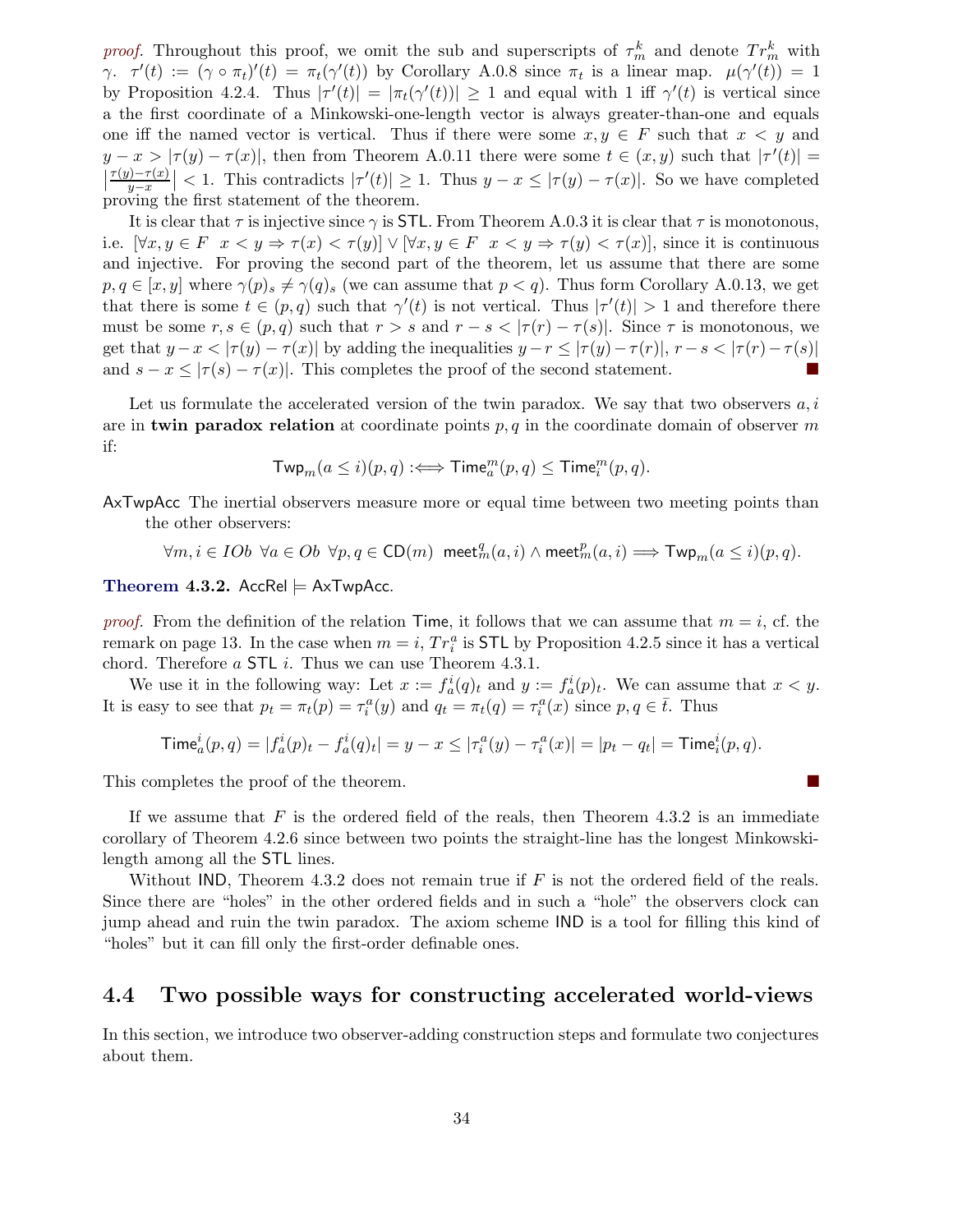We call **radar construction** the following one: Let  $\mathfrak{M}$  be a two-dimensional model of Specrel<sub>0</sub> or Specrel<sup>+</sup>, let m be an observer in  $\mathfrak{M}$  and let  $\gamma : F \longrightarrow \mathsf{CD}(m)$  be a curve that intersects every self-orthogonal straight-line at most once. We construct a new model  $\mathfrak{M}^{\text{rad}}_{m,\gamma}$  where  $\gamma$  is going to be the life-curve of the only new observer k in m's coordinate domain. Let us choose the  $f_m^k$ transformation such that it takes parallel self-orthogonal straight-lines to parallel self-orthogonal straight-lines and let  $(p, q) \in f_m^k$  iff p is the intersection of two self-orthogonal straight-lines through  $(\tau - t, 0)$  and  $(\tau + t, 0)$  while q is the intersection of two self-orthogonal straight-lines through  $\gamma(\tau-t)$  and  $\gamma(\tau+t)$ , cf. Figure 4.1. Let the event function of m in  $\mathfrak{M}_{m,\gamma}^{\mathsf{rad}}$  be  $ev_m^+(p) := ev_m(p)$  if  $p \notin Rng(\gamma)$  and  $ev_m^+(p) := ev_m(p) \cup \{k\}$  if  $p \in Rng(\gamma)$ . Let  $ev_h^+ := f_m^h \circ ev_m^+$  be the event function of an other observer h.

It is easy to see that the radar construction preserves the axioms AxEvTr, AxPhTr and AxSelf. Question 3. For what kind of curves, can the radar construction be extended in higher dimensions?

We call a transformation of  $F<sup>n</sup>$  future preserving Poincaré transformation if it is a Poincaré transformation which takes future light-cones to future light-cones. We use the symbol  $Poi<sup>+</sup>$  for the set of the future preserving Poincaré transformations.

 $AxPoi<sup>+</sup>$  For every inertial observer m and future preserving Poincaré transformation f, there is an inertial observer k such that the world-view transformation between m and k is  $f$ 

$$
\forall m \in IOb \ \forall f \in \mathsf{Poi}^+ \ \exists k \in IOb \ f_m^k = f.
$$

CONJECTURE 4. If we assume  $F = \mathbb{R}, \mathfrak{M} \models$  AccRel  $\cup$  {AxPoi<sup>+</sup>},  $m \in IOb_2 \text{ and } \gamma : F \longrightarrow \mathsf{CD}(m)$ is a well-parametrized time-like curve, then  $\mathfrak{M}^{\mathsf{rad}}_{m,\gamma} \models \mathsf{AccRel} \cup \{\mathsf{AxPoi}^+\}.$ 



Figure 4.5: for the tangent construction.

There is an another natural way of building a new observer's world-view from a time-like curve in some inertial observers word view. The following construction is called tangent construction: Let  $\mathfrak{M}$  be a model of Specrel<sup>+</sup>, let m be an inertial observer and let  $\gamma : F \longrightarrow \mathsf{CD}(m)$  be a time-like curve. Like in the radar construction, we construct a new model  $\mathfrak{M}^{\text{tan}}_{m,\gamma}$  where  $\gamma$  is going to be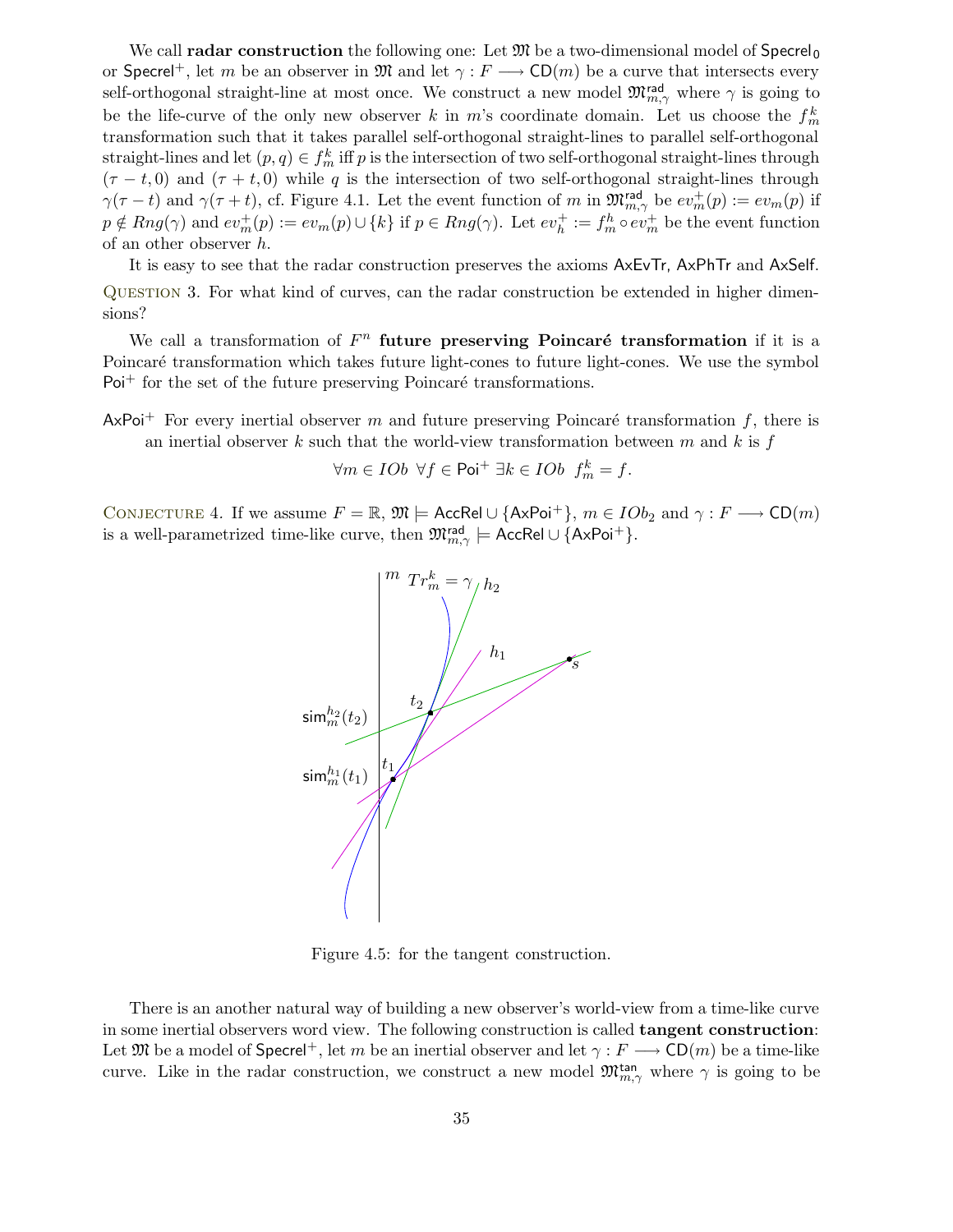the life-curve of the only new observer k in m's coordinate domain. Let the  $f_m^k$  transformation be constructed by the following way: Let  $Tr_m^k := \gamma$ . Since  $\gamma$  is differentiable and since AxPoi<sup>+</sup> there is some inertial observer, say h, whose life-line tangents  $\gamma$  and well-configured to k at the tangent point. (The well-configuredness has meaning in this situation since  $ev_k(0)$  has already been defined.) Let the simultaneity of k through this tangent point of  $Tr_m^k$  be the same as the simultaneity of h through this point, cf. Figure 4.5. Let the event function of m in  $\mathfrak{M}^{\text{tan}}_{m,\gamma}$  be  $ev_m^+(p) := ev_m(p)$  if  $p \notin Rng(\gamma)$  and  $ev_m^+(p) := ev_m(p) \cup \{k\}$  if  $p \in Rng(\gamma)$ . Let  $ev_h^+ := f_m^h \circ ev_m^+$ be the event function of an other observer h.

Notice that if the trace of the observer is not a straight-line than his simultaneities have an intersection, i.e. the world-view transformation is not injective, cf. Figure 4.5.

CONJECTURE 5. If we assume  $F = \mathbb{R}, \mathfrak{M} \models$  AccRel  $\cup$  {AxPoi<sup>+</sup>},  $m \in IOb$  and  $\gamma : F \longrightarrow \mathsf{CD}(m)$  is a continuously differentiable well-parametrized time-like curve, then  $\mathfrak{M}^{\text{tan}}_{m,\gamma} \models$  AccRel  $\cup$  {AxPoi<sup>+</sup>}.

### 4.5 The uniformly accelerated observer



Figure 4.6: the coordinate system of the uniformly accelerated observer.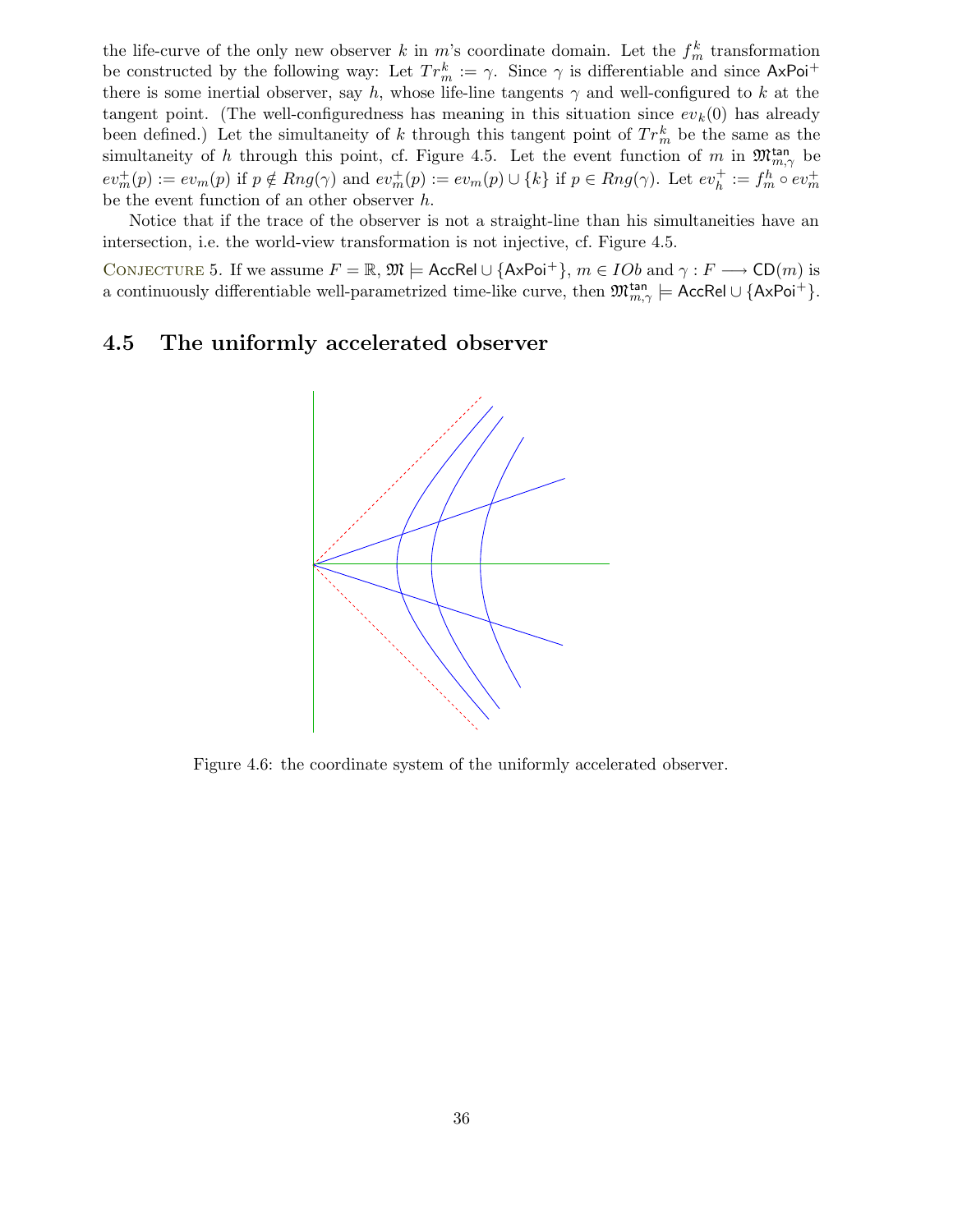## Appendix A

## Analysis over arbitrary ordered fields

In this chapter, we recall some statements and definitions from real analysis and generalize them for arbitrary ordered fields by using the axiom scheme IND. The power of this axiom scheme can easily be illustrated by the next proposition.

Let  $\mathfrak{M}$  be a frame model. An *n*-ary relation  $R \subseteq F^n$  is said to be **definable** in  $\mathfrak{M}$  iff there is a formula  $\varphi$  with only free variables  $x_1, \ldots, x_n, y_1, \ldots, y_k$  and there are  $a_1, \ldots, a_k$  in the universe of  $\mathfrak{M}$  such that  $R = \{(p_1, \ldots, p_n) \in F^n : \mathfrak{M} \models \varphi(p_1, \ldots, p_n, a_1, \ldots, a_k)\}\.$  Notice that IND says that every non empty, bounded and definable subset of F has a supremum.

**Proposition A.0.1.** IND  $\models$  F is real-closed.<sup>1</sup>

*proof.* Let  $p(y)$  be the odd degree polynomial  $a_{2n+1}y^{2n+1} + \ldots + a_1y + a_0$ . It is enough to prove that  $p(y)$  has a root when  $a_{2n+1} > 0$ . Let  $H := \{t \in F : p(t) < 0\}$ . It is clear that H is not empty, bounded and definable. From IND, it follows that H has a supremum, say s. Both  $\{t : p(t) > 0\}$ and  $\{t : p(t) < 0\}$  are open sets, since  $p(y)$  is continuous. Thus  $p(s)$  cannot be negative since s is an upper bound of H, and cannot be positive since s is the smallest upper bound, i.e.  $p(s) = 0$  as desired.

Let a be a positive element of F and let  $H := \{y \in F : y^2 < a\}$ . Then H is not empty, bounded and definable. From  $\mathsf{IND}$ , it follows that H has a supremum and from the same reasons as before this supremum is a square root of a.

Let  $a, b, c \in F$ . We say that b is **between** a and c iff  $a < b < c$  or  $a > b > c$ . In this case, we write  $Bw(a, b, c)$ . We use the following notations:  $[a, b] := \{t \in F : a \le t \le b\}$ ,  $(a, b) := \{t \in F : a < t < b\}, \ [a, b) := \{t \in F : a \le t < b\} \text{ and } (a, b) := \{t \in F : a < t \le b\}.$ 

CONVENTION 5. Whenever we write [a, b], we assume that  $a, b \in F$  and  $a < b$ . We also use this convention for  $[a, b)$ ,  $(a, b]$  and  $(a, b)$ .

**Lemma A.0.2 (Cousin's lemma).** Assume IND. Let A be a set of some subintervals of [a, b] which has the following properties:

- (i) beginable: for each  $x \in [a, b]$ , A contains every small enough right and left neighborhood of x, i.e.  $\forall x \in [a, b] \exists c, d \in F \ c < x < d \ \forall y \in [c, d] \cap [a, b] \ (y < x \Rightarrow [y, x] \in A) \wedge (x < y \Rightarrow$  $[x, y] \in \mathcal{A}.$
- (ii) connectable: if  $[x, y], [y, z] \in \mathcal{A}$  then  $[x, z] \in \mathcal{A}$ ,

<sup>&</sup>lt;sup>0</sup>Throughout this section, we used only that  $\langle F, \leq, \cdot, /, +, - \rangle$  is an (linearly) ordered (commutative) field and the symbols  $\leq$ ,  $\cdot$ ,  $\cdot$ ,  $\neq$ ,  $\sim$  are in the language of  $\mathsf{IND}_\mathsf{L}$ .

<sup>&</sup>lt;sup>1</sup>An ordered field F is called **real-closed** if every positive element has a square root and every polynomial of odd degree has a root.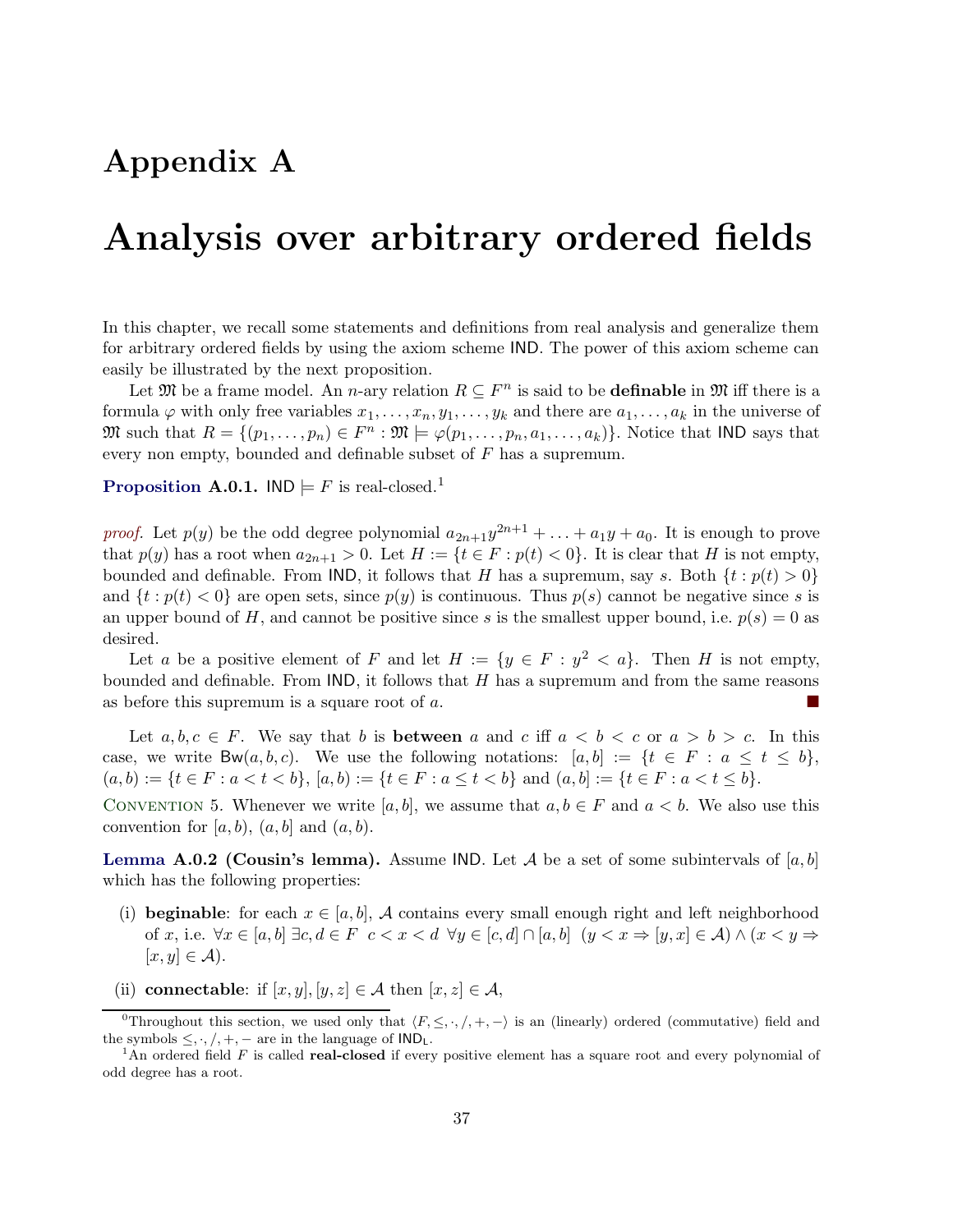(iii) definable: the set  $\{t \in F : [a, t] \in \mathcal{A}\}\)$  is definable.

Then  $[a, b] \in \mathcal{A}$ .

proof. From IND, it follows that the set  $H := \{x \in F : a < x \wedge \forall t \in (a,x) \mid [a,t] \in \mathcal{A}\}\)$  has a supremum since it is a definable, non-empty (since  $A$  is beginable) and bounded set. Let us call this supremum s. We complete the proof by proving that  $[a, s] \in A$  and  $s = b$ .

Since A is beginable, there is a  $c \in [a, s)$  such that  $[c, s] \in \mathcal{A}$ . Since s is the supremum of H, for all  $t \in (a, s)$  [a,t]  $\in \mathcal{A}$ . Thus [a,c]  $\in \mathcal{A}$ . Thus by the connectability of A, we get that  $[a, s] \in \mathcal{A}.$ 

If  $s < b$ , then there is an  $e \in (s, b]$  such that  $[s, t] \in A$  for all  $t \in (s, e]$  since A is beginable. Thus we get that for all  $t \in (s, e]$  [a,t]  $\in \mathcal{A}$  by using the connectability of  $\mathcal{A}$  and the fact that  $[a, s] \in \mathcal{A}$ . But then, for all  $t \in (a, e]$   $[a, t] \in \mathcal{A}$ . This contradicts the fact that s is the supremum of the set H therefore  $s = b$ <sup>2</sup>  $2 \frac{1}{2}$ 

A set  $H \subseteq F$  is called **open** if  $\forall x \in H \exists a, b \in H \quad x \in (a, b) \subset H$ . The open sets of F form a topology. This topology is called the **order-topology**. A function  $f : [a, b] \to F$  is called continuous if the inverse image of every open subinterval of F is open, i.e.  $\{x : f(x) \in (c,d)\}\$ is open for all  $c, d \in F$ .

**Theorem A.0.3 (Boltzano's Theorem).** Assume IND. Let  $f : [a, b] \rightarrow F$  be a definable continuous function. If  $f(a) < c < f(b)$ , then there is a  $t \in [a, b]$  such that  $f(t) = c$ .

proof. Let  $\mathcal{A} := \{ [x, y] \subseteq [a, b] : (\forall t \in [x, y] \mid f(t) < c) \vee (\forall t \in [x, y] \mid f(t) > c) \}$  and assume that there is no such  $t \in [a, b]$  that  $f(t) = c$ . A is definable since f is definable. A is beginable since f is continuous. The connectability of  $A$  is also clear. Thus from Cousin's lemma we get that  $\forall t \in [a, b]$   $f(t) < c$  or  $\forall t \in [a, b]$   $f(t) > c$ . So if  $f(a) < c$  and  $f(b) > c$ , then there must be some t where  $f(t) = c$ . This completes the proof of the theorem.<sup>2</sup>

**Theorem A.0.4.** Assume IND. Let  $f : [a, b] \rightarrow F$  be a definable continuous function. Then  $\sup\{f(x): x \in [a, b]\}\$ exists and there is a  $t \in [a, b]$  where  $f(t) = \sup\{f(x): x \in [a, b]\}.$ 

proof. Let  $H := \{f(x) : x \in [a, b]\}$  and  $\mathcal{A} := \{[x, y] \subseteq [a, b] : \exists c \in F \ \forall t \in [x, y] \ f(t) < c\}$ . Since  $\mathcal A$  is definable, beginable and connectable therefore  $H$  is bounded by Cosine's Lemma. Thus from IND it follows that  $\sup H$  exists since H is nonempty, definable and bounded. If there is no  $t \in [a, b]$  such that  $f(t) = \sup H$ , then  $\mathcal{A} := \{ [x, y] \subseteq [a, b] : \exists q \in F \ \forall t \in [x, y] \ f(t) < q < \sup H \}$ is also definable, beginable and connectable. Thus  $[a, b] \in A$  by Cousin's lemma. Thus there is a  $q < \sup H$  such that  $f(t) < q$  for all  $t \in [a, b]$  and this contradicts the supremum property. This completes the proof of the theorem.<sup>2</sup>

A function f from  $H \subseteq F^n$  to  $F^k$  is called **continuous** at  $q \in H$  if the usual formula of continuity holds for  $f$ , i.e.:

$$
\forall \varepsilon \in F^+ \; \exists \delta \in F^+ \; \; \forall p \in H \quad |q - p| < \delta \Longrightarrow |f(q) - f(p)| < \varepsilon.
$$

The function f is called continuous if it is continuous at every  $q \in H$ ; and f is called **uniformly** continuous if it is continuous and the same  $\delta$  is good for every  $q \in H$  for a given  $\varepsilon$ .

We call a set  $G \subseteq F^n$  open iff for all  $p \in G$  there is an  $\varepsilon \in F^+$  such that  $B_{\varepsilon}(p) \subset G$ . Let  $H \subseteq F^n$ . The **interior** of H is defined as  $int(H) := \{p \in H : \exists \varepsilon \in F^+ \mid B_{\varepsilon}(p) \subset H\}$ . We call a set  $Z \subseteq F^n$  closed iff  $F^n \setminus Z$  is open. Notice that  $\{p\}$  is open for all  $p \in F^n$ .

<sup>&</sup>lt;sup>2</sup>In the proof of Lemma A.0.2 and Theorems A.0.3 and A.0.4, we used only that  $\langle F, \leq \rangle$  is an (linearly) ordered set and the language of  $\mathsf{IND}_L$  contains the binary relation symbol  $\leq$  and the unary relation symbol F.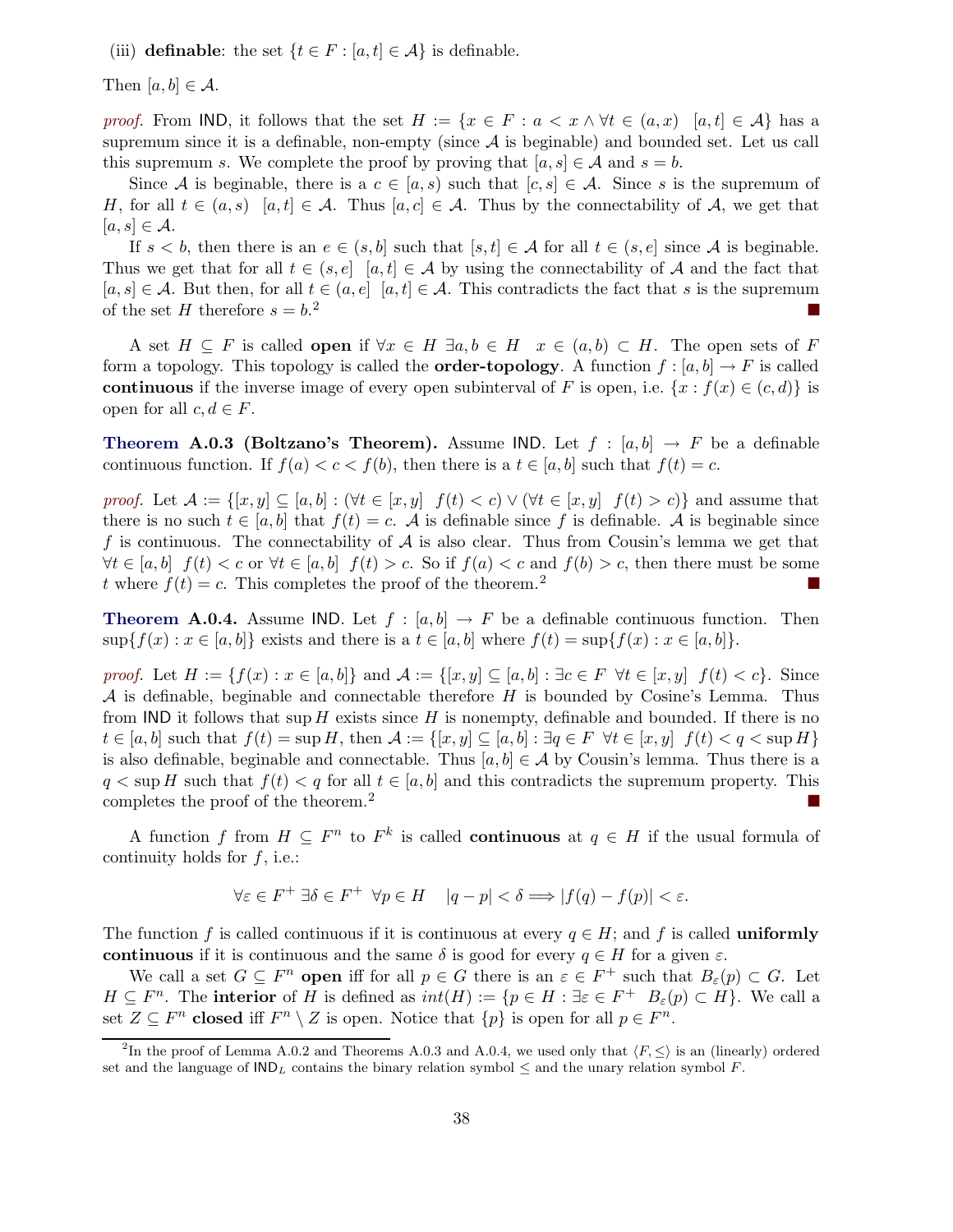**Proposition A.0.5.** Let  $f : F^n \longrightarrow F^m$ . The following three statement are equivalent:

- (i)  $f$  is continuous.
- (ii) The  $f^{-1}$ -image of a closed set is closed.
- (iii) The  $f^{-1}$ -image of a open set is open.

It is well known and also easy to see that this definition and the definition mentioned earlier for the continuity is the same for functions from  $[a, b] \subset F$  to F.

We say that function  $f : [a, b] \longrightarrow F$  is **locally maximal** at  $x \in (a, b)$  iff there is a  $\delta \in F^+$ such that  $f(y) \le f(x)$  for all  $y \in (x - \delta, x + \delta)$ . The **local minimality** is defined analogously.

We can generalize the definitions of differentiability and the limit of a function in a similar way to the continuity. We say that function f from  $H \subseteq F^n$  to  $F^k$  **tends to**  $a \in F^k$  while  $p \in H$ tends to  $q \in H$  if the usual formula for the limit of a function holds for f:

$$
\forall \varepsilon \in F^+ \; \exists \delta \in F^+ \; \forall p \in H \; \; 0 < |q - p| < \delta \Longrightarrow |a - f(p)| < \varepsilon.
$$

This a is unique iff q is not an isolated point of H, i.e.  $\forall \varepsilon \in F^+$   $B_{\varepsilon}^{\circ}(q) \cap H \neq \emptyset$ . In this case, we call a the limit of the function f in the point q and we write that  $\lim_{p\to q} f(p) = a$ .

Let  $H \subseteq F^n$ . We say that a function  $f : H \longrightarrow F^m$  is **differentiable** in  $q \in H$  if the usual formula

$$
\forall \varepsilon \in F^+ \; \exists \delta \in F^+ \; \; \forall p \in H \cap B_\delta(q) \; \; |f(p) - f(q) - A(p - q)| \leq \varepsilon |p - q|
$$

holds for some linear map  $A: F^n \longrightarrow F^m$ . This a A is unique if, q is in the interior of H, i.e.  $q \in int(H)$ . In this situation, call A the **differential** of f and denote it by  $d_q f$ .

In the case when f is a function from  $H \subseteq F$  to  $F^k$ , the differential of f, if it exists and is unique, can be defined as the limit of the function  $h \mapsto \frac{f(q+h)-f(q)}{h}$ , i.e. as  $\lim_{h\to 0} \frac{f(q+h)-f(q)}{h}$  $\frac{a_1-f(q)}{h}$ . In this situation, the differential of f in  $q \in H$  is not a linear map but a vector. In this case, we use the notation  $f'(q)$  for the differential and we call it the **derivate vector** of f in q. The connection between the two definition is the following:  $d_q f(t) = t f'(q)$  where  $t \in F$ .

Notice that the basic properties of the limit and the differential are true over any ordered field since we used only the ordered field property of the real numbers while we were proving them.

The proof of the following theorem also uses only the ordered field property of the real numbers, cf., e.g. [18].

**Theorem A.0.6 (chain rule).** Let  $g: F^n \to F^m$  and  $f: F^m \to F^k$ . If g is differentiable in  $t \in F<sup>n</sup>$  and f is differentiable in  $g(t)$ , then  $g \circ f$  is differentiable in t and its differential is  $d_t g \circ d_{q(t)} f$ , i.e.

 $d_t(g \circ f) = d_t g \circ d_{a(t)} f.$ 

in particular if  $g: F \to F^m$  and  $f: F^m \to F^k$ , then

$$
(g \circ f)'(t) = d_{g(t)} f(g'(t)).
$$

proof. The proof is the same as in real analysis, cf., e.g. [18, Theorem 5.5].

**Proposition A.0.7.** The differential of an affine map is its linear part; i.e. if  $A: F^n \to F^m$  is an affine map, then  $d_qA(p) = A(p) - A(o)$ , where  $q, p \in F^n$  and o is the origin of  $F^n$ .

proof. The proof is straightforward from the definitions.

Corollary A.0.8. If  $g: F \to F^n$  and  $A: F^n \to F^m$  is an affine map, then  $(g \circ A)'(t) =$  $A(g'(t))$  $-A(o).$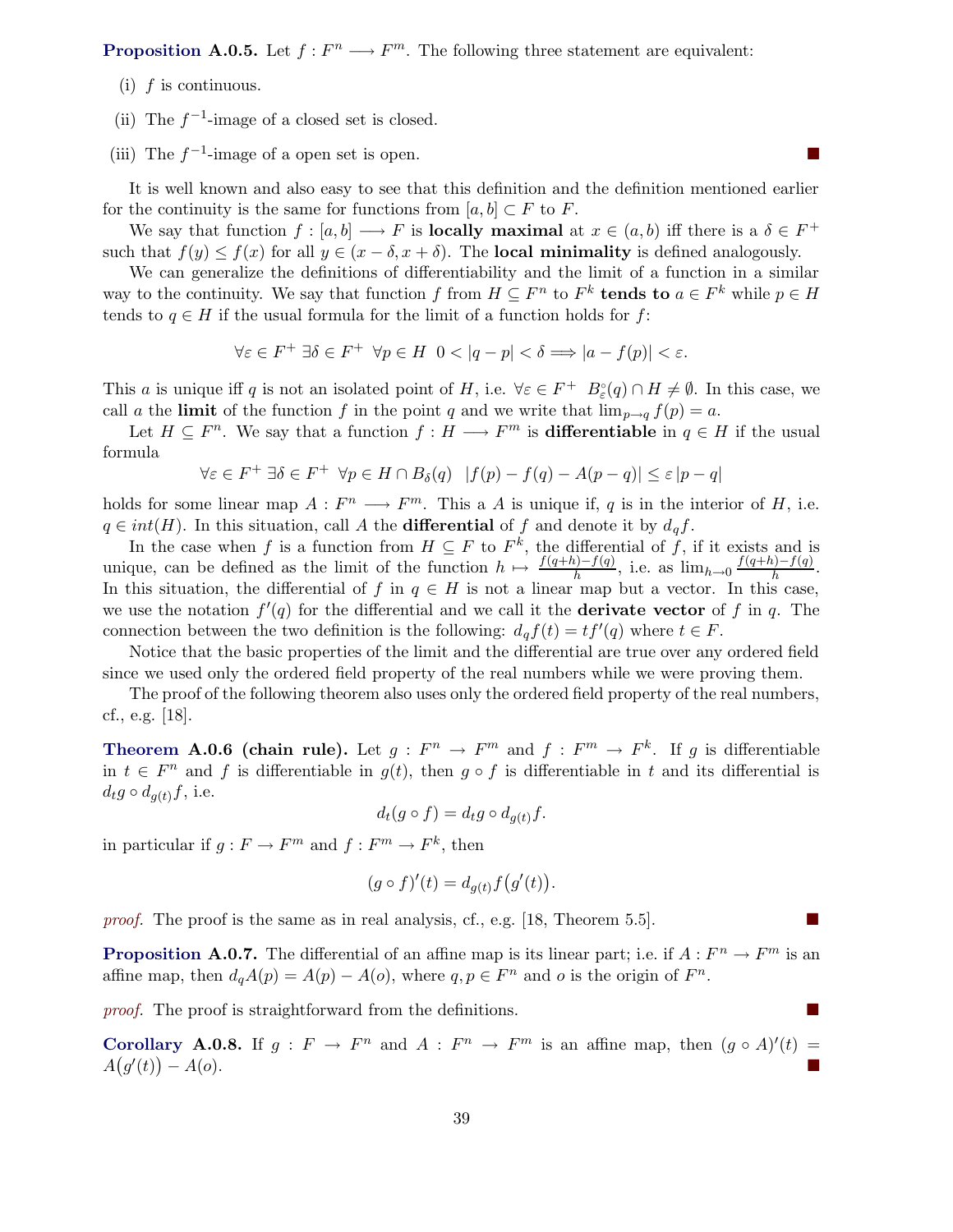**Proposition A.0.9.** If a function  $f : [a, b] \to F$  is locally maximal (minimal) and differentiable in  $x \in (a, b)$ , then its differential is 0 at x, i.e.  $f'(x) = 0$ .

proof. The proof is the same as in real analysis, cf., e.g. [18, Theorem 5.8].

**Theorem A.0.10 (Darboux's Theorem).** Assume IND. Let  $f : F \to F$  be a definable and differentiable function and let  $a, b \in F$ . Then for all  $d \in F$  between  $f'(a)$  and  $f'(b)$  there is a  $c \in F$  between a and b such that  $f'(c) = d$ .

proof. We can assume that  $f'(a) > d > f'(b)$ . Let  $g(t) := f(t) - td$ . Then g is differentiable and  $g'(a) > 0$ ,  $g'(b) < 0$ . Thus g cannot be maximal in a or b by Proposition A.0.9. Thus, from Theorem A.0.4, we get that there is a point, say c, between a and b where q is maximal. Thus also form Proposition A.0.9, we get that  $g'(c) = f'(c) - d = 0$ .

**Theorem A.0.11 (Mean Value Theorem).** Assume IND. Let  $f : [a, b] \rightarrow F$  be a definable continuous function which is differentiable on  $(a, b)$ . Then there is at least one point  $t \in (a, b)$ such that  $f'(t) = \frac{f(b)-f(a)}{b-a}$  $\frac{f(-f(a))}{b-a}.$ 

proof. Let  $h(t) := (f(b) - f(a))t - (b - a)f(t)$ . Then h is continuous on [a, b], differentiable on  $(a, b)$  and  $h(a) = f(b)a - bf(a) = h(b)$ . If h is constant then  $h'(t) = 0$  for all  $t \in (a, b)$ . Otherwise there is a maximum/minimum of h different from  $h(a) = h(b)$  in some  $t \in (a, b)$ . Hence  $h'(t) = 0$ by Theorem A.0.9. This completes the proof since  $h'(t) = f(b) - f(a) - (b - a)f'(t)$ .

Corollary A.0.12 (Rolle's Theorem). Assume IND. Let  $f : [a, b] \to F$  be a definable continuous function which is differentiable on  $(a, b)$ . If  $f(a) = f(b)$ , then there is at least one point  $t \in (a, b)$  such that  $f'$  $(t) = 0.$ 

**Corollary A.0.13.** Assume IND. Let  $\gamma : F \longrightarrow F^n$  be a definable and differentiable curve. Then for all distinct  $a, b \in F$  and for every  $(n-1)$ -dimensional subspace H that contains  $\gamma(a) - \gamma(b)$ , there is at least one c between a and b such that  $\gamma'(c)$  is in H.

*proof.* The derivate vector of a curve  $\gamma$  composed by a linear map A in  $t \in F$  is the A-image of  $\gamma'(t)$ by Corollary A.0.8. Since any  $(n-1)$ -dimensional subspace of  $F^n$  can be taken to  $\{0\} \times F^{n-1}$  by a linear transformation, we can assume that  $H = \{0\} \times F^{n-1}$ . Recall that the function  $\pi_t : F^n \longrightarrow F$ is defined as  $p \mapsto p_t$ . Then  $\gamma \circ \pi_t(a) = \gamma \circ \pi_t(b)$  since  $\gamma(a) - \gamma(b) \in H$ . By applying the Rolle's Theorem to  $\gamma \circ \pi_t$ , we get that there is a  $c \in F$  such that  $(\gamma \circ \pi_t)'(c) = 0$ . Thus  $\gamma'(c)$  is in with H since  $(\gamma \circ \pi_t)'(c) = \pi_t(\gamma'(c)) = \gamma'(c)_t$  by Corollary A.0.8.

**Proposition A.0.14.** Assume IND. Let  $f : (a, b) \to F$  be a definable differentiable function for some  $a, b \in F$ . If  $f'(t) = 0$  for all  $t \in (a, b)$  then there is a  $c \in F$  such that  $f(t) = c$  for all  $t \in (a, b).$ 

proof. If there are  $x, y \in (a, b)$  such that  $f(x) \neq f(y)$  and  $x \neq y$ , then from Theorem A.0.11 there is a t between x and y such that  $f'(t)(y - x) = f(y) - f(x) \neq 0$  and this contradicts that  $f'$  $(t) = 0.$ 

**Proposition A.0.15.** Assume IND. Let  $\gamma : F \longrightarrow F^n$  be a definable and continuous curve. Then (i) and (ii) below hold:

- (i)  $\gamma$  is time-like  $\implies \gamma$  is STL.
- (ii)  $\gamma$  is STL or FTL or it has a light-like chord.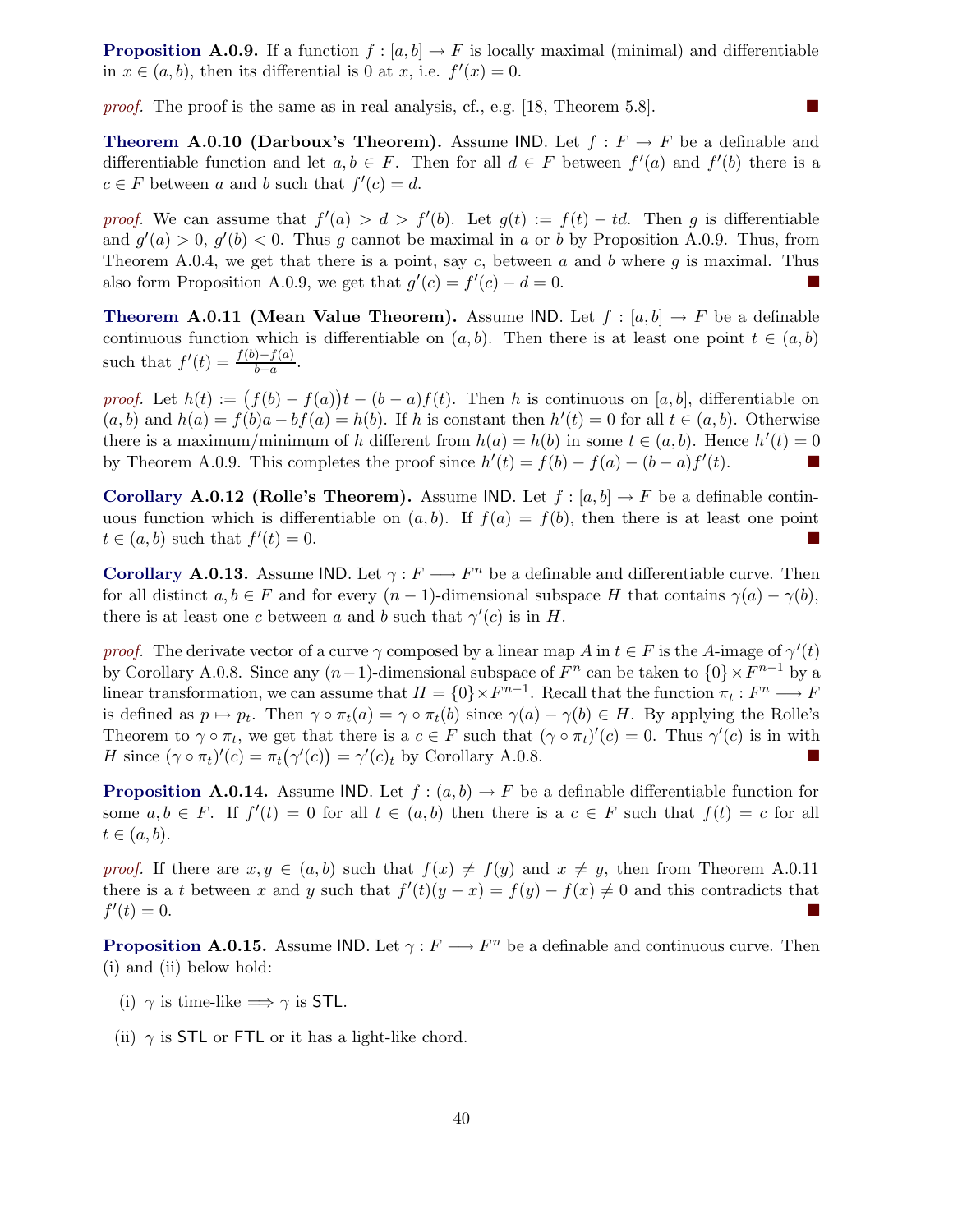

Figure A.1:

*proof.* To prove the first statement, let us assume that  $\gamma$  is not STL. Then it has a light-like or space-like chord, say  $\{p,q\}$ . Let H be a  $(n-1)$ -dimensional subspace that contains  $p-q$  and does not contain time-like vectors. Thus, by Corollary A.0.13, we get that there is  $t \in F$  such that  $\gamma'(t)$  is in H. Since H does not contain time-like vectors,  $\gamma'(t)$  is not time like. Thus  $\gamma$  is not time-like.

To prove the second statement, let us assume that  $\gamma$  is not STL or FTL and does not have a light-like chord. Then  $\gamma$  has both time-like and space-like chords. Then there are distinct points  $a, b, c \in Rng(\gamma)$  such that the triangle  $\{a, b, c\}$  determines two time-like and one space-like or two space-like and one time-like chords of  $\gamma$ . We can assume that  $\gamma(0) = c$  and c is the intersection of the chords that have same type. See Figure A.1.

For every  $p \in Rng(\gamma)$ , by IND, there is a closest  $t \in F$  to 0 such that  $\gamma(t) = p$ , i.e. the set  $H := \{ |x| : \gamma(x) = p \}$  has a minimal element.<sup>3</sup> Thus there is a  $t \in F$  such that  $\gamma(t)$  is a or b and there is no t' between 0 and t such that  $\gamma(t')$  is a or b. We can assume that  $\gamma(t) = a$  and  $t > 0$ .

Let  $f: F^n \setminus \{b\} \longrightarrow F$  be the function defined as  $p \mapsto \frac{|(p-b)_t|}{|p-b|}$ . It is easy to see that f is continuous and for all  $p \in F^n \setminus \{b\}$ 

$$
f(p) = 1/\sqrt{2} \iff p - b \text{ is light-like},
$$
  
\n
$$
f(p) > 1/\sqrt{2} \iff p - b \text{ is time-like},
$$
  
\n
$$
f(p) < 1/\sqrt{2} \iff p - b \text{ is space-like}.
$$
\n(A.1)

Consider the function  $g := \gamma|_{[0,t]} \circ f$ . It is a continuous function. Furthermore,  $Dom(g) = [0,t]$ since there is no  $t' \in [0, t]$  such that  $\gamma(t') = b$ . By (A.1) above and by the fact that  $\gamma(0) = c$  and

<sup>&</sup>lt;sup>3</sup>This is so because of the following. Let s be the supremum of the non-empty bounded definable set  $\{-|x|$ :  $\gamma(x) = p$ . By the continuity of  $\gamma$ , one of  $\gamma(s)$  and  $\gamma(-s)$  must be p. But then  $-s$  is the minimal element of H.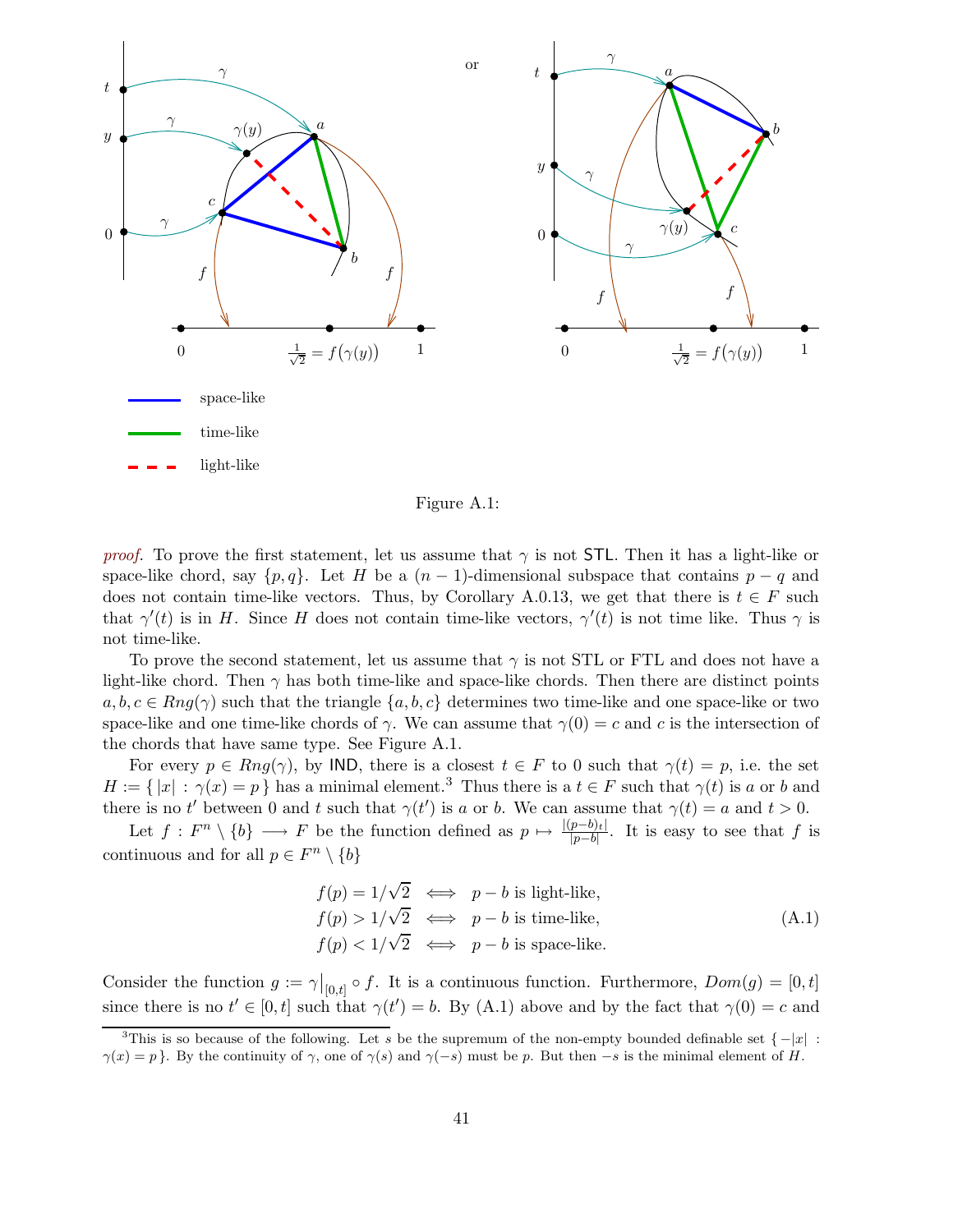$\gamma(t) = a$ , we have

$$
(g(0) > 1/\sqrt{2} \text{ and } g(t) < 1/\sqrt{2})
$$
 or  $(g(0) < 1/\sqrt{2} \text{ and } g(t) > 1/\sqrt{2})$ 

because one of the chords  $\{b, c\}$ ,  $\{b, a\}$  is time-like and the other is space-like. But then, by Bolzano's theorem, there is  $y \in [0, t]$  such that  $g(y) = 1/\sqrt{2}$ . For this y, by (A.1) above, we have that  $\gamma(y) - b$  is light-like. But then  $\{b, \gamma(y)\}$  is a light-like chord of  $\gamma$ . This contradiction proves our proposition. our proposition.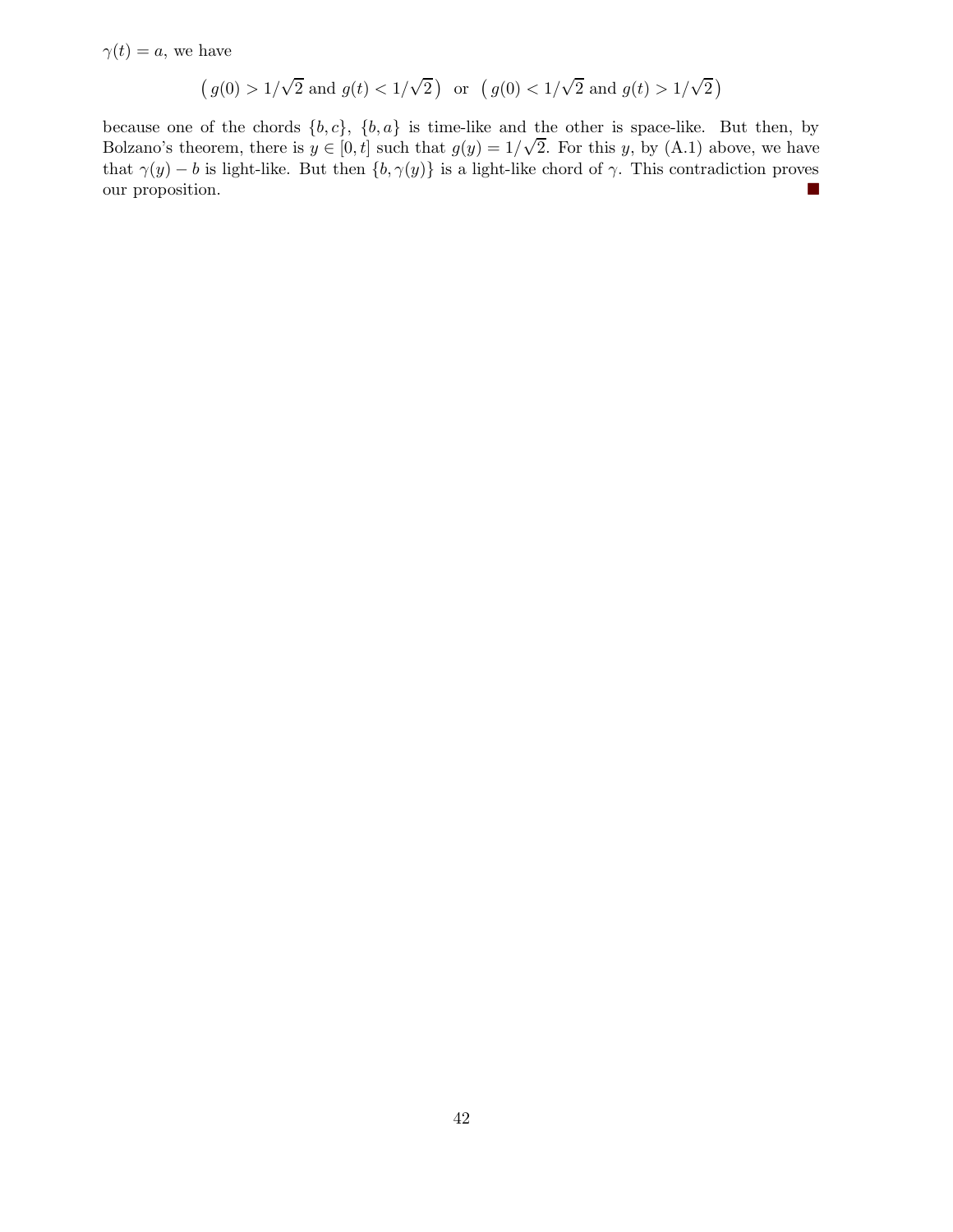# Index

 $1_m^k$ , 10  $1_t$ , 7  $\Lambda_p$ , 25  $\Lambda_p^+$ , 25  $\Lambda_p^-$ , 25 ◦, 5  $\models$ , 5 • , 17  $\mu(\gamma)$ , 31  $\mu(p)$ , 30  $\mu(p.q)$ , 30  $\rho$ , 30  $\sim_m^k$ , 17  $\frac{\Box}{\circ}$ , 6 ←→, 6  $\stackrel{\odot}{\longrightarrow}$ , 6  $|p|, 7$ <br> $o, 7$  $t, 7$ <sup>s</sup>, 7  $I^+(p)$ , 26  $I^-(p)$ , 25 AccRel , 30  $\mathsf{AccRel}_0,\,30$ adding b odies or observers, 11 associated functions, 27 AxSqrt , 5 A $\times$ D, 18 AxAcc , 29 AxDisplace , 15 AxEv , 8 AxEvTr, 9 AxField , 5 AxFrame , 5 AxLine , 29 AxLinTime , 10 AxOb , 20 AxOccam , 12 AxPh , 8  $AxPh_0$ , 10

 $AxPh_{00}$ , 10  $AxPh<sub>0</sub><sup>loc</sup>, 10$ AxPh<sup>\*</sup>,  $10$ AxPhT r , 9 Ax $\mathsf{Poi}^+, 34$ AxSelf , 8 AxSelf<sup>loc</sup>, 8 AxSlowTime , 20 AxSup $_\varphi, \, 30$ AxSym , 18 Ax $\mathsf{Sym}_0,\,29$ AxSymTime , 18 AxTwp , 15 Ax∃∃Twp , 22 Ax∃∀Twp , 22 Ax∀∃Twp , 22 B , 4  $B_\varepsilon(p),\,7$  $B^{\circ}_{\varepsilon}(p), 7$ ball, 7 base-model, 11 base-observer, 11 beginable, 36 bodies, 4 brothers, 6 causal curve, 26 causal vector, 26  $\mathsf{CD}(m),\,5$ chronological future, 26 chronological past, 25 collineation, 24 composition of relations, 5 connectable, 36 continuit y , 37 continuous, 37 convex, 15  $convexconvex(p,q,r), 15$ coordinate domain, 5

 $d(m),\,5$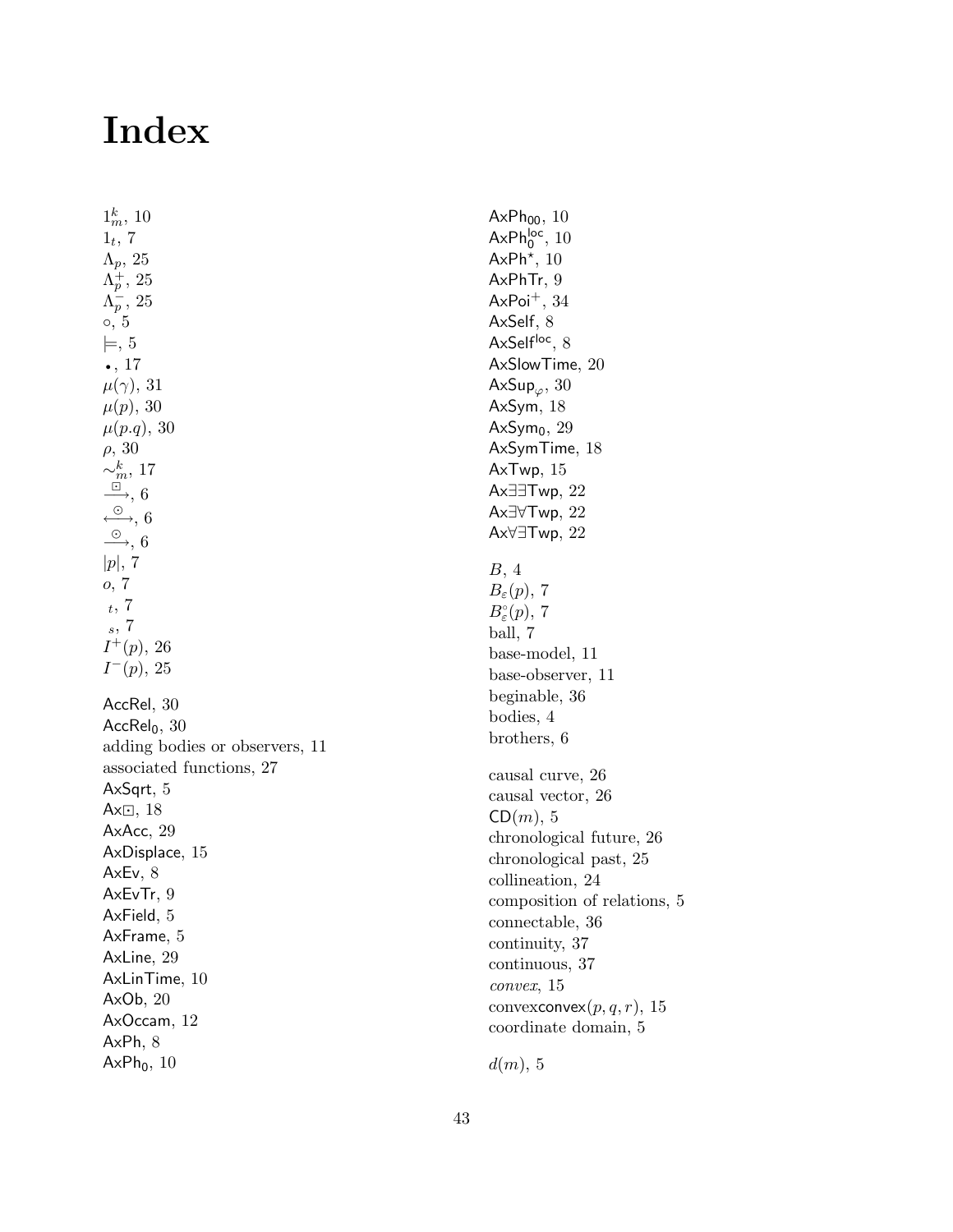$d_qf$ , 38 definable, 36 dense set, 25 differentiability, 38 dimension of a frame model, 9 dimension of an observer, 5 disjoint union of frame models, 11  $Dom(R), 5$ domain, 5 Einstein's principle of (general) relativity , 28 Einstein's special principle of relativity, 17 eternal, 27 ETH, 27 Euclidean-length, 7  $Ev, 6$  $Ev_m$ , 5  $ev_m(b)$ , 5 event, 5 event function, 5 everseen, 27 EVS, 27  $F = \mathbb{R}, 5$  $F^+$ , 7  $f_m^k, 6$ faster-than-light, 26 frame language, 4 frame model, 5 FTL, 26 function, 5 future light-cone, 25 future preserving Poincaré transformation, 34 future-directed vector, 26 gluing models, 12 Hyp, 17 Ib, 29  $Id_A$ , 5 identity relation, 5 R-image, 5 IND, 30 inertial body, 29 inertial observer, 29 injective relation, 5 inverse of a relation, 5 IOb, 29

Kinem $<sub>0</sub>$ , 10</sub> life-curve, 24 life-line, 6 light-cone, 25 light-like separated points, 26 light-like vector, 26 Lines $_n$ , 7 linking bodies, 12 local maximum, 37 local minimum, 37 M, 5  $\mathfrak{M}^{\mathsf{rad}}_{m,\gamma}$ , 34  $\mathfrak{M}^{\mathsf{tan}'}_{m,\gamma}$ , 35 measured time, 13 meet, 13 meet $^p_m(a,b),\,13$ meetTwp $_m(ab, c)(p, q, r)$ , 14 Minkowski-orthogonality, 17 Minkowski parametrization, 31 Minkowski-product, 17 Minkowski-distance, 30 Minkowski-length, 31 Minkowski-sphere, 15  $MS_m^t$ , 15 noFTL, 12  $Ob_n$ , 4 Ob, 4 observationally connected, 11 observer, 4 Occamization, 12 open, 37 order-topology, 37 origin, 7 P, 8  $p \cdot q$ , 17  $p \sim_m^k q$ , 17  $p^+, 15$  $p_s$ , 7  $p_t, 7$ past light-cone, 25 photon-line, 8

photon-quadrangle, 17 photons, 8 Poincaré-transformation, 30 pq, 7 preserving axioms, 11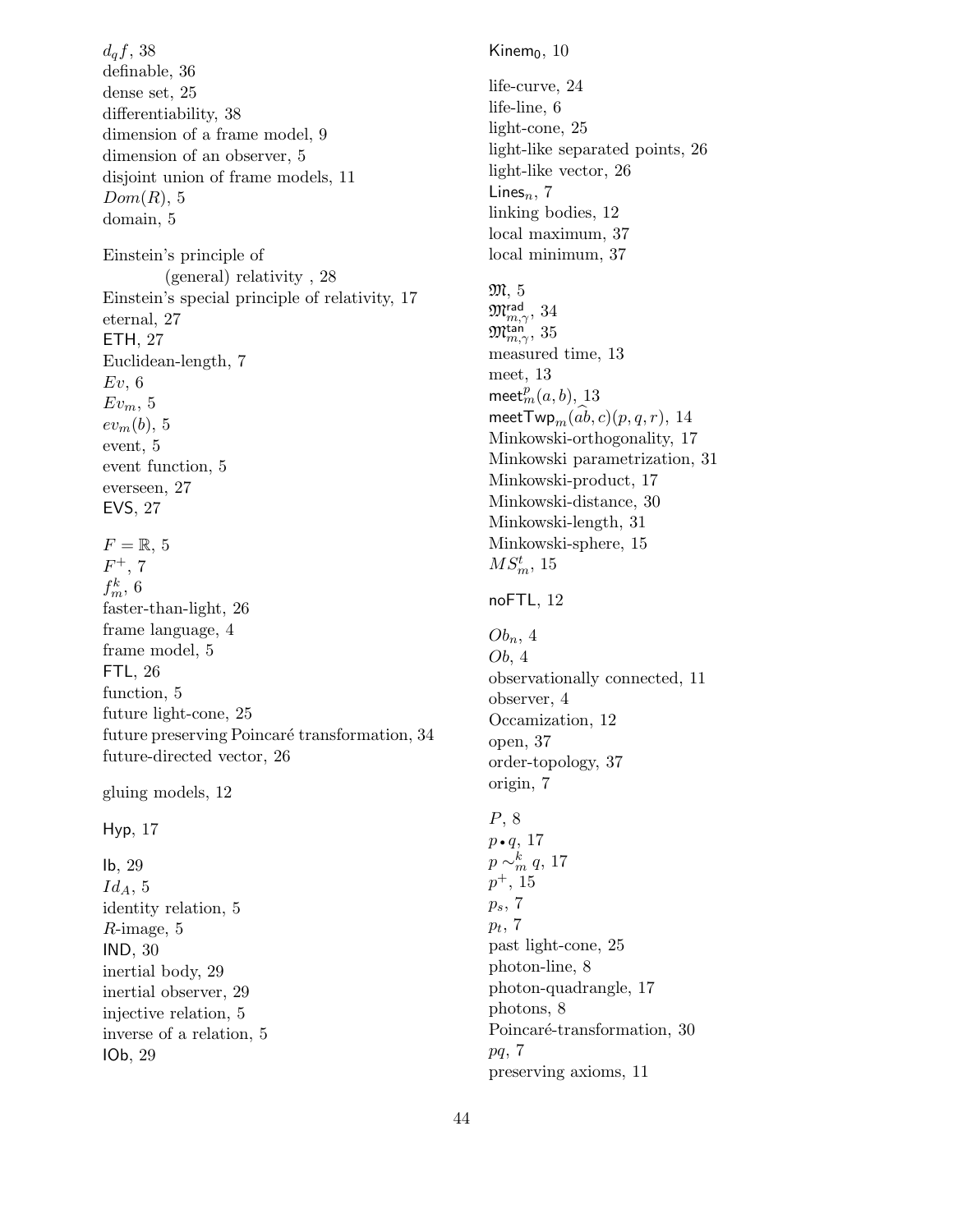#### punctured ball, 7

quantities, 4

 $R[A], 5$  $R \circ S, 5$ R, 5 radar construction, 34 range, 5 real-closed field, 36 removing bodies or observers, 11 restriction of the domain, 11  $Rng(R)$ , 5 see, 6 self-orthogonal, 17  $\mathsf{sim}_m^k(t)=t,\,17$ simultaneity, 17 slope, 7 slower-than-light, 26 space component, 7 space-like separated points, 26 Specrel, 20 Specrel $_0$ , 8 Specrel<sup>in</sup>, 29  $S$ pecrel $\zeta$ , 10 STL, 26 strongly see, 6

### $\bar{t}_n$ , 7

 $\bar{t}_{\varphi}$ , 30 tangent construction, 35 time component, 7 time-axis, 7 time-like curve, 26 time-like separated points, 26 time-like vector, 26 time-unit, 10 time-unit vector, 7  $\mathsf{Time}_k^m(p,q), 13$  $tr_m(b)$ , 6 trace, 6 twin paradox relation, 13 twin paradox situation, 14  $\mathsf{Twp}_{m}(\widehat{ab} < c)(p, q, r), 15$  $Tw p_m(a < b)(p, q), 13$  $Tw p_m(a \leq i)(p, q), 33$ 

uniformly continuous, 37

 $W(m, b, p), 5$ 

well-configuredness, 15 well-parametrized curve, 26 word-view function, 5 world-view, 5 world-view relation, 4 world-view transformation, 6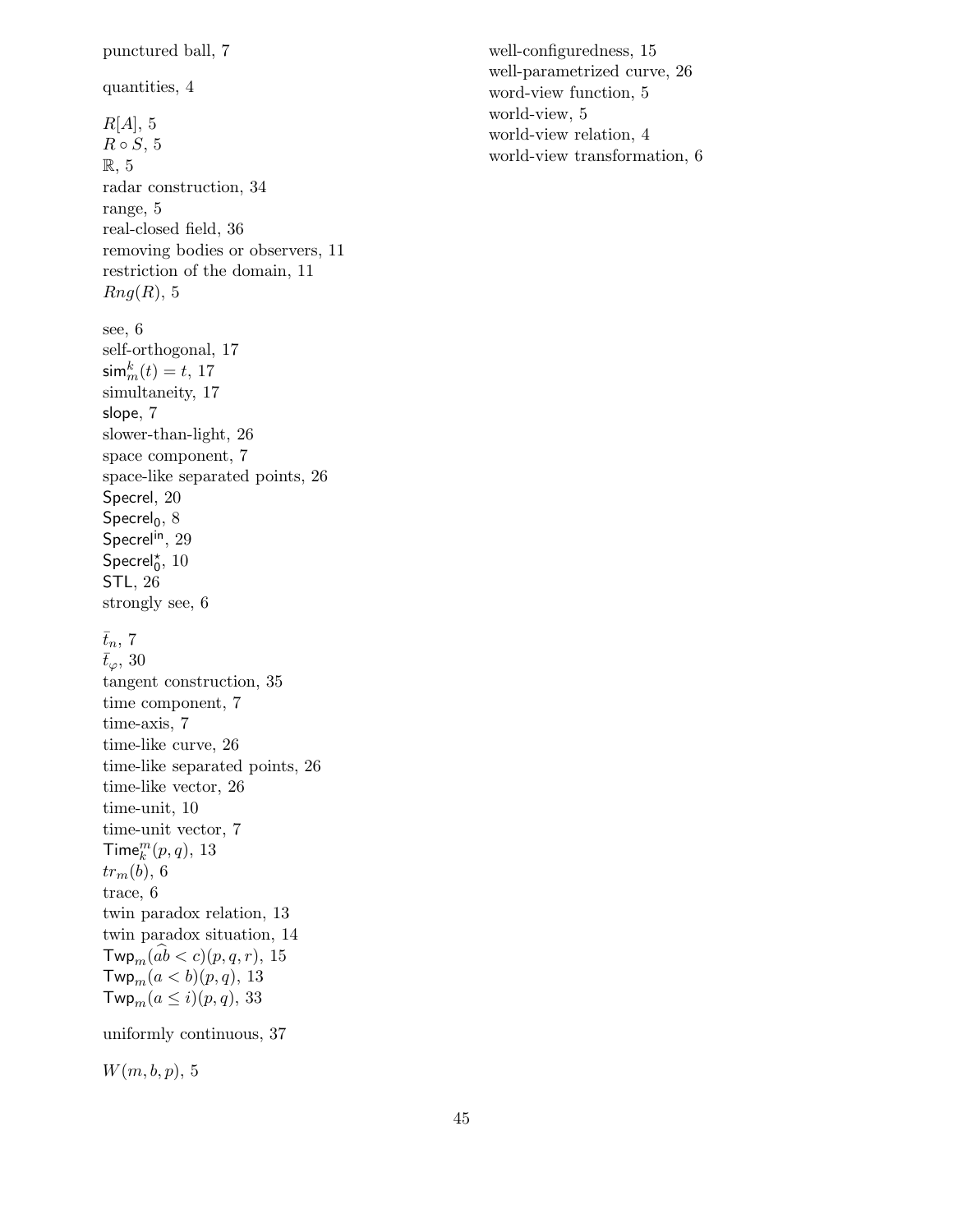# Bibliography

- [1] H. Andréka, J. X. Madarász, and I. Németi. Logical axiomatizations of space-time; samples from the literature. János Bolyai Conference on Hyperbolic Geometry, page 32, 2003. http://www.math-inst.hu/pub/algebraic-logic/lstsamples.ps.
- [2] H. Andréka, J. X. Madarász, and I. Németi. Logical analysis of relativity theories. First-Order Logic Revisited, Logos Verlag Berlin, page 30, 2004. http://www.mathinst.hu/pub/algebraic-logic/foundrel03nov.ps.
- [3] H. Andréka, J. X. Madarász, and I. Németi. On the logical structure of relativity theories. Research report, Alfréd Rényi Institute of Mathematics, Hungar. Acad. Sci., Budapest, July 5, 2002. With contributions from A. Andai, G. Sági, I. Sain and Cs. Tőke. http://www.mathinst.hu/pub/algebraic-logic/Contents.html. 1312 pp.
- [4] H. Andréka, J. X. Madarász, I. Németi, and G. Székely. A logical investigation of inertial and accelerated observers in flat space-time. In Kalmár Workshop on Logic and Computer Science, pages 45–57, 2003.
- [5] H. Andréka and I. Németi. Questions about kerr and kerr-newman spacetimes. http://www.math-inst.hu/pub/algebraic-logic/kerr.ps, 2004.
- [6] R. d'Inverno. Introducing Einstein's Relativity. Oxford University Press, 1983.
- [7] J. Earman. Bangs, Crunches, Whimpers, and Shrieks (Singularities and Acausalities in Relativistic Spacetimes). Oxford University Press, New York, Oxford, 1995.
- [8] J. Earman and C. Wüthrich. Time machines. Stanford Encyclopedia of Philosophy. http://plato.stanford.edu/contents.html.
- [9] G. Etesi and I. N´emeti. On the effective computability of non-recursive functions via Malament-Hogarth space-times. International Journal of Theoretical Physics, pages 341– 370, 2002. http://www.bu.edu/wcp/Papers/Scie/ScieDarv.htm.
- [10] R. Goldblatt. Orthogonality and Spacetime Geometry. Springer-Verlag, 1987.
- [11] S. W. Hawking and G. F. R. Ellis. The large scale structure of space-time. Cambridge University Press, 1973.
- [12] M. Hogarth. Predictability, Computability, and Spacetime. PhD thesis, University of Cambridge (UK), 2000.
- [13] M. Hogarth. Deciding arithmetic in Malament-Hogarth spacetimes, 2001. University of Cambridge (UK), preprint.